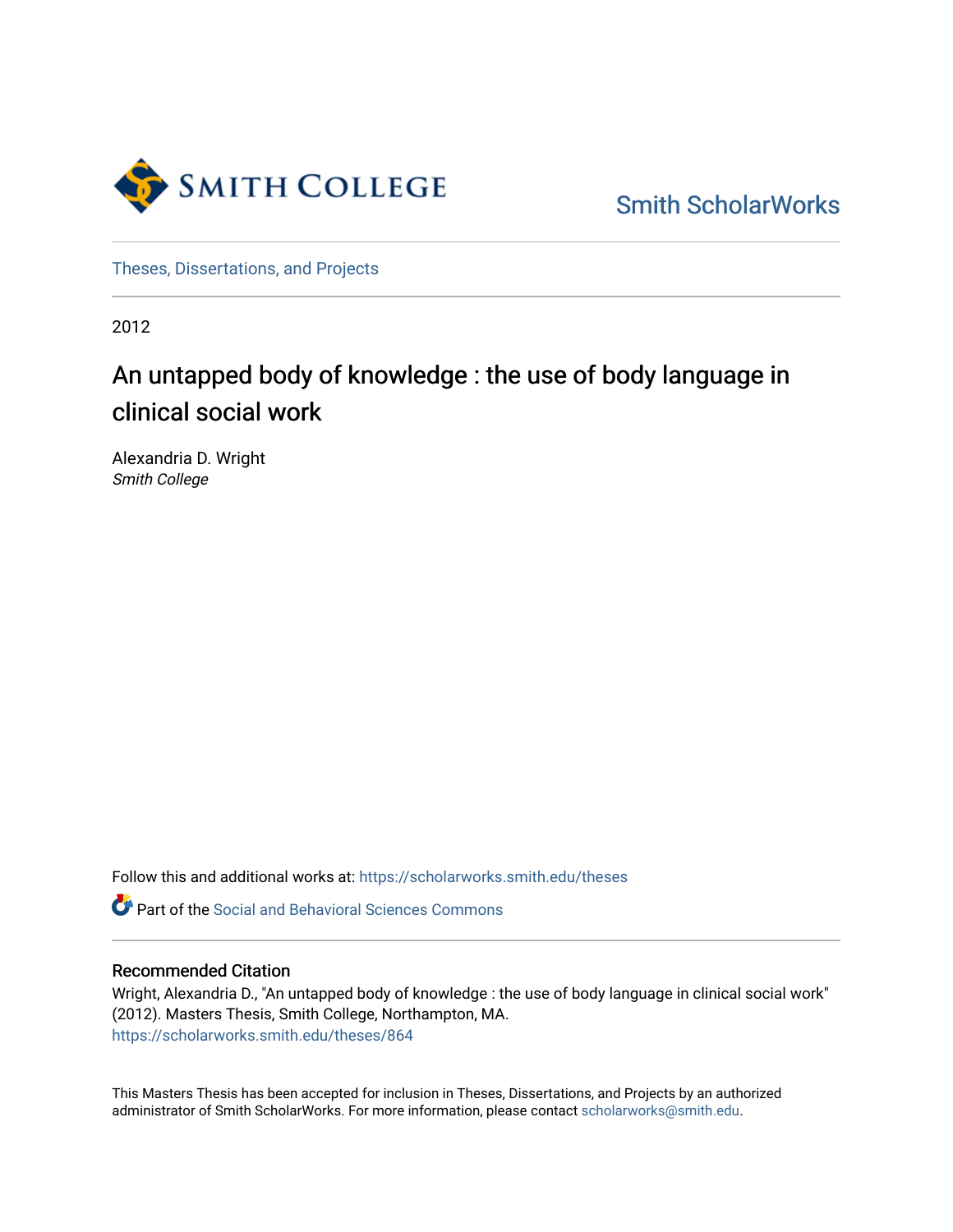Alexandria Wright An Untapped Body of Knowledge: The Use of Body Language in Clinical Social Work

#### **ABSTRACT**

This mixed-method study explores the role and relevance of nonverbal communication in the clinical encounter as perceived by clinical social workers. A survey of 54 clinical social workers currently practicing with an MSW was used to assess the perceived value, frequency, and presumed usefulness of attending to nonverbal communication between oneself and one's client. The survey also inquired into the depth and breadth of training participants had received in incorporating nonverbal communication into a therapeutic practice. Participants evaluated the quantity and quality of training they received in both MSW and other professional programs, and reflected upon the impact extracurricular, personal experiences had contributed to their sense of nonverbal communication.

The study found that clinical social workers strongly endorse the value and relevance of nonverbal communication in clinical social work. Accordingly, the participants also spoke highly of the value of systematic training in recognizing and interpreting body language in a clinical practice, and reflected positively on the opportunities they had had to develop a body-oriented sensitivity. In contrast, the participants reported that the level of attention their MSW programs placed on nonverbal communication was often peripheral and partial, which mirrors the field's lack of literature on body language. The study found participants' confidence levels in their own ability to assess and utilize nonverbal communication varied widely with a lukewarm average, and that higher confidence levels correlated to outside training with a body-oriented component.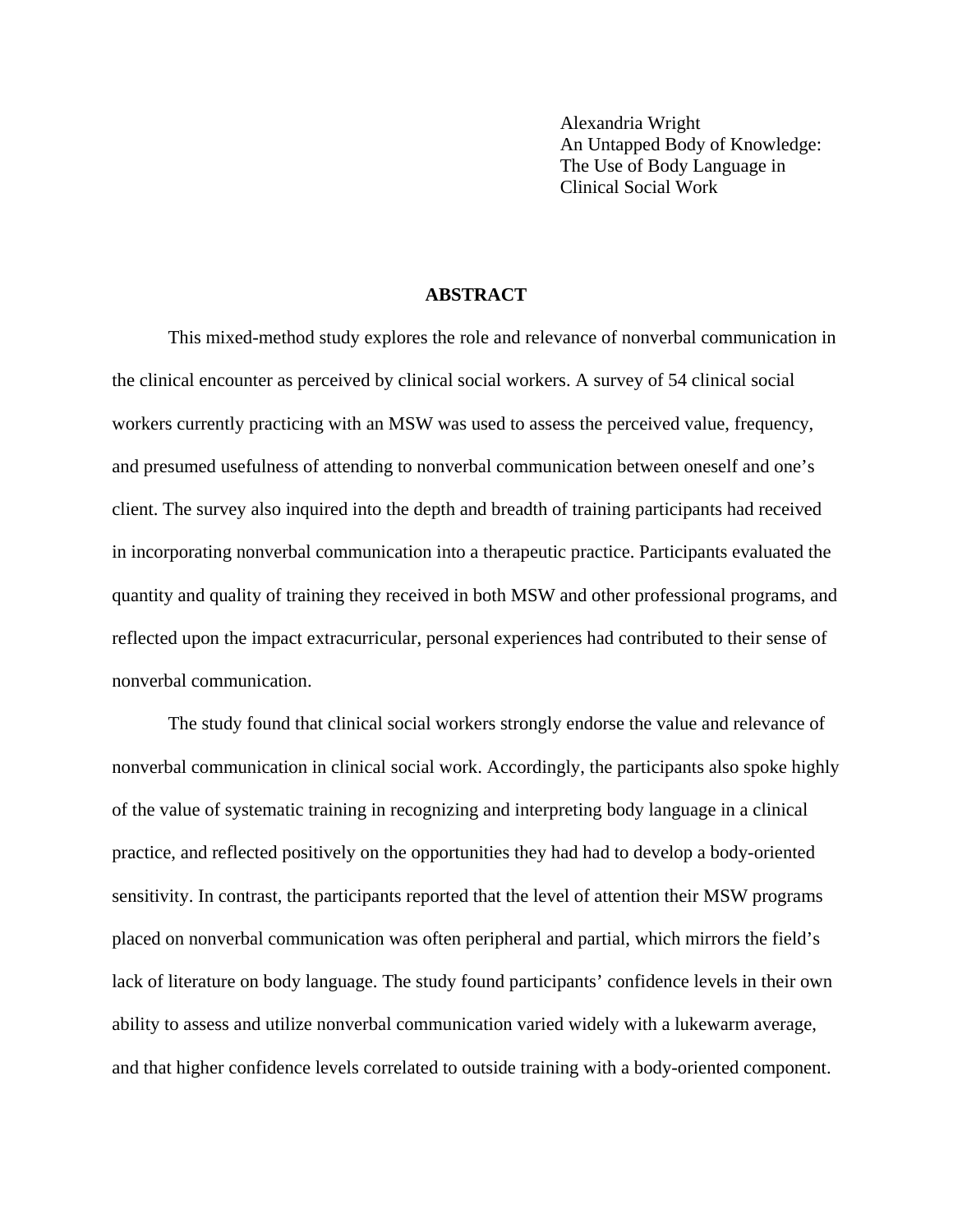### **AN UNTAPPED BODY OF KNOWLEDGE:**

### **THE USE OF BODY LANGUAGE IN CLINICAL SOCIAL WORK**

A project based upon an independent investigation, submitted in partial fulfillment of the requirements for the degree of Master of Social Work.

Alexandria Wright

Smith College School for Social Work Northampton, Massachusetts 01063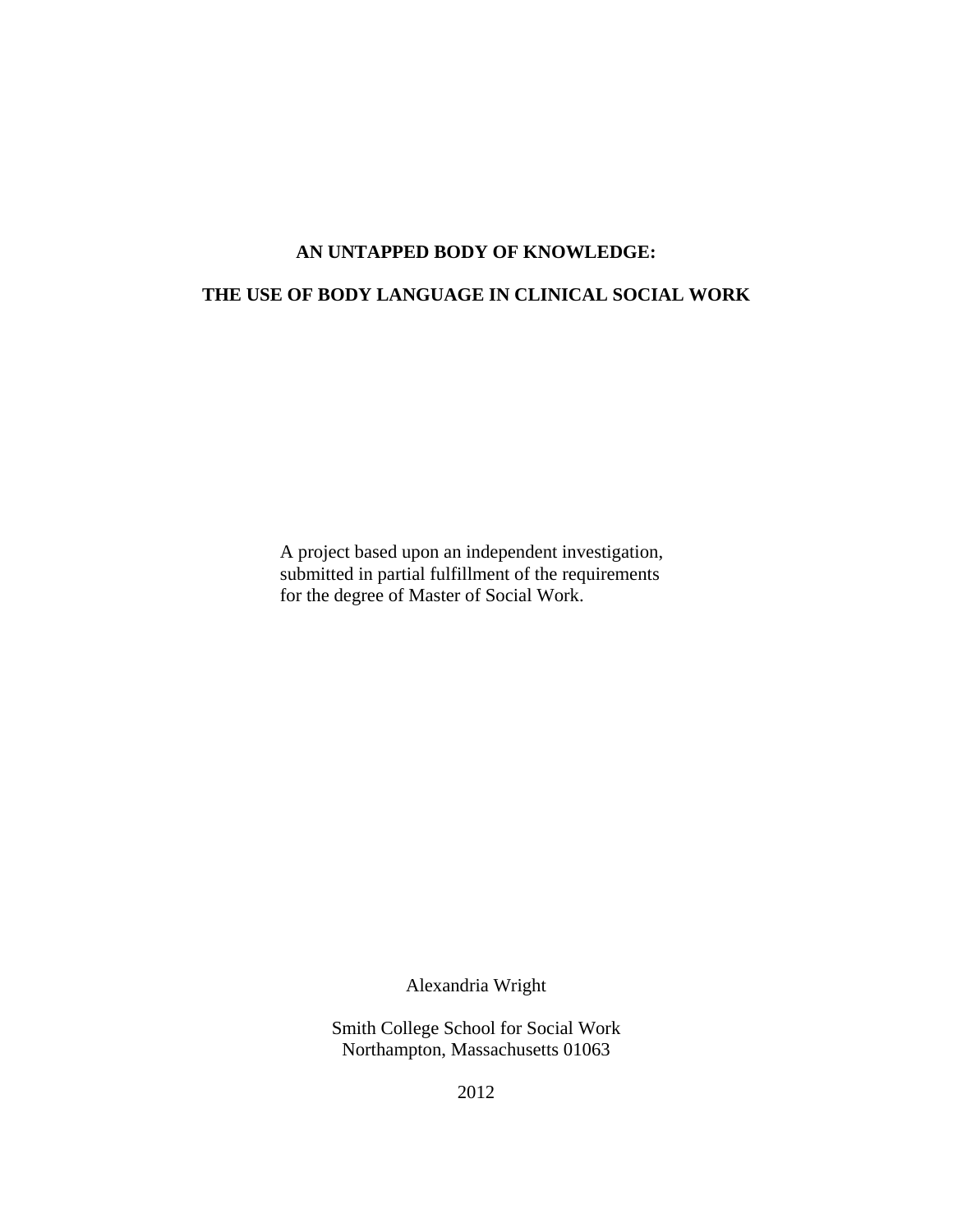#### **ACKNOWLEDGEMENTS**

The completion of this thesis could not have been accomplished without the assistance and support of many people to whom I wish to extend my heartfelt gratitude and appreciation.

I wish to thank my research advisor, Danna Bodenheimer, for her persistently keen ability to envision and revision this project with me every step of the way; Gail McCarthy, for showering this idea with enthusiasm and encouragement when it was still a fragile seedling; my friends and family, whose reflections and interest in the topic sustained my own; and my colleagues in social work and the healing arts and sciences whose own engagement of the body as a vital source of knowledge and strength galvanized this research and is an endless source of inspiration.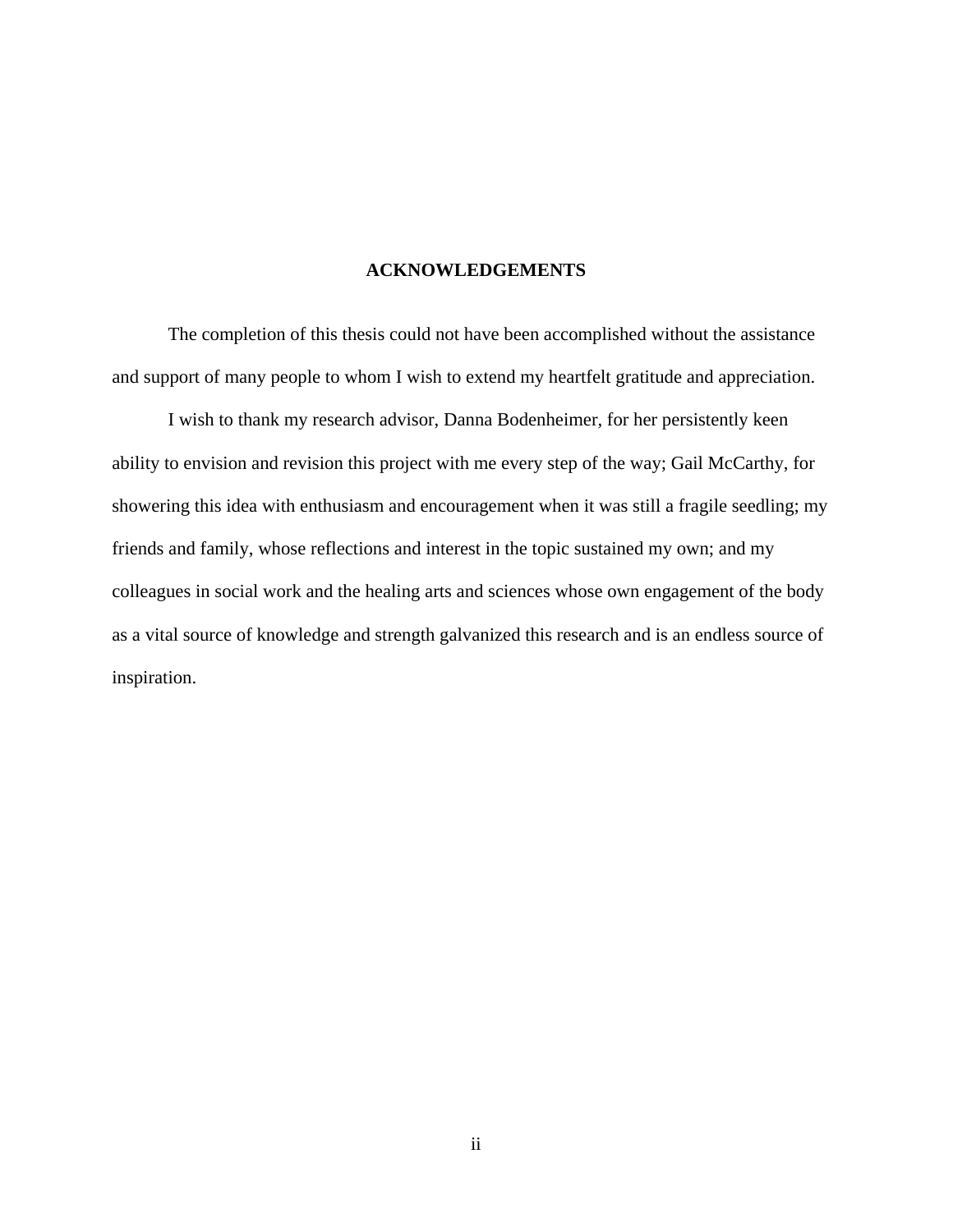# **TABLE OF CONTENTS**

# **CHAPTER**

# **APPENDICES**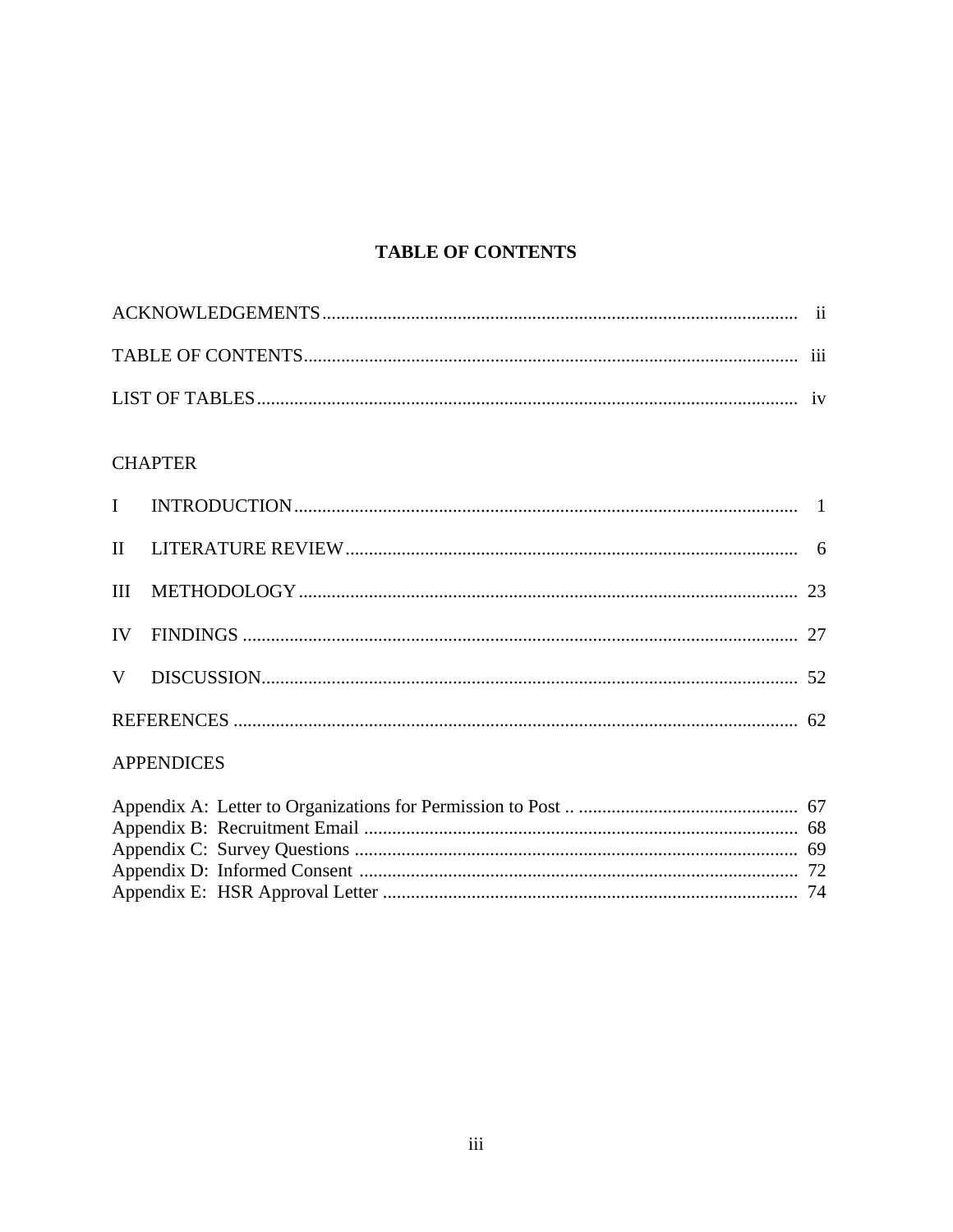# **LIST OF TABLES**

Table

|    | 1. Reported level of <i>usefulness</i> of assessing         |
|----|-------------------------------------------------------------|
|    | 2. Reported <i>usefulness</i> of assessing one's <i>own</i> |
|    | 3. Reported <i>extent of use</i> of nonverbally             |
|    | 4. Reported level of <i>confidence</i> in ability           |
|    | 5. Reported extent to which <i>further training</i>         |
|    | 6. Reported usefulness and relevance of<br>33               |
| 7. | Reported usefulness and relevance of                        |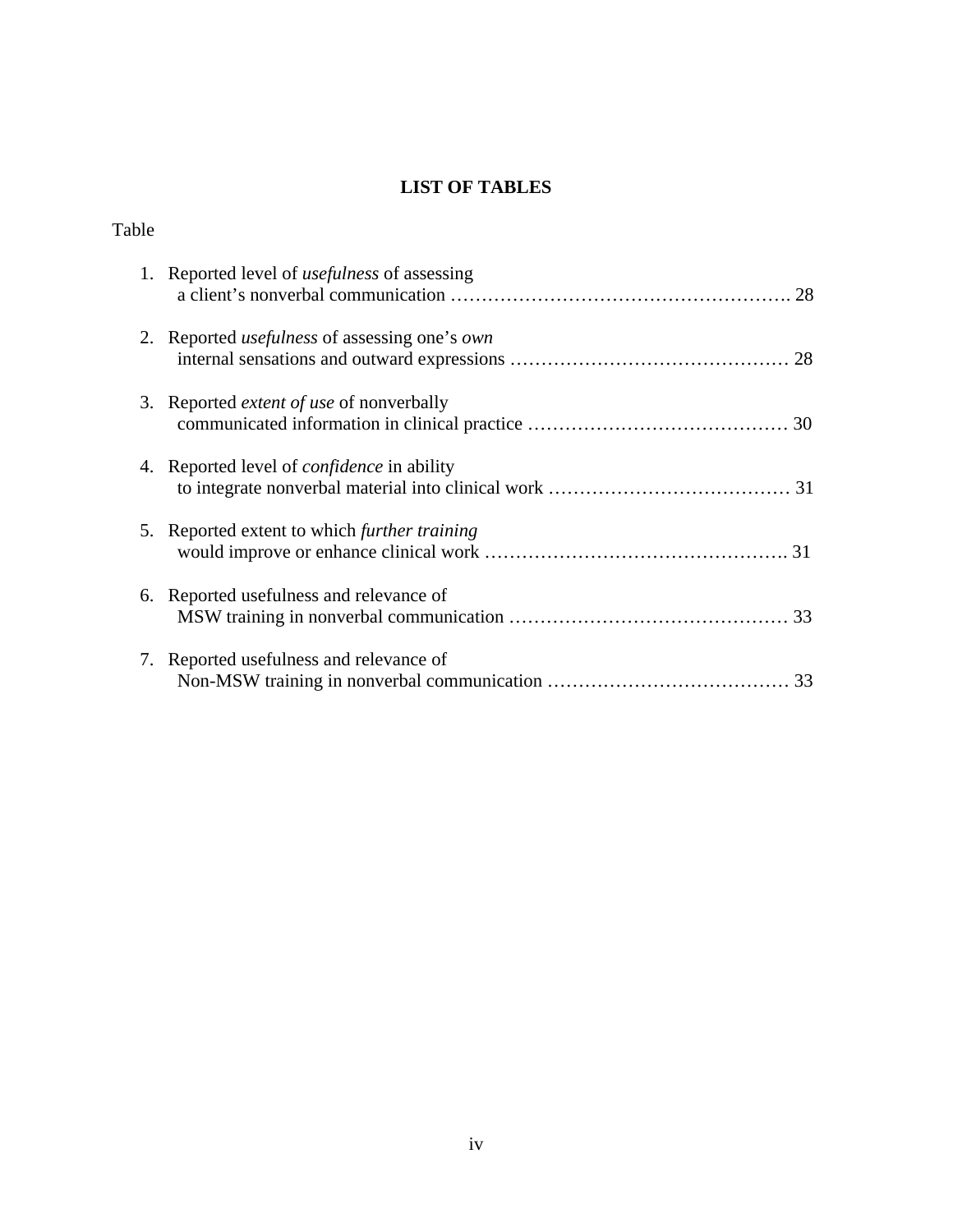#### **"Doing good therapy is understanding that human nature is the body itself."**

(Lowen, 2004, p. 243)

#### **CHAPTER I**

#### **INTRODUCTION**

It has been said that actions speak louder than words, and that a bat of an eye speaks volumes. We drink in the raw material of a richly textured world through our five senses and concoct meaning from such plain ingredients as the turned corners of the lips or the hunch of a shoulder (Ekman, 2003). Whether you read the *Psychoanalytic Review* or *Vogue Magazine*, it is commonly accepted that humans use their bodies as much as their words to communicate (Fast, 1970). Body language, the implicit transmission of and response to messages between people that occurs on a nonverbal level, is as salient and autonomic as breathing (Siegel, 2001; Stern 1985). Evolutionarily, it predates verbal communication by millennia (Nolan, 1975). Why then does it take a back seat to speech in much of the theory, literature, and leading pedagogy of social work? If body language is in deed an underutilized pathway into the psyche, how do we as clinical social workers engage this resource and harness its Rosetta stone potential?

Traditional psychotherapy, once dubbed "the talking cure" in reference to the healing effects of discharging feelings through speech using free association (Berzoff, Flanagan, & Hertz, 2008), has built into it the presumption that verbal expression is the primary if not exclusive path to insight, emotional maturity, and psychological wellbeing. New analyses of the somatic nature of the psyche are challenging this traditional view (Levine, 1997; Rothschild, 2000; van der Kolk, 1996). This body of work is extremely important to the field of clinical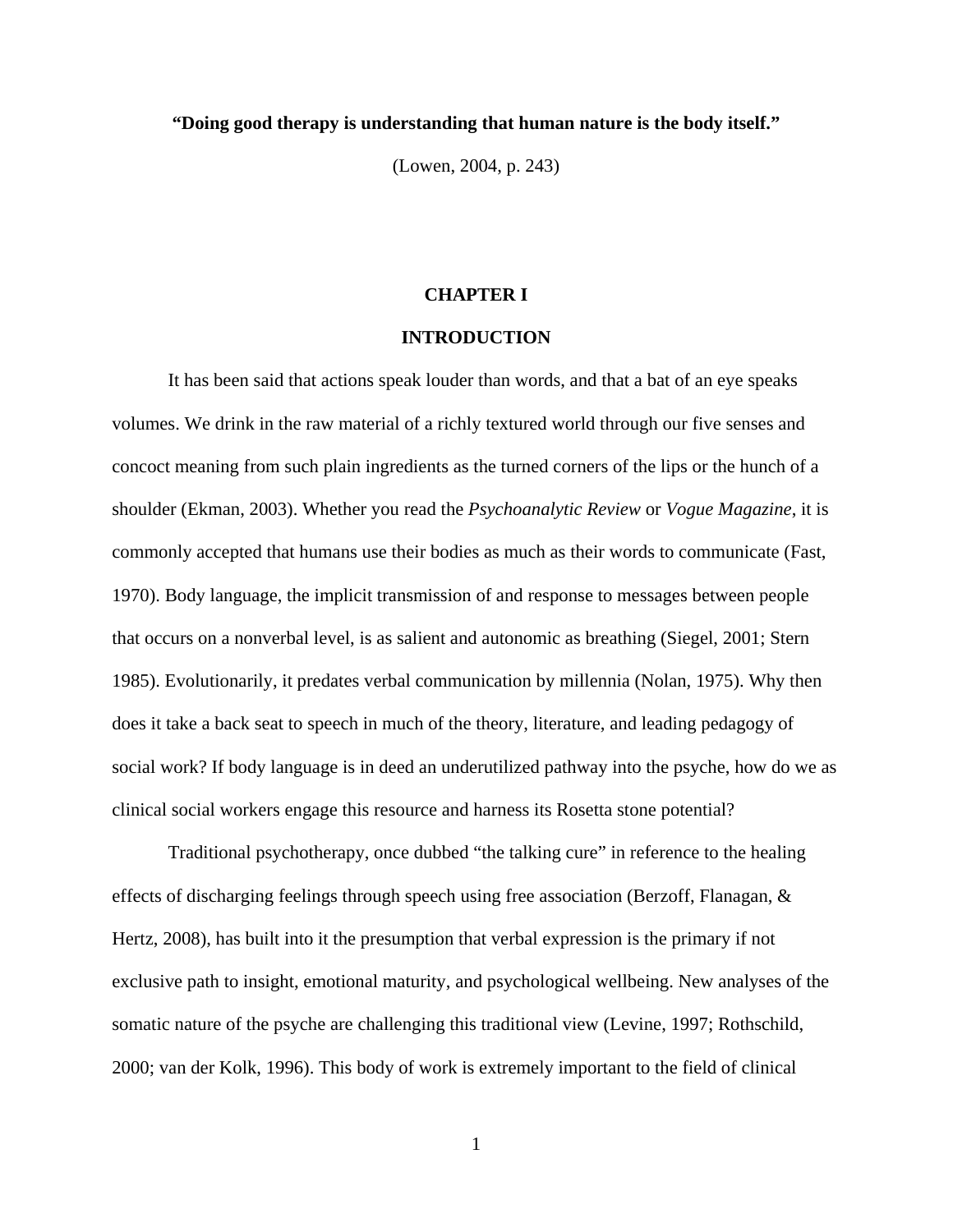social work because its validity would require a paradigm shift that encompasses a greater sensitivity to the intertwined nature of the physical and psychological self (Applegate & Shapiro, 2005). The implications of this shift could mean that clinicians with training in body-awareness and body-based techniques may be better equipped to accurately assess and effectively treat their clients (Bloom, 2009; Forrester, 2007; Rothschild, 2000). Because of our ethical responsibility as clinical social workers to utilize the most effective methods available to us (NASW, 2008), it is not only *important* to find out if these techniques are in fact more efficacious, it is also necessary research.

Understanding the integrated nature of body and mind is particularly relevant to clinical social work with respect to the field's commitment to a systems perspective of mental health and wellbeing. Social work is distinct in its approach to psychotherapy in that it frames the mental health of an individual within the context of the family system, community structure, sociohistorical setting, and political and economic systems that inform and impact one's path and presentation. We value anchoring the inner workings of one's psychological experience within a full spectrum view of one's environment. Do we, as a field, overlook a person's primary and principal environment: the body? Just as an individual is an inextricable component of a social organism, the psyche too is indivisible from the organism it inhabits. A lack of ongoing research and documentation of body-awareness in clinical social work would suggest a shortcoming in the field's commitment to holding a person-in-situation perspective. A full application of systems theory would involve incorporating nonverbal information and the body itself into theory and in therapy, and calls for further investigation into social workers' practices and regard for the body as environment.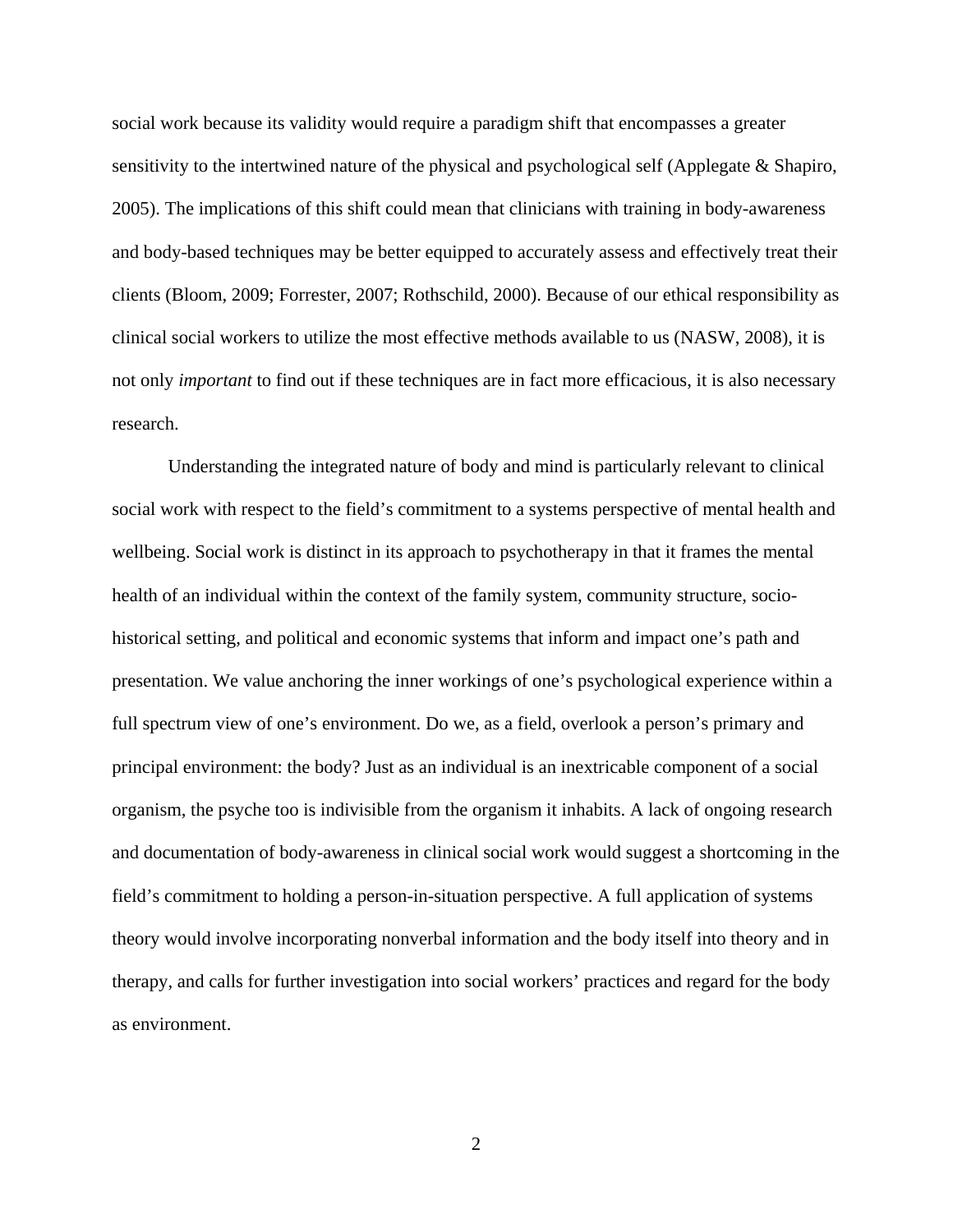Social work is also dedicated to working with disenfranchised populations, and directly addresses the institutional ties between poverty, racism, and oppressed peoples' access to healthy food, a clean environment, shelter, medical care, and physical safety. In many ways, the body is the battlefield for the assaults of poverty. Diabetes, asthma, pollution-related cancer and illness, violent crime, incarceration, untreated or under-treated medical conditions, food insecurity, and obesity can be considered poverty-related conditions, as they disproportionately affect members of poor and oppressed populations for reasons directly linked to income, racism, and public policy. Therefore, it is especially important for social workers to understand and acknowledge the bodily experience of the people they serve. To ignore the body of the obese diabetic who lives minutes from five corner stores but miles from a supermarket, or of the survivor of gang violence who is diagnosed as agoraphobic, or who cuts or self-medicates with drugs and alcohol, or of the single parent with chronic pain who is unable to work and struggles to support a family, is to ignore a vital aspect of that person's experience and his or her particular struggle with oppression, which is an embodied oppression. We must receive their stories whole, recognizing the physical reality of the person before us, if we hope to address the roots and repercussions of oppression in the lives of our clients in a meaningful way.

Attentiveness to nonverbal communication and embodiment in general is especially pertinent to trauma work (Levine, 2003; Rothschild, 2000; van der Kolk, 1996; Scear, 2004), and trauma work is inextricably linked to the core values stated in the Social Work Code of Ethics of service, dignity and worth of the person, and social justice for all with particular attention to "vulnerable and oppressed individuals and groups of people" (NASW, 2008). PTSD is currently understood as a physiological experience, and as such it is important to be mindful of the physical elements of the traumatized client's internal experience and external presentation.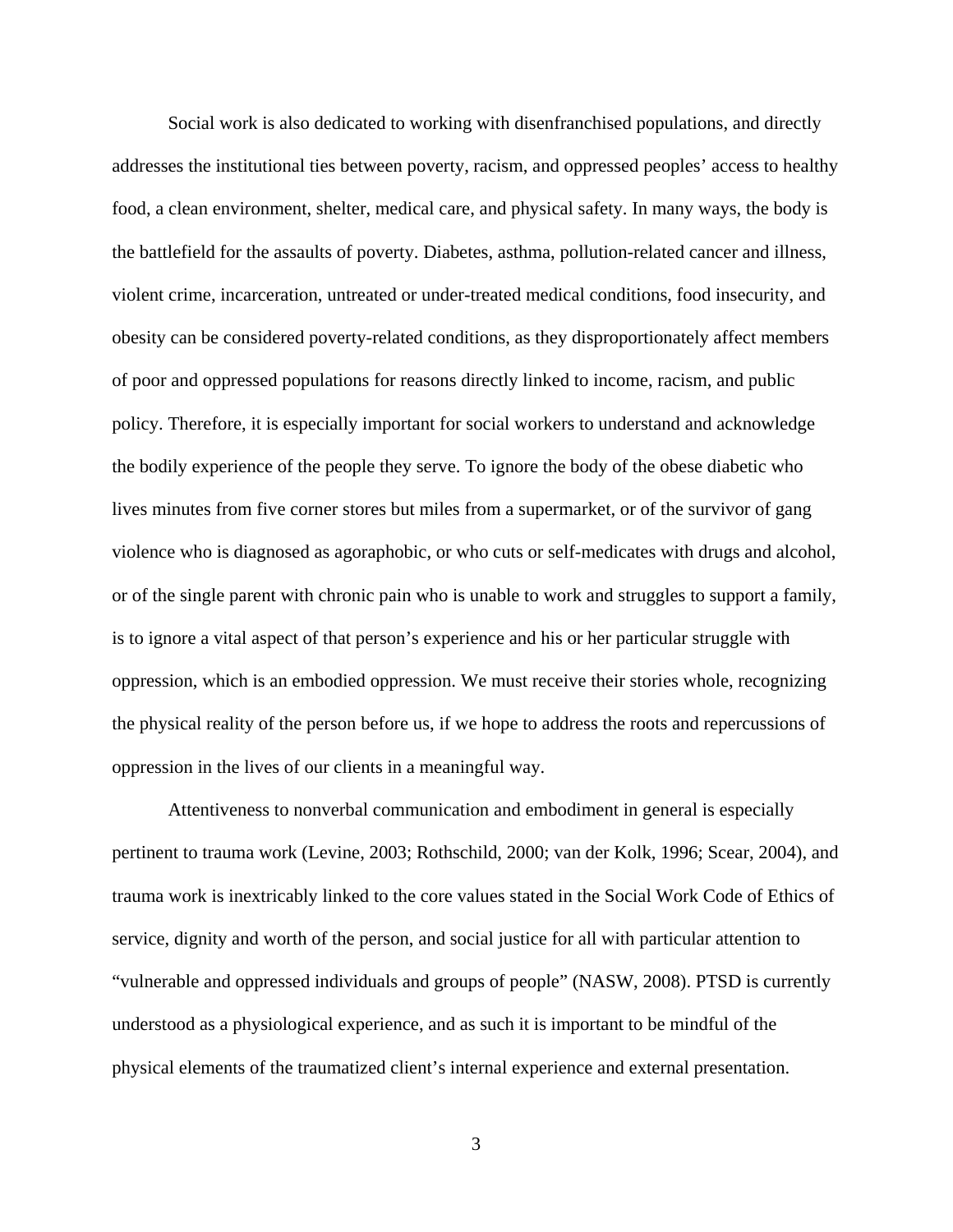People who are routinely exposed to dangerous environments and lack the institutional supports, such as medical, educational, and financial safety nets intended to prevent trauma or minimize its impact, are particularly vulnerable to trauma and PTSD. In our commitment to serving vulnerable populations, clinical social workers in particular must be well versed in multimodal approaches to treating trauma. To more effectively engage and treat these clients, we must recognize the ways in which victims of trauma experience living in their bodies in the aftermath of crisis, and incorporate the body as a tool and a guide in reconciling the rupture and regaining psychophysical integration.

In this work I set out to investigate the extent to which body language is spoken in clinical social work. To address this question, first I will review the research on body language itself. Intuitively we sense that we absorb a great deal of information from a person's physical presence, but is it possible to systematically analyze and codify the patterns the same way a linguist would a spoken language? What attempts have been made and what insight has been gained into the language of movement?

My next objective will be to assess the presence or absence of the utilization of body language as a clinical tool in social work. While words have been a primary focus of psychotherapy since Freud's talking cure in the late  $19<sup>th</sup>$  century, this has often been paralleled by a discourse of body language rich with clues into the therapeutic process (Young, 2006). Recently this position is gaining a stronger voice (Totton, 2003). A number of schools of psychotherapy actively incorporate the body into their theory and practice, using sight, body awareness, movement, and sometimes touch to meet their client in a place beyond words (Johnson, 1997; Totton, 2003). Where does this research intersect clinical social work and how can the field benefit from incorporating body-oriented practices into its repertoire?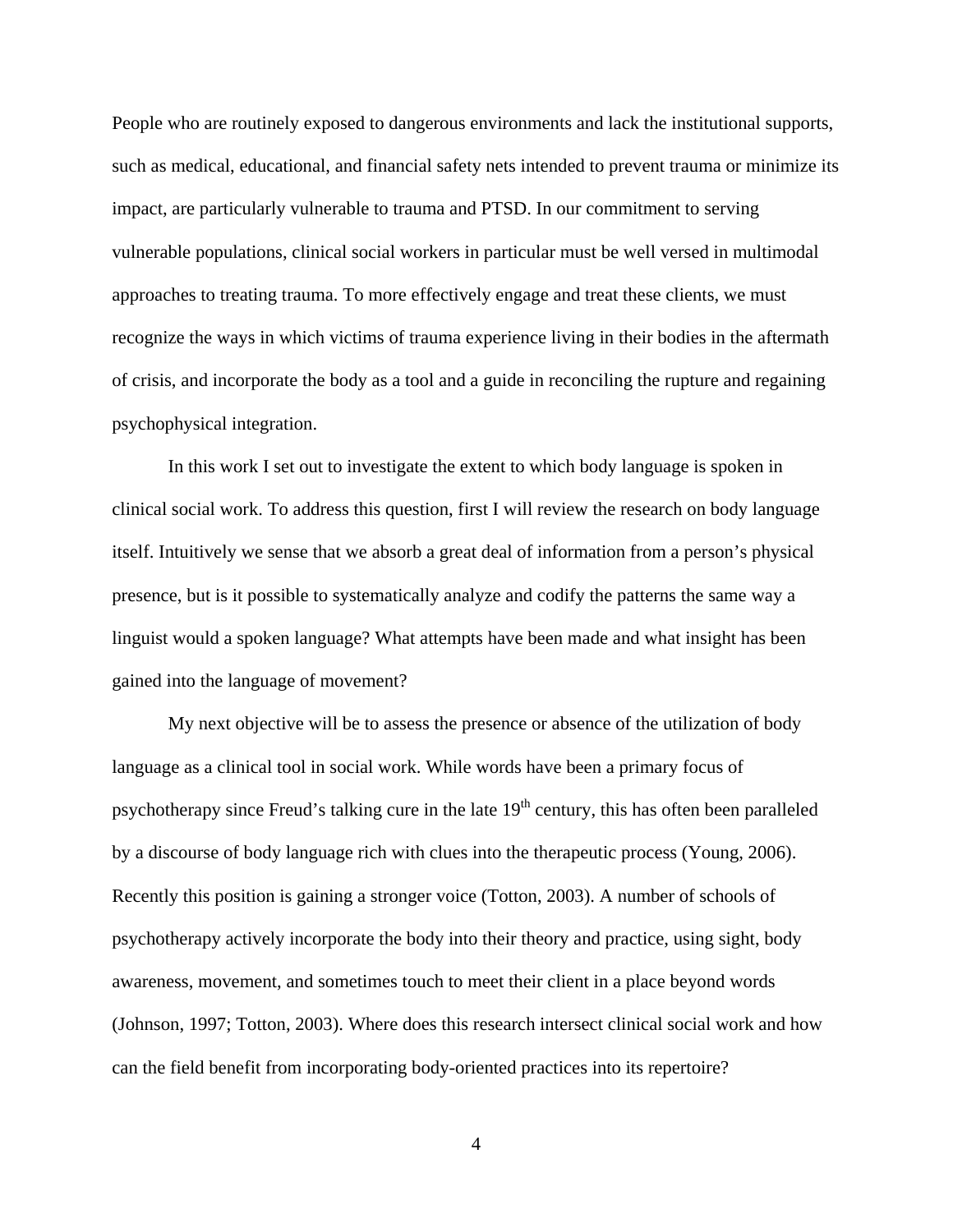In synthesizing the current research and theories around nonverbal communication and its reliable and beneficial use in psychotherapy, this rich groundwork will serve as the backdrop of my own research question: How do clinical social workers evaluate their own use of nonverbal communication in their work with clients? My focus is on the social workers' own perception of their engagement of body language as a clinical tool. I will explore which sources they have found most useful in navigating the clinical encounter between two people, two minds, two bodies in a room. Utilizing a mixed-method study, I hope to broaden the understanding of clinical social workers' thinking around how much they can and do read nonverbal cues from their clients, on what empirical and theoretical grounds, and what moved them toward this sensibility.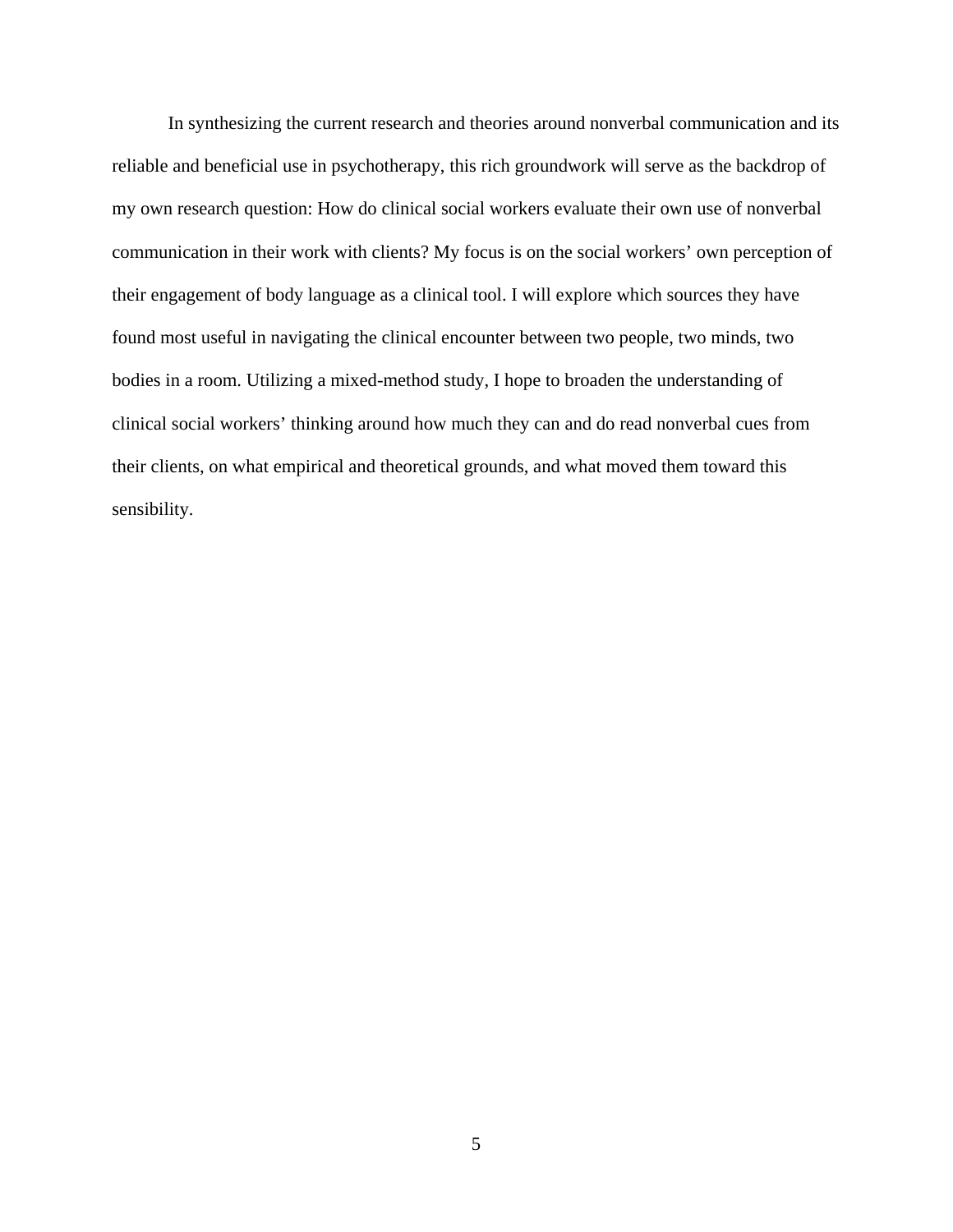#### **CHAPTER II**

#### **LITERATURE REVIEW**

A broad base of research documents the existence of nonverbal communication and its relevance and value in the context of clinical work. I will review the findings and the attempts to translate and codify body language. Next, I will survey existing psychotherapeutic models for their use of body language as a clinical tool. I will outline the overarching theoretical frameworks that privilege talk over body, and I will investigate therapeutic modalities that actively acknowledge and integrate nonverbal communication in their theory and practice. My intention is to provide a rich foundation from which to address my inquiry into clinical social workers' perceived experience of body language as a therapeutic tool.

#### **Evidence of Nonverbal Communication: The Science of Body Language**

While no one denies the existence of nonverbal communication, developmental psychology offers a particularly useful lens through which to view its essential function. Studying the preverbal infant gives us insight into adult nonverbal communication. Although infants do not begin to speak words until around one year, by 4-6 weeks they study their caregivers' faces, begin to establish eye contact, and smile; at 6-8 weeks they are highly responsive to their caregivers' facial expressions, movements, and voice tones, and they begin to express emotions in their own faces; and by 3 months they regularly recognize and respond to their caregivers' affect (Siegel, 2001). This suggests that communication begins long before speech.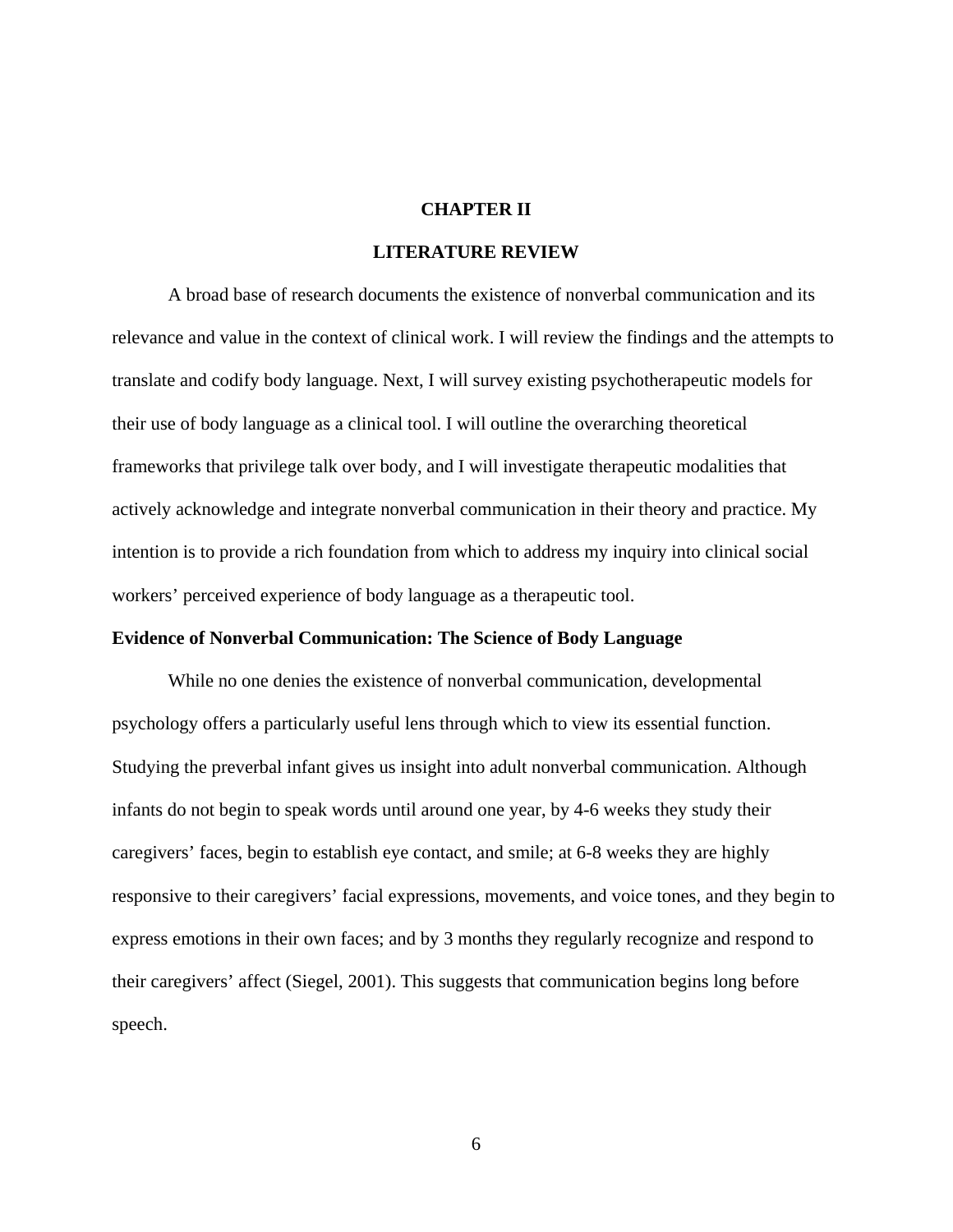Significantly, infants' sensory functioning is not impartial, and evidences an innate wiring to be relational. Research in child development has revealed that infants prefer looking at faces, especially that of their caregiver, and prefer their caregiver's voice over that of a stranger (Davies, 2011). Schore (2003) remarks, "the mother's emotionally expressive face is, by far, the most potent visual stimulus in the infant's environment," with special attention to the eyes. He describes "periods of intense mutual gaze" between mother and infant as a "potent interpersonal channel for the transmission of 'reciprocal mutual influences,'" which is to say "the pupil of the eye acts as a nonverbal communication device." This moment-to-moment state-matching process of "affect synchrony" is so rapid that it "suggests the existence of a bond of unconscious communication" (p. 13).

Attachment theory attributes this highly sensitive, social, multimodal communication apparatus to a survival-based need for infants and caregivers to bond. The entirety of the sensory body is wired to attach, as the survival of the species depends on the ability of the infant to communicate its needs and elicit attuned responses from adults (Davies, 2011, p. 10).

We can look to neurobiology to elucidate the process. The relatively recent discovery of mirror neurons has grounded the concept of empathy and social development in science. Mirror neurons in the frontal cortex allow a person to vicariously experience what they observe in another person. They cause us to wince involuntarily at the sight of a bicyclist tumbling and skinning her knee, or smile when met with the smiling face of another person. This demonstrates an innate neurological wiring for empathy and attunement, and is the basis of preverbal communication, which Stern (1985) describes as a "shared framework of meaning and means of communication using gesture, posture and facial expressions" (p. 125). Berrol (2006) cites several researchers (Gallese, 2005; Schore, 1994; Stern, 1985) who "posit that because of the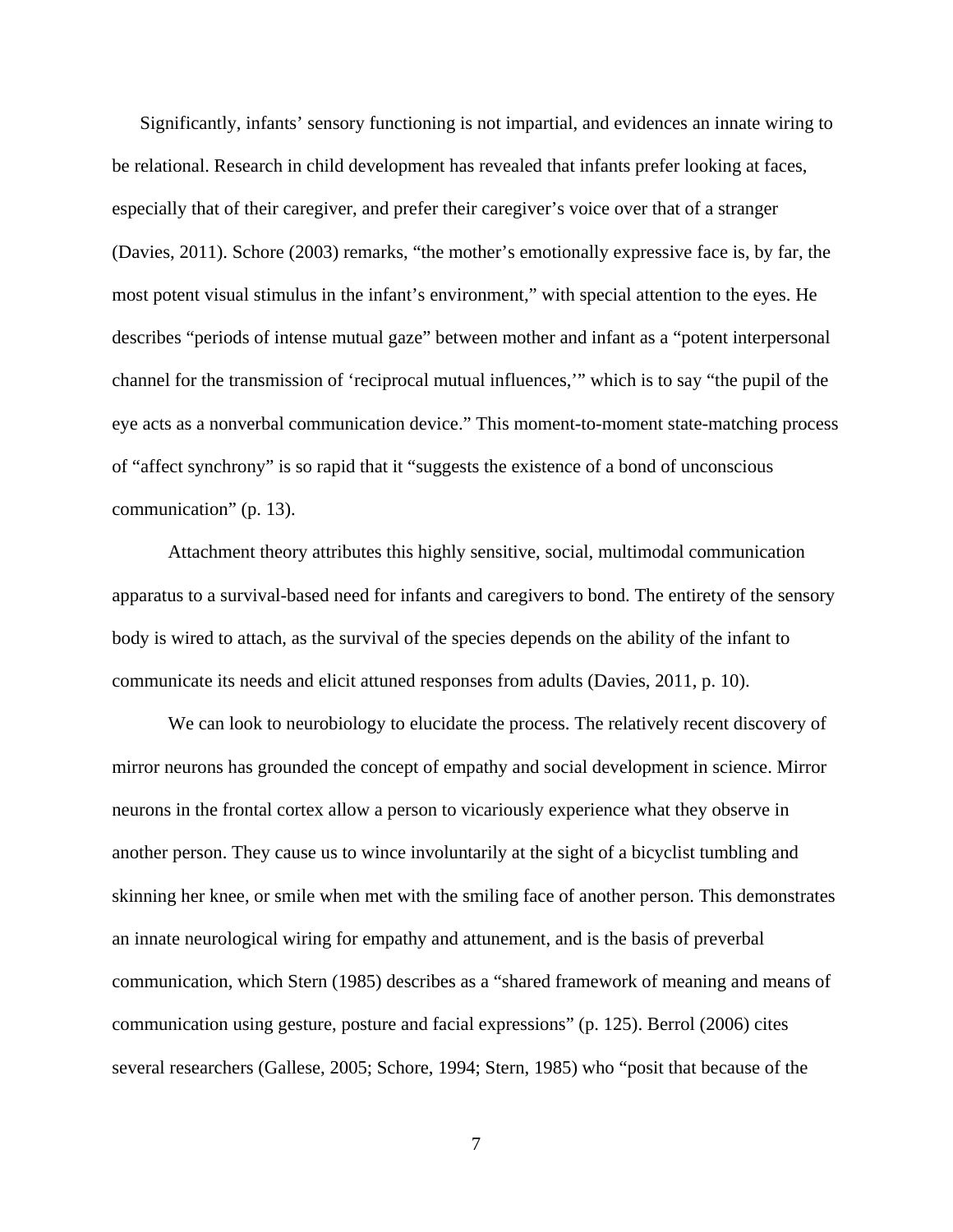trans-modal nature of the mirror neuron system, not only can the actions of others be understood and embodied, but likewise their intentions" (p. 309). This capacity has important implications in the field of psychotherapy, and requires clinicians to consider their own relationship to embodied forms of communication.

Understanding the biological nature of attachment and nonverbal communication begs the question, how are we structuring the therapeutic encounter to mirror and support our innate modes of communication? To answer this question, it is necessary to review the conceptualization of the body in the sources from which clinical social work has built its theoretical base and continues to refine itself.

#### **Let's Talk: Theoretical Foundations of Talk Therapy**

Johannes Christian Reil coined the term psychotherapy in 1803 as "the application of psychic methods in the treatment of mental disturbances" (Guimon, 1997, p. 3). These "psychic" methods represented a radical departure from a history of physical methods such as drilling, lobotomies, and balancing humors, as well as spiritual methods such as exorcism and shamanistic practices. By the end of the century, a working model of psychotherapy existed in contrast to the prior model of materialism that "gave the body first place and relegated the psyche to the rank of something secondary and derived" from the bodily balance of humors (Jung, 1936, p. 135). However, the term "psychic" is somewhat of a misnomer in that the physical (and in some cases spiritual) aspects of humanity continued to play a key role in psychoanalytic thought.

Sigmund Freud is often credited with galvanizing the revolutionary shift in treating the mind through mental means, yet his original conception of the psyche was in fact quite bodybased. His drive theory draws on animal instinct and is visceral to the extent that his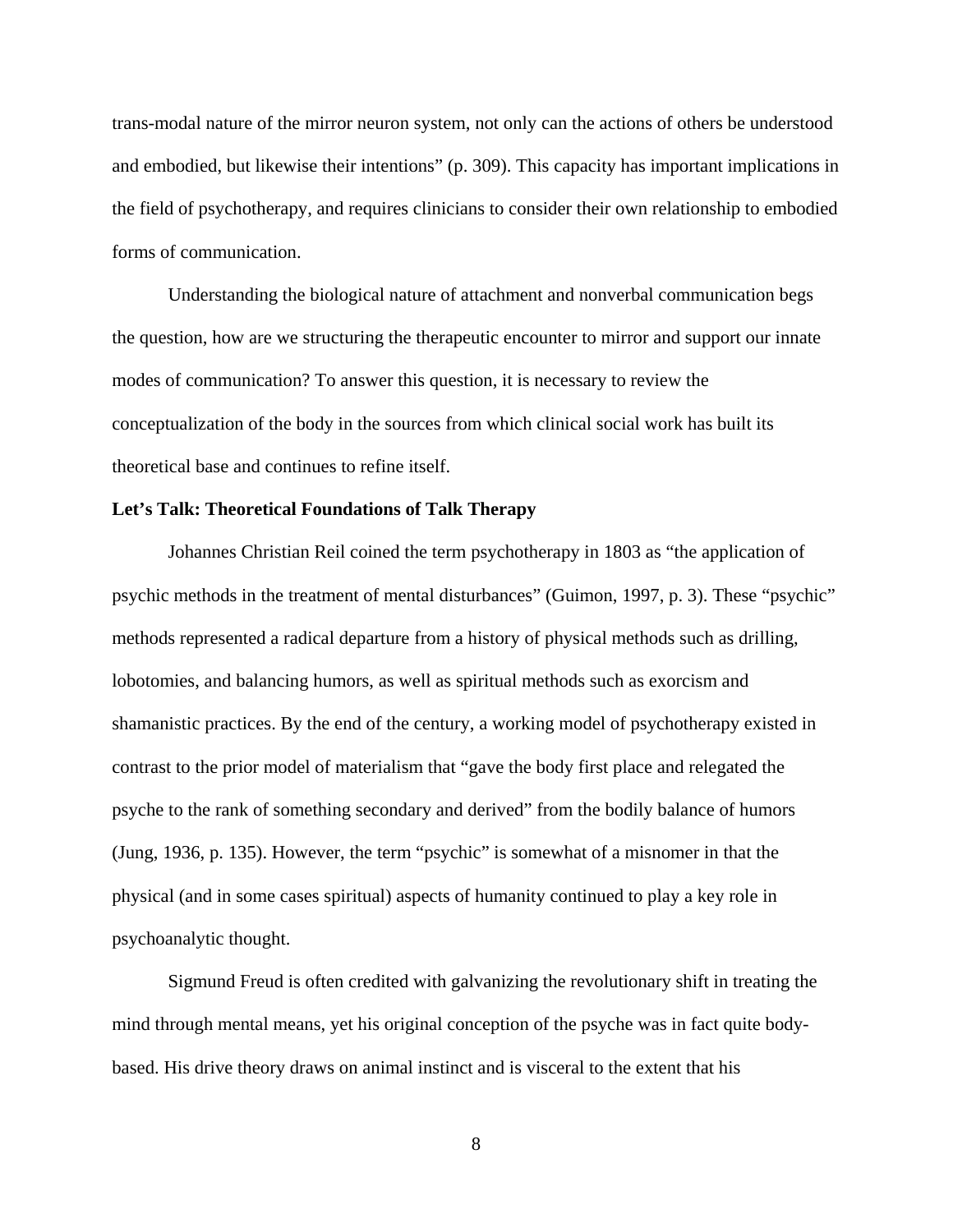contemporary Carl Jung laments, "Freud, unfortunately, succumbed to the medical man's temptation to trace everything psychic to the body, in the manner of the old 'humoral' psychologists" (Jung, 1936, p. 138). This highlights Freud's legacy as a neurologist investigating the nature of the human psyche from a physiological standpoint. Freud proponed that "the ego is first and foremost a body-ego. It is not merely a surface entity, but is in itself the projection of a surface" (Freud, 1927, p. 31). This conception of the body-ego influenced his contemporaries Pierre Janet and Wilhelm Reich, whose work laid the foundation for body-oriented psychotherapy.

In spite of growing "out of this basically body-oriented work," Freud's psychoanalytic method "ended up as a limited verbal specialization" known as the "talking cure" (Young, 2006, p. 18). This technique was "a verbal (non-corporeal) procedure of resolving unconscious conflicts through the use of transference" (Guimon, p. 3). His method privileges talk as the modality through which unconscious "memory-residues" are pulled into the preconscious where they can be examined and realigned "by coming into connection with the verbal images that correspond" to them (Freud, 1927, p. 21). It is traditionally administered to an analysand lying supine on a couch facing away from the analyst, whose position and affect are meant to reveal as little as possible so as to provide a blank screen onto which the analysand may project their own conflicts and desires. These elements of the Freudian process minimize the potential for nonverbal communication to occur while denying it's existence, significance, and usefulness in the therapeutic encounter.

Freud's work is foundational to all subsequent psychotherapies. His placement of the body is crucial to its current place in clinical social work. His conceptualization of the ego as "derived from bodily sensations" (Freud, 1927, p. 31) is central to body-oriented psychotherapy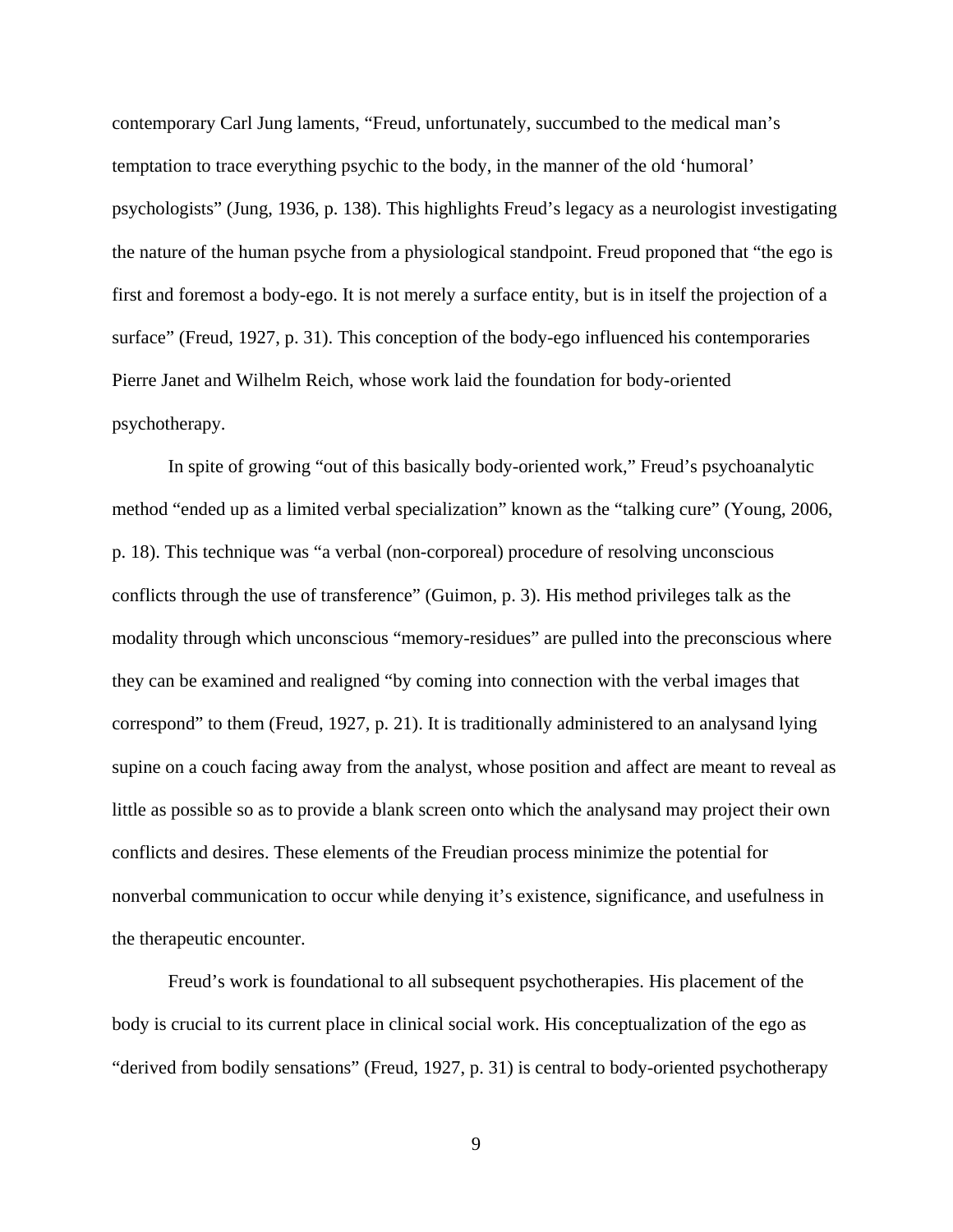(Bloom, 2009), and is very much in line with the current discourse around trauma (Rothschild, 2000; van der Kolk, 1996) and the corresponding treatments, including EMDR and Somatic Experiencing. Yet his method developed "into an approach tending to neglect the body and the importance of nonverbal communications as studied by Janet, and to concentrate on primarily verbal communication" (Boadella, 1997, pp. 47-48). "The body was at the centre of psychotherapy when it first started, and then Freud and his followers left the body out of psychotherapy" (Young, 2006, p. 18). Young dates the psychoanalytic community's disavowal of the body to around 1929-1930 with their rejection of Reich and a shift from "more instinctual, organic, and drive-based models of understanding to a more object-relational understanding" (p. 20). Since then, the body has fallen into the shadows in many schools of psychotherapy from which clinical social work constructs its theoretical framework. Today, body-oriented theories and methods remain peripheral to social work training.

There are scores of theoretical works and manuals guiding clinicians through the intricacies of the verbal encounter, with paltry exploration of the corporeal interface. Many standard psychology and social work texts include minimal mention of nonverbal aspects of clinical therapy, such as optimal proximity to the client, eye contact, and positioning. Sommers-Flanagan & Sommers-Flanagan, in one such textbook, *Clinical Interviewing* (2009), dedicate only 1 of 485 pages to the concepts of proxemics and kinetics in the context of advising trainees how to present themselves in relation to the client. Most of these discussions focus on the message the *clinician* expresses through his or her body. Cooper & Lesser's textbook, *Clinical social work practice: An integrated approach* (2008), surveys the major theoretical orientations taught in MSW programs today and makes no mention of body language or nonverbal communication whatsoever. The mental status exam – a standard part of most clinical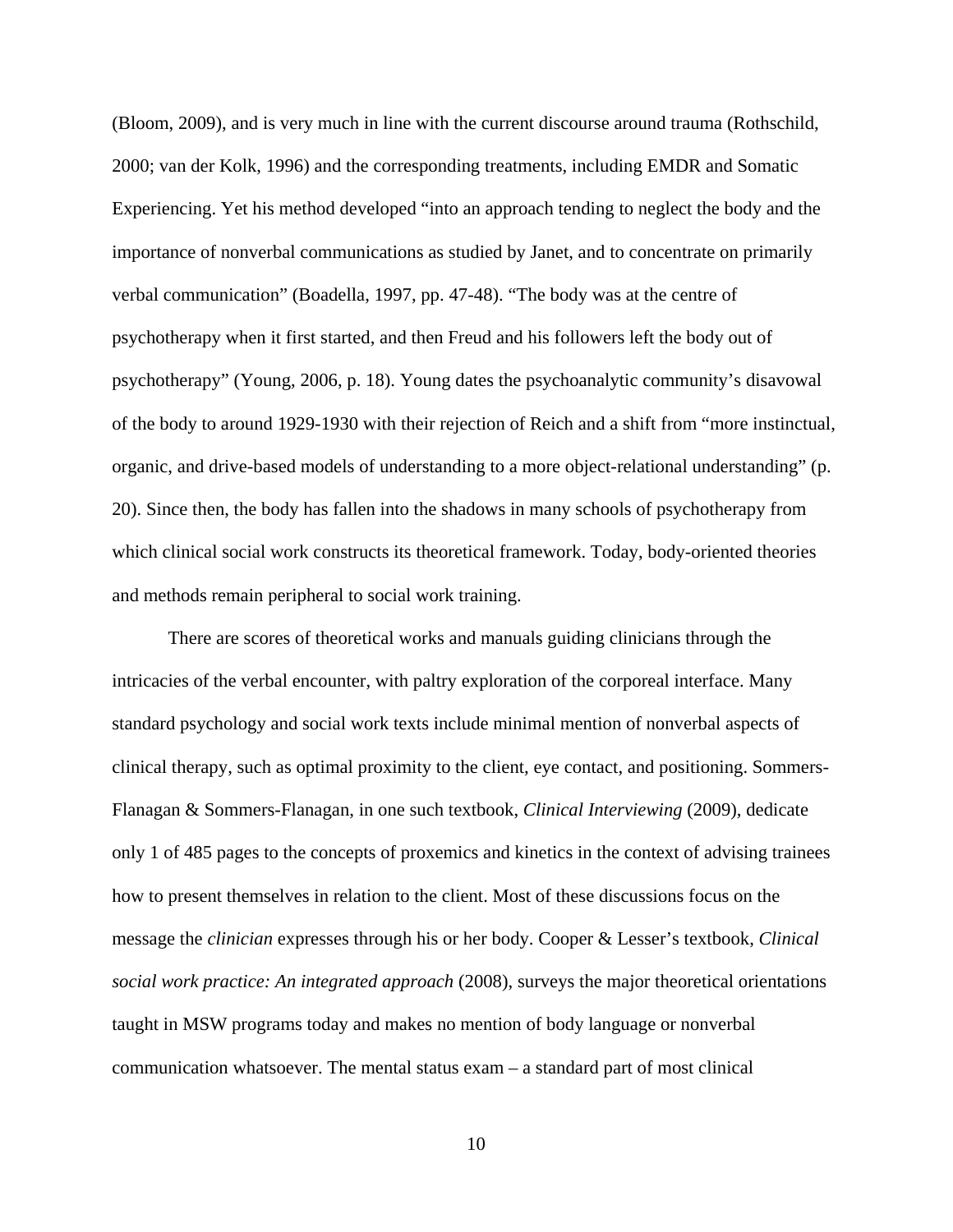assessments –includes an assessment of a client's physical appearance and psychomotor activity. This is at most a superficial and peripheral engagement of body reading. In sum, my research demonstrates a rudimentary awareness of body language in standard social work texts, alongside a dearth of practical tools and discourse to promote understanding one's client through nonverbal means.

#### **Reading Body Language**

Following decades of narrow focus on the verbal, a resurging attention toward understanding nonverbal communication began to stir in the social sciences midcentury. Researchers from various disciplines began to dissect and codify the building blocks of body language. Clinical psychologist Paul Ekman (1980, 1990, 2003), whose research on facial expression spans over 60 years and is based on scrupulous empirical methods involving frameby-frame video recordings, EEG measurements, and self-reports of subjective emotional experience, has broken down the full range of facial expressions into coded combinations. With respect to the body, Alexander Lowen (1958) built upon Wilhelm Reich's character analysis of muscular tensions to develop his own system of psycho-somatic assessment, Bioenergetic Analysis.

Interest in body language is not the sole provenance of psychology, either. Anthropologist Ray Birdwhistell (1952) founded the field of kinesics. He broke down observable human gestures from eyebrow to elbow into their individual parts, which he termed kinemes, similar to the phoneme of phonetics. Rudolf Laban (1950) was a dancer and theorist who developed a language for interpreting, describing, and notating the range and qualities of human movement called Laban Movement Analysis (LMA). His system of Labanotation provides a common language for practitioners to verbally and visually process body language. Dance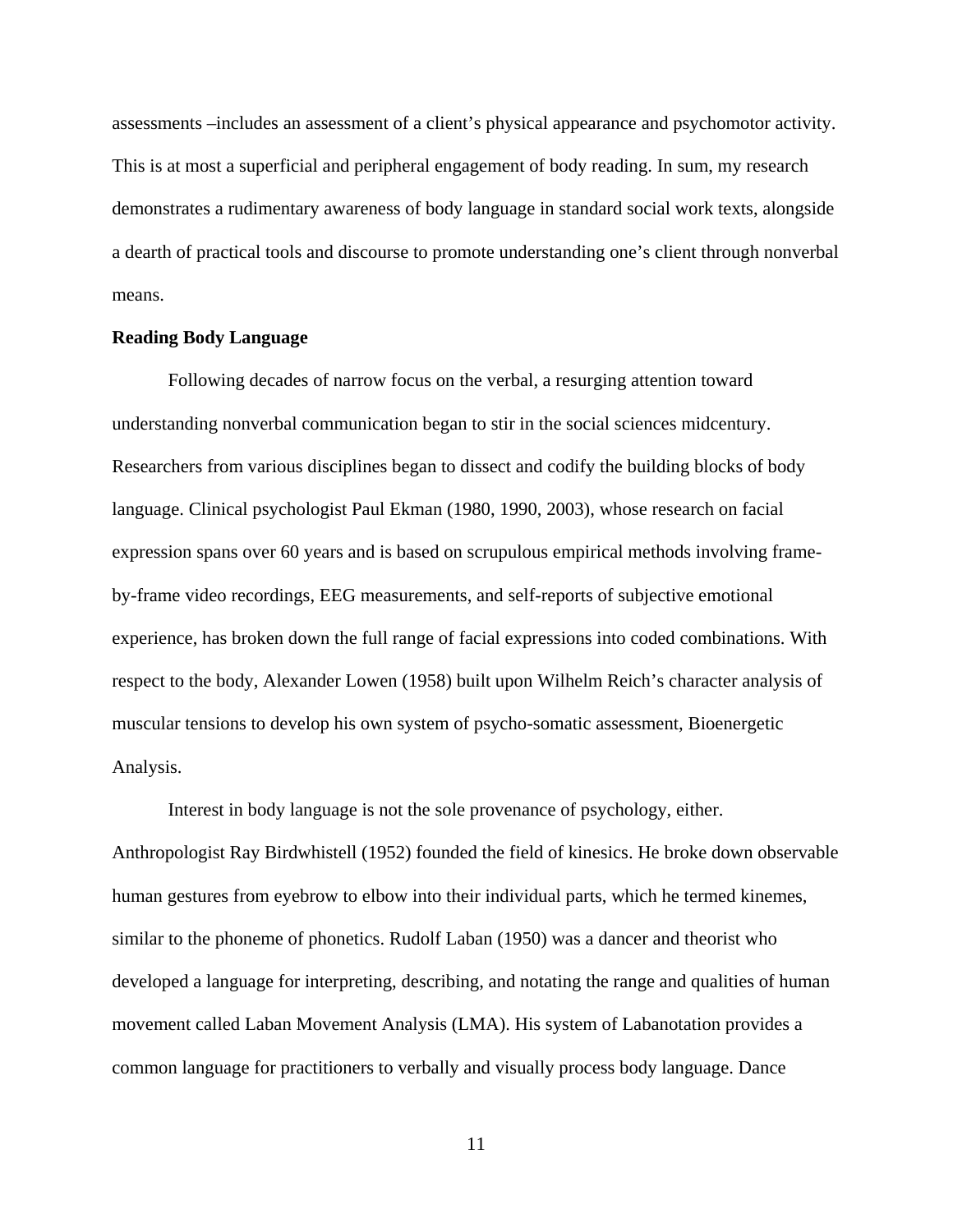Movement Therapists use LMA to attune to their clients' affect and defense mechanisms (Govoni & Weatherhogg, 2007).

Albert Mehrabian's (1971) research on communication found that a great deal of our impressions of what others say is largely informed by nonverbal cues such as vocal tone and facial expression. He postulated that a subject's liking of a message derives from multiple sources of information: 7% verbal, 38% vocal, and 55% facial. Mehrabian's rule is frequently misinterpreted to mean that 93% of *all* communication is nonverbal. In fact he was studying the transmission of subtle emotive messages and contends that verbal language is essential to conveying messages, as anyone would know from attending a lecture with a broken microphone or listening to someone speak an unfamiliar language. Yet his research represents a significant contribution to quantifying the impact of nonverbal communication.

Paralleling the advancement of evidence-based research mapping codes and discourse onto the terrain of the unspoken, the 1960's and 70's brought with it a burgeoning of interest in the prominence and translation of body language among popular writers as well. Julius Fast (1970) is not a psychologist and did not produce original research, but his engaging writing has largely popularized the notion of body language. He draws from personal observation and the works of other social scientists, including Ekman and Birdwhistell, in devising a claim for a bona fide language of the body. The social scientists and writers of this dynamic era tilled what was at this point fertile ground for a corporeal renaissance in psychotherapy.

#### **Talk Is Cheap: Movement Toward Engaging the Body in Therapy**

 In the past 40 years, an abundance of body-oriented modalities have sprung forth and embedded themselves in the discourse and practices of psychotherapy, and clinical social work has not been untouched by this flurry. For the purpose of this study, I am using the term body-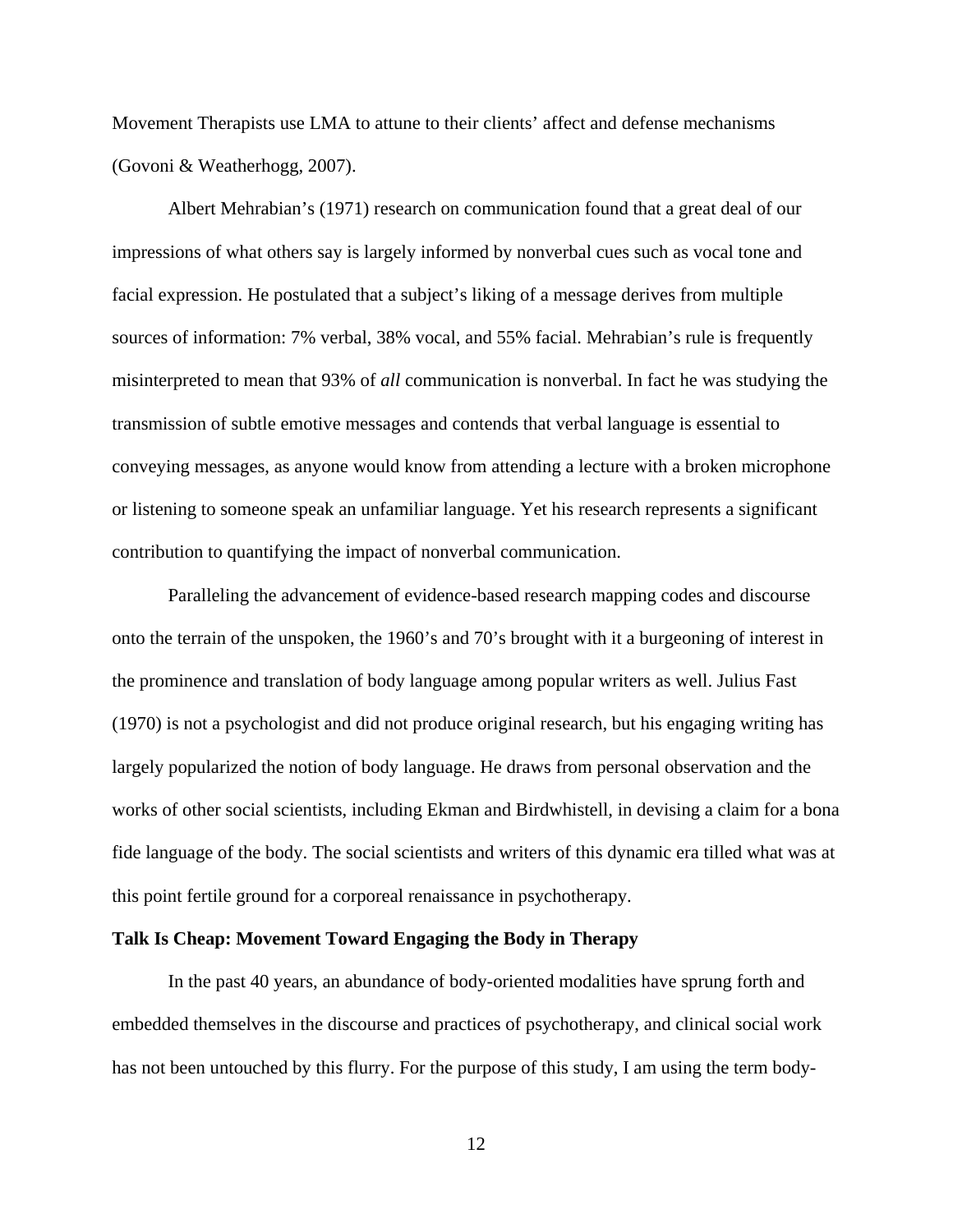oriented psychotherapy to indicate those modalities which esteem the bodily experience as integral to one's psychic experience, and approach psychological healing through a combination of methods that may include talk, movement, visual assessments, and in some cases touch. Social workers' engagement with this trend of acknowledging the somatic aspects of the therapeutic encounter range from pursuing dual degrees in body-oriented modalities to incorporating corporeal awareness into their social work practice, or simply reframing their conceptualization of sitting with another human being. As the primary producer of research related to the integrated nature of body and mind, the burgeoning field of body-oriented psychotherapy currently holds the torch for nonverbal communication, illuminating some key findings worth outlining here.

Young (2006) considers Pierre Janet, whose work predates Freud's by a few years starting in 1889, as "the first proper body psychotherapist" (p. 17). Totton (2003) names Sigmund Freud, Wilhelm Reich, Fritz Perls, Arnold Mindell, and Carl Jung as the foundational "ancestors" (p. 27) of a body-oriented approach to psychotherapy that now encompasses Bioenergetics, Dance Movement Therapy, Gestalt, and more. Humanistic Psychology and Maslow's work in the 1960's and 1970's also eased the emergence of body-oriented psychotherapy as it exists today by "incorporat[ing] a hierarchy of human needs as well as an acknowledgement of the body, the mind, and the human spirit" into mainstream principals (Young, p. 23). From the 1990's to the current day, much of the spotlight has been on the new breakthroughs in neuroscience that illuminate the interwoven nature of body, brain, environment and psyche (Applegate & Shapiro, 2005; Cozolino, 2006; Pert, 2002; Schore, 2003; Siegel, 2001). Many body-oriented psychotherapists draw on these findings to explain and develop their own work (Berrol, 2006; Bloom, 2006, 2009).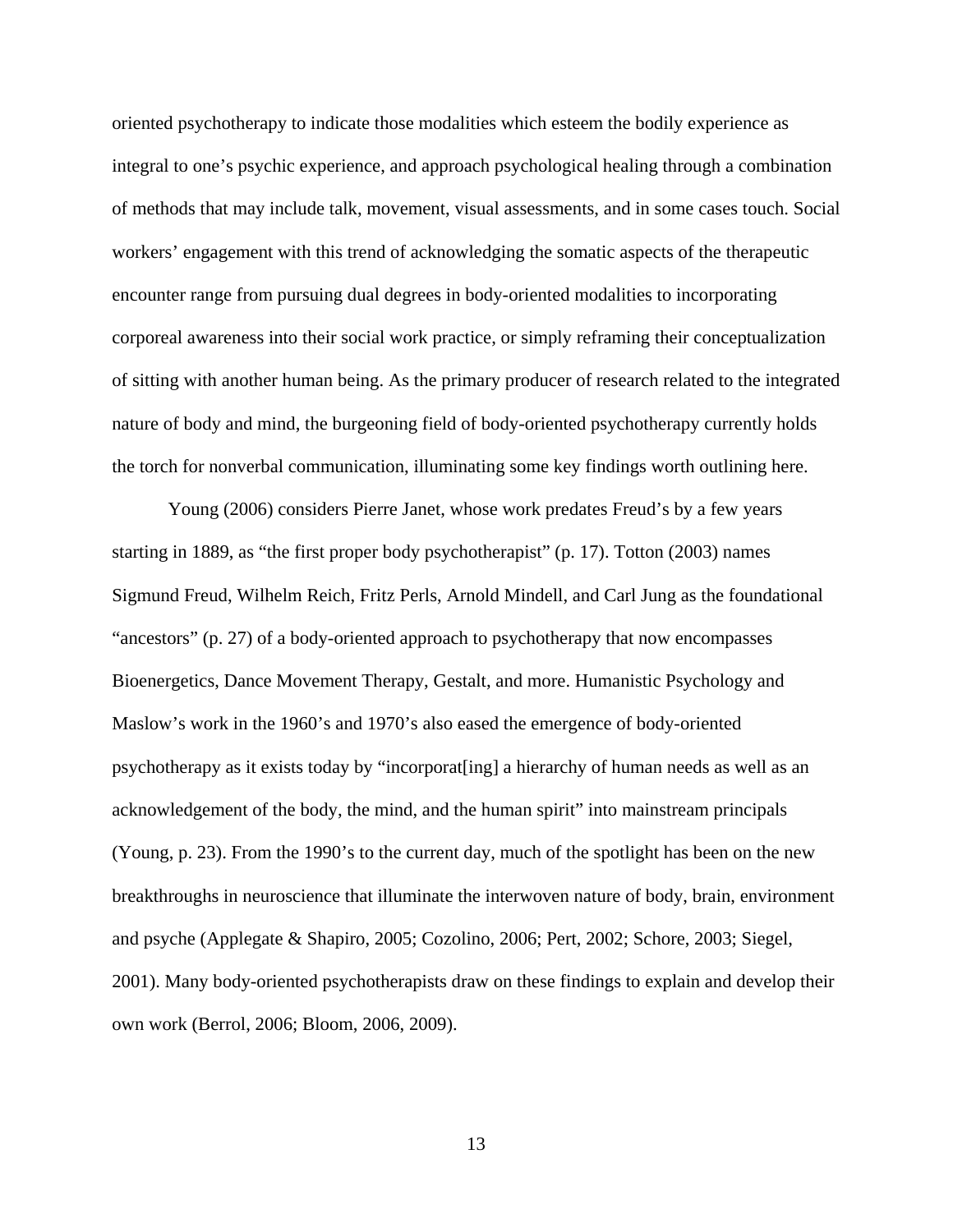Somatic Experiencing (Levine, 2010) and Sensorimotor Psychotherapy (Ogden, Pain, & Minton, 2006) also integrate neurobiology and observations into their formulations of how the body processes, exhibits, and heals itself from trauma. Eye Movement Desensitization & Reprocessing (EMDR) bases its practice of stimulating right and left brain processing via tapping or stimulating both sides of the body in our knowledge of the brain. These practices are compatible with clinical social work (Applegate & Shapiro, 2005). Many social workers anecdotally report seeking out training in these techniques to supplement their clinical practice where it feels deficient. Some practitioners are moved to create their own niche in the field. Ruella Frank (2001) melded her method "Developmental Somatic Psychotherapy" from contemporary developmental psychology and her study of movement patterns. Typical of the creators of these new, small schools of psychotherapy, Frank draws from multiple existing theories in psychology as well as dance and other experiential fields in developing and supporting her technique.

Of the swell of research gathered on the effectiveness of various body-oriented techniques, those that deal directly with a practitioner's use of nonverbal communication are central to answering the question of how social workers can better harness this body of knowledge. The importance of this skill is well supported. "Janet and Reich, and body psychotherapists such as Keleman, Boyesen, and Boadella (and more recently van der Kolk, 1999, and Rothschild, 2000) all affirm that we cannot do effective work in psychotherapy, especially with people with trauma, without significantly using body psychotherapy awareness" (Young, 2006, p. 24).

Many practitioners and researchers have indicated that "we need a language for describing this preverbal dialogue" that structures human patterns of engagement (Bloom, 2009,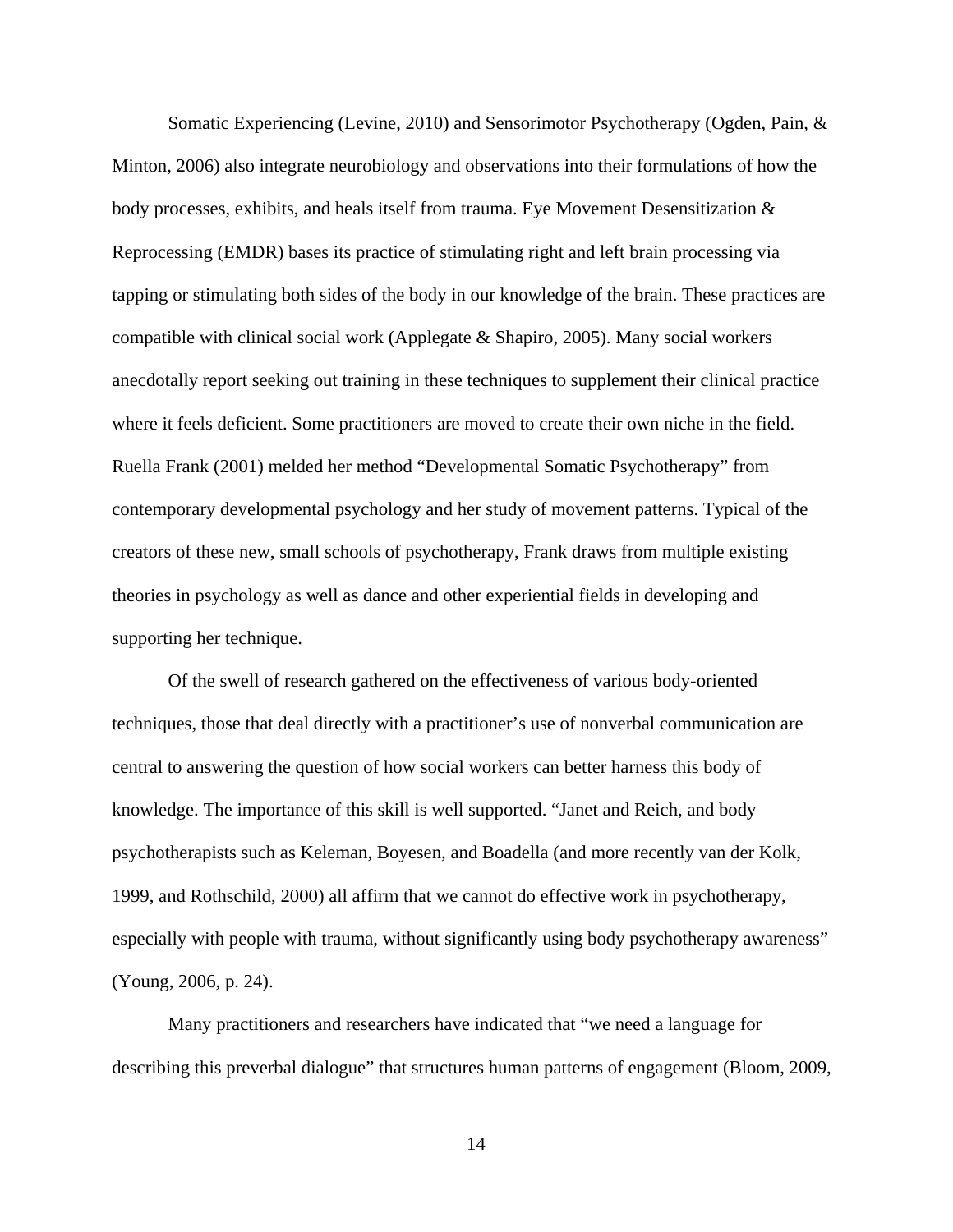p. 178). Trevarthen (2004), based on his studies on mother-infant communication, attests, "I am sure therapists need a model of non-verbal communication based upon acceptance of intrinsic affective states and their communication" (p. 11). Katya Bloom is a movement psychotherapist who advocates using LMA to assist clinical interviewers. She suggests that "embodied attentiveness," a quality of apprehension and attunement on a bodily level, "offers a way to tap into the preverbal level of communication" (2009, p. 177). Bloom's finding is that "observers may be able to tune their bodies to receive the language of nonverbal communication more acutely; and this may be an aid to thinking about the development of the emerging mind" in infants (p. 184). She suggests LMA as a suitable framework.

Arnstein, Finset and Piccolo (2011) write about the breadth and depth of nonverbal communication in the therapeutic relationship. They point out many of the subtle messages that are communicated below the conscious threshold, and give recommendations to therapists learning to harness this flow of messages for the benefit of the client's therapy.

A number of clinicians chronicle the use of the therapist's own body-awareness and somatic countertransference as a diagnostic tool. Cressida Forester (2007) extols the usefulness of cultivating this sensitivity, and also warns about the dangers of *not* having such an internal compass in place. Her work points to the necessity of questioning and revamping traditionally body-ignoring models on ethical grounds. Marjorie Rand (2002) also writes about "somatic tracking," the therapists' use of body-to-body transferred information.

#### **Enough Talk: How Social Work Is Expanding the Discourse**

The literature I reviewed revealed a lack of nuanced discussion and instruction regarding nonverbal communication and its clinical implications in the pedagogic texts written by and for social workers. However, while "the body has been increasingly remote from mainstream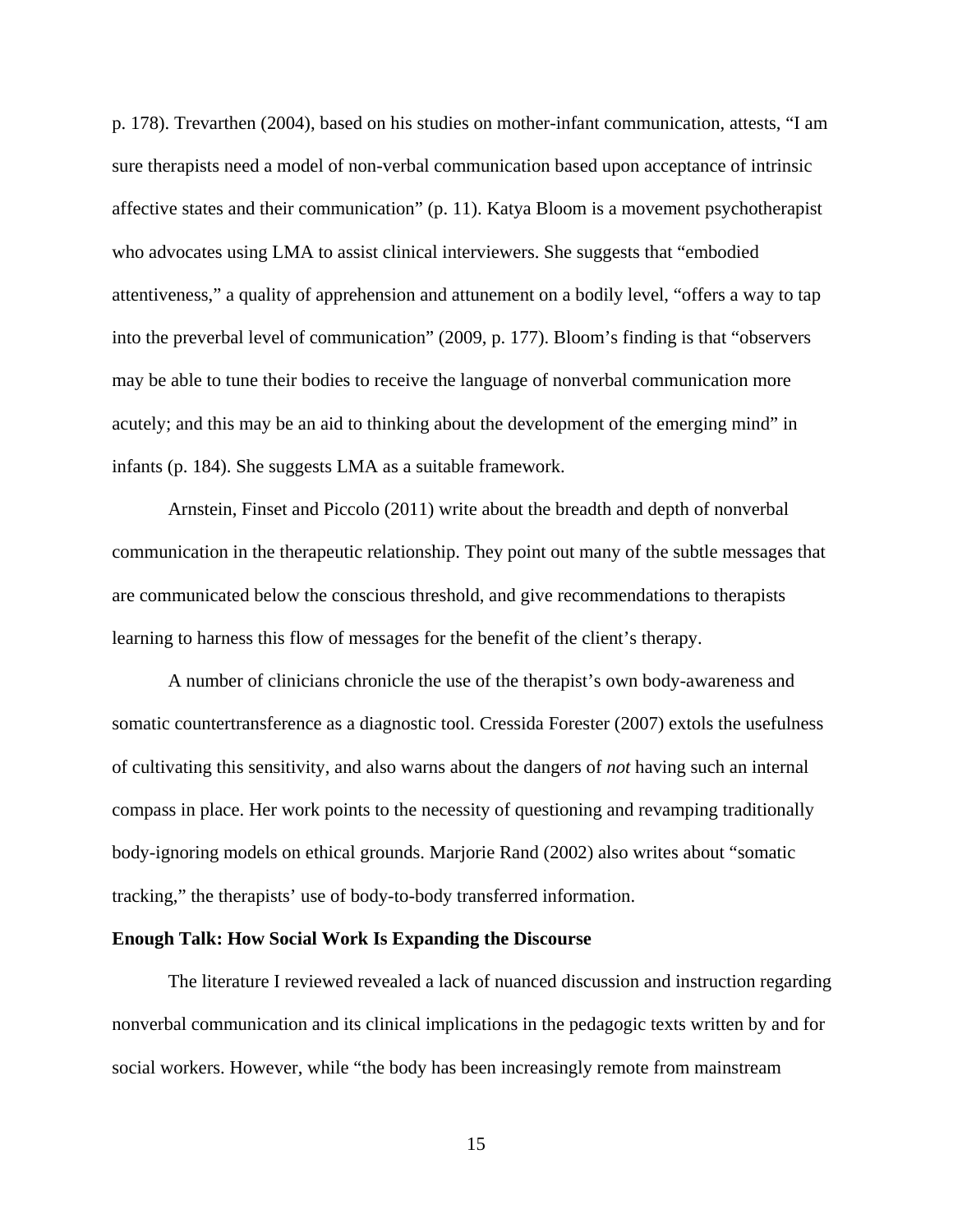psychoanalytic practice" (Totton, 2003, p. 28), there is evidence of a small movement toward applying body-oriented techniques in clinical social work, which reflects a larger cultural reinvestment of interest in the body (Totton, p. 44).

The return of the body as a legitimate focus for mental health professionals can in large part be attributed to the contributions of neuroscience over the past 20 years. The impact of this research extends beyond the body-oriented disciplines of psychotherapy into the mainstream, and recent publications include texts that explicitly apply neurobiology to social work (Applegate & Shapiro, 2005). The scientifically examined brain offers a whole new way to think and talk about the prominent role of the body in matters of the mind. My research across the disciplines of neuroscience, psychotherapy, and body-oriented psychotherapy, reveals an emergent convergence of theory that supports greater involvement of the body and body language in clinical social work.

Totton describes "the subject of body psychotherapy [as] neither the mind alone, nor the body alone, nor even the two linked or in parallel – but the *bodymind*, a unity of which 'body' and 'mind' are each partial facets" (2003, p. 29). Written in the same year but from the perspective of neuroscience, Siegel echoes Totton's "bodymind" with his "brain-body." "We must remember that we never mean to separate the brain from the body," because "the brain and … the body perform specific functions as a part of the integrated biological system that creates the experience of the mind" (Siegel, 2003, p. 13). The neurological processes out of which emerges the psyche involve the entire corpus, as the mind and body develop in tandem. Adopting the view of the brain-body as a unified co-creator of mental life endorses including corporeal information in the therapeutic process.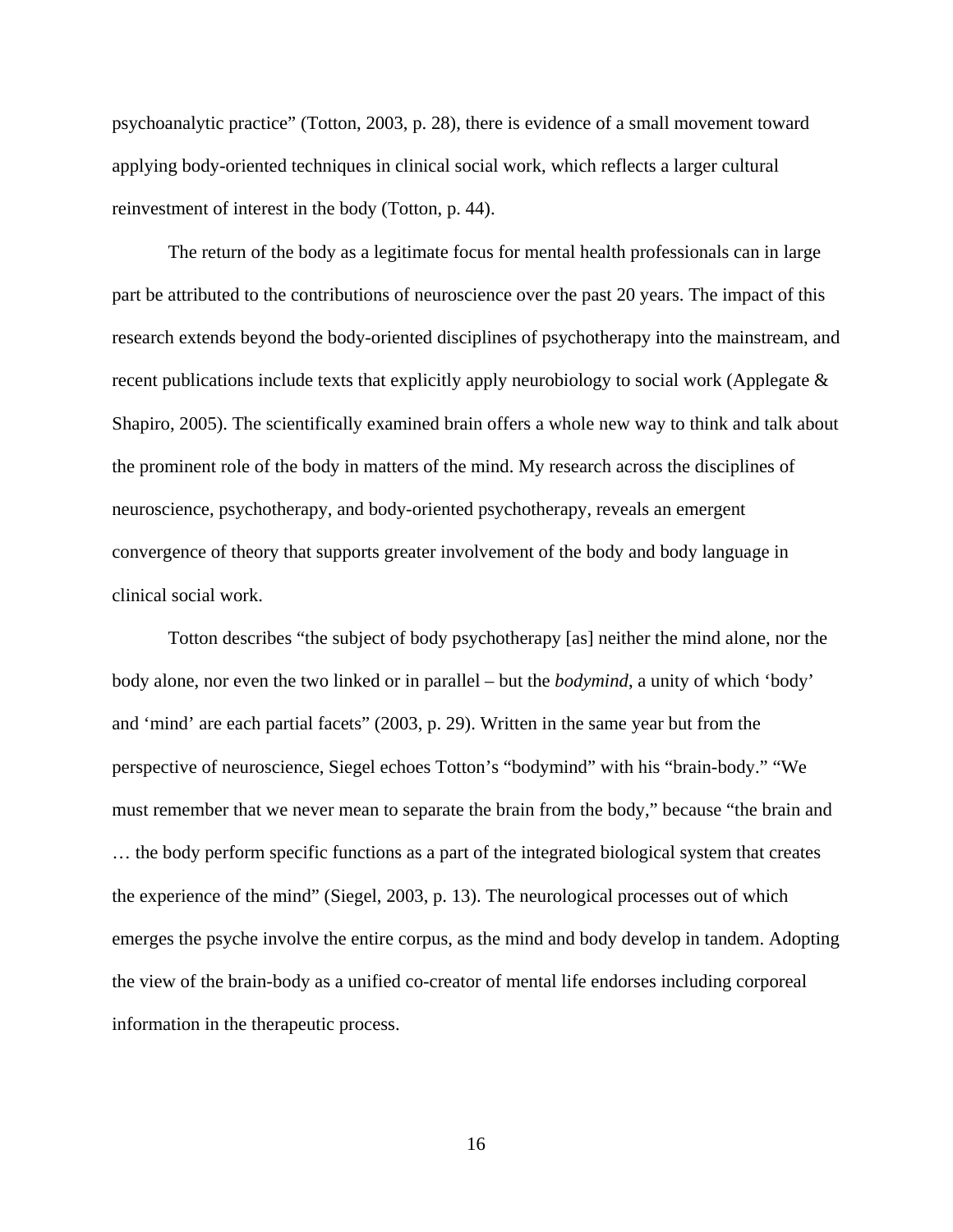While social work has long accepted that human development is responsive to and dependent upon interpersonal relationships, only recently has scientific evidence of the relational dimension of brain development emerged. Interpersonal neurobiologists are just now finding scientific evidence to support Winnicott's famous statement half a century ago, "there is no such thing as a baby…a baby cannot exist alone, but is essentially part of a relationship" (1964, p. 88). They extend the concept to assert that there is no such thing as a single *brain*. "Interpersonal neurobiology assumes that the brain is a social organ that is built through experience" (Cozolino, 2006, p. 6), just as psychodynamic theory assumes that the self is a social organism that develops in relation to others. In applying Siegel's concept of the brain-body, it follows that the physical body is the experiential medium of both these internal and social interpersonal processes. It is the medium through which we connect. Thus far, much of social workers' attention has gone toward personal development in the context of interpersonal relationships and larger social systems, with little mind paid to the biophysical element of relational development. Yet attempting to treat the mind in a disembodied vacuum is paramount to treating a client without attention to attachment history, living situation, or losses and supports. As the primary medium of lived experience, the body provides crucial information.

Presenting at the International Congress on The Body in Psychotherapy held in Geneva in 1996, Barale eloquently encapsulated this concept of "intercorporeity as the basis of relationality and intersubjectivity." He invokes phenomenology and developmental psychology to aver "that on the genetic level the experience and image of the child's own body are constituted, in the child, through the intermediation of the body of the other (first that of the mother);" it is in this intercorporeal background, "which still has nothing to do with the 'mind' in the proper sense of the word, but which later will be called the self," that psychopathology may be inscribed (p.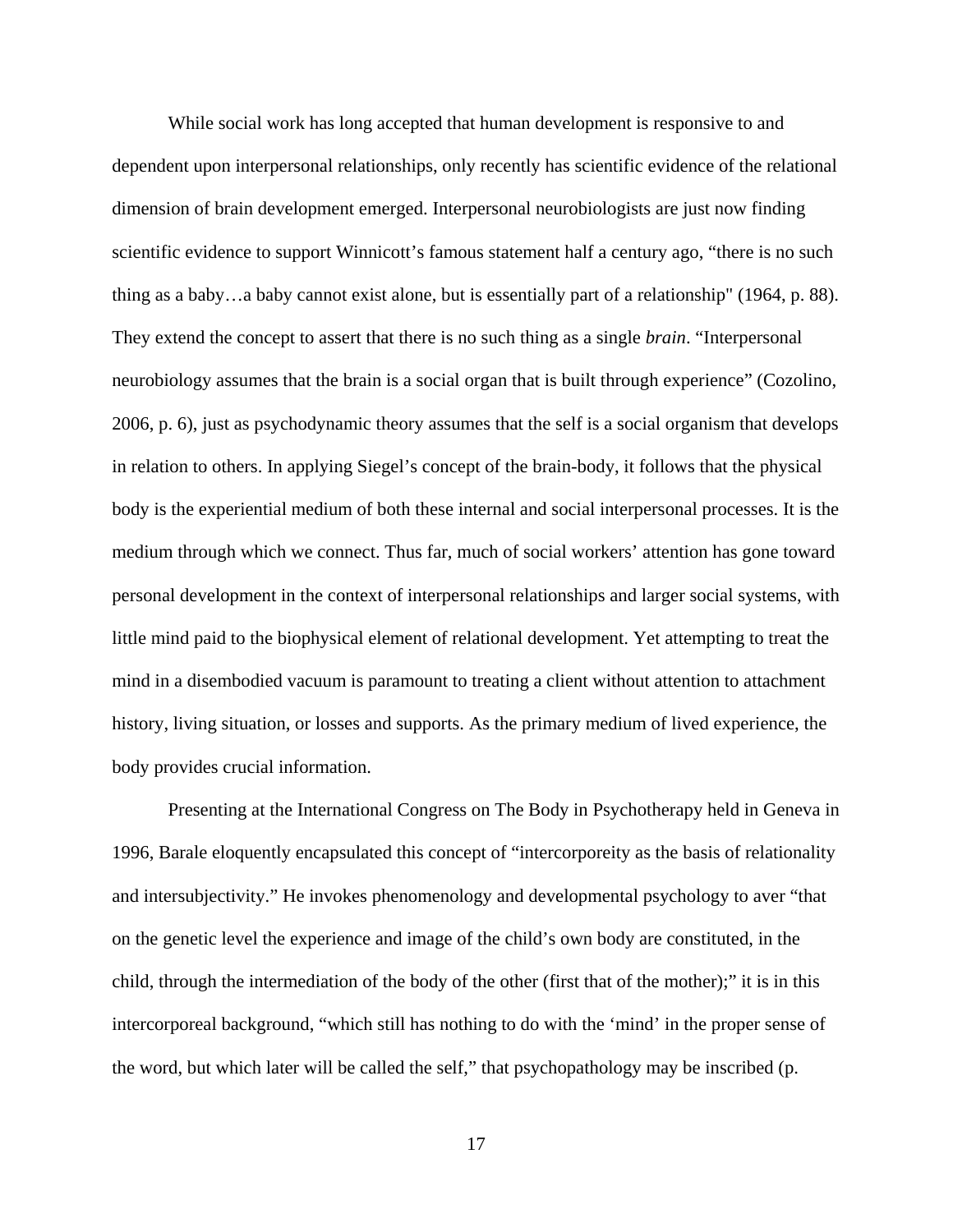168). In the same conference, Guimon explains how one experiences one's relationship with another "in one's own body" through "tonic states" or postures. Through "tonic dialogue," "we can therefore potentially feel and suffer in our own body the aggressiveness of others and vice versa" (p. 8). Nonverbal communication, therefore, does not end with a child's first words nor is it unilateral, but rather it is ongoing, involuntary, and demands participation; it is not as much a *component* of communication as it is the primary medium *through which* we communicate. This conference and the work cited above demonstrate a convergent recognition across the social sciences of the centrality of intercorporeity, both developmentally and within the therapeutic encounter, to the constitution and resolution of psychopathology.

 So what are social workers doing about it? Some have approached reintegrating bodyawareness into their practice by studying the application of body-oriented techniques to clinical social work. One studied the clinical application of Dosa therapy, a body-oriented psychotherapy developed in Japan that has been shown to effectively improve functioning in individuals with schizophrenia, obsessive-compulsive disorder, anxiety disorder, hyperventilation, psychosomatic disorder, and depression, based on case study findings in Japan. Kubota (2001) conducted a small-scale study using a single subject methodology to assess the effectiveness of the Dosa method in the treatment of a small sample (n=5) of individuals with anxiety in America. The treatment involved developing participants' own body-awareness and had positive results: Kubota surmised that the intervention facilitated an internalization of a functional, realistic body image and a relaxed state of mind that shifted their perception of outside events, facilitating a positive shift in behavior and psychological functioning. Kubota found that this body-oriented intervention might be effective tool for social work practice, although the sample was so small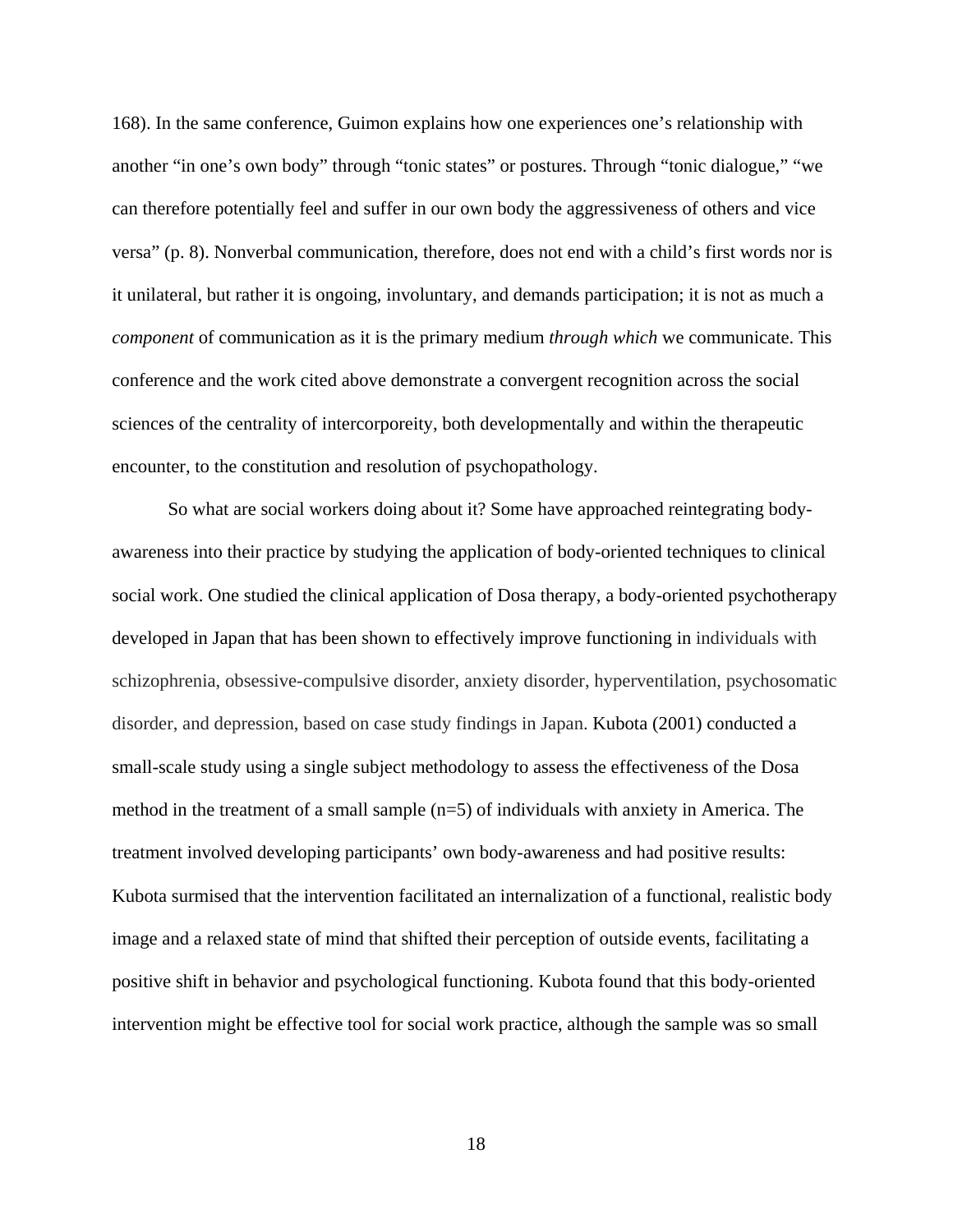and narrow it is impossible to generalize these findings without replicating the results in more diverse populations.

 While there are a few studies designed to assess the effectiveness of specific bodyoriented interventions in social work practice (Vandereycken, Depreitere, & Probst, 1987; Kubota, 2001), there is very little written explicating how to apply implicit nonverbal methods of attunement for social workers. Toronto (1999) outlines some body-oriented measures, couched in object relations theory, that social workers can apply in their work with clients whose "developmental deficits render the traditional verbal tools of psychoanalytic treatment ineffective" (p. 37). Another source calls attention to the importance of nonverbal attunement regarding work with couples (Pugh, 1986). Explicit theory-based recommendations around attunement to clients' body language is more likely to appear in literature regarding work with body-based diagnoses such as eating disorders and body dysmorphia (Vandereycken, Depreitere, & Probst, 1987), and clients who are preverbal or verbally-impaired. The presence of body language is also noted in work with non-English speaking clients who speak with their therapist through an interpreter (Glasser, 1983).

 These articles demonstrate an interest on the part of social workers to enhance their attunement to nonverbal communication. My research shows that they are pursuing this goal via various means; while some seek and incorporate established body-oriented psychotherapeutic interventions, others view working with body language as endogenous to social work. The dearth of literature on the subject of body language from a social work perspective, however, suggests that this topic is still novel or underdeveloped in this discipline. The vast inquiry and discovery around the same topic in related fields only highlights its absence in the social work discourse.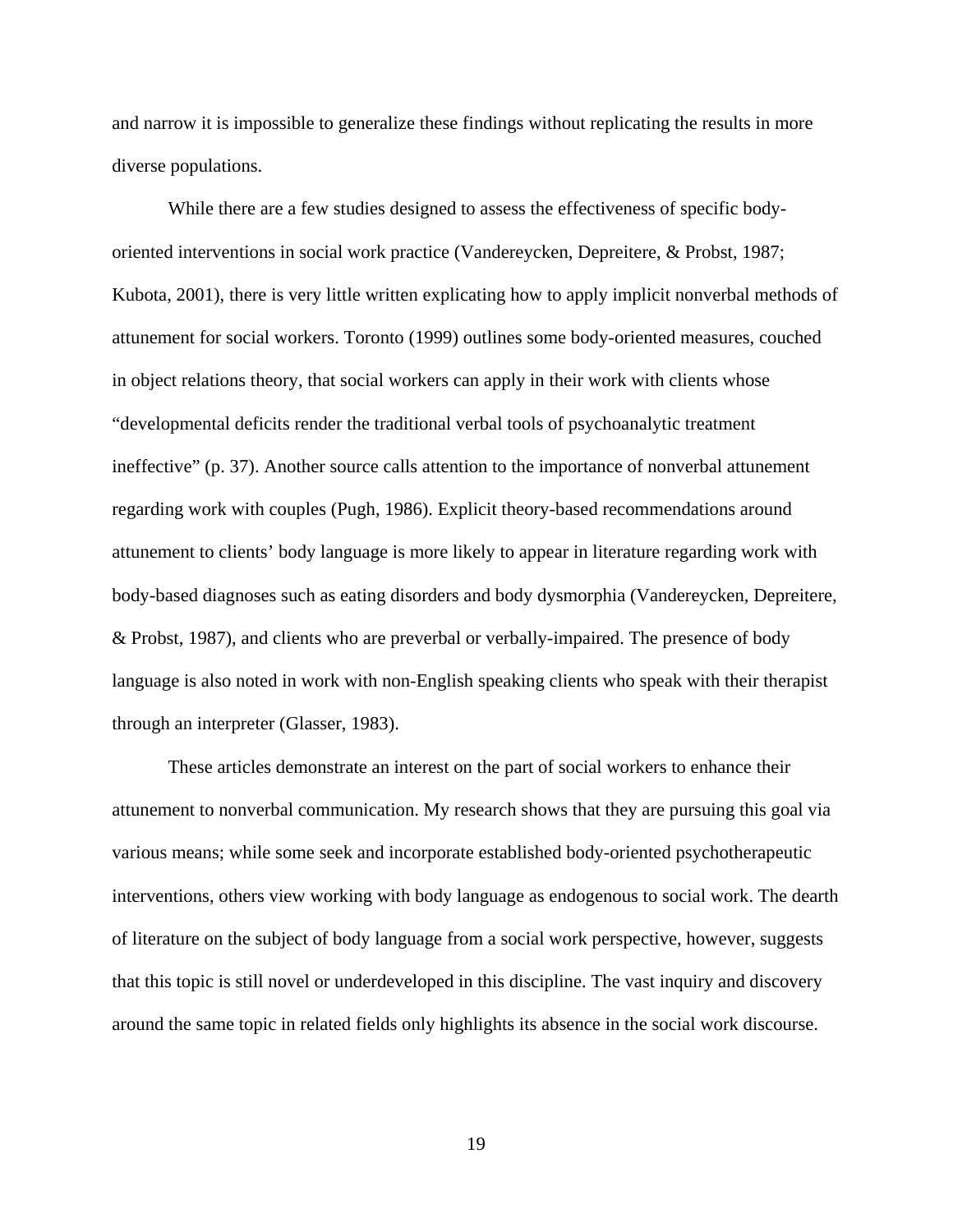The specialty within social work and related fields that is most involved in integrating body language and nonverbal techniques into its discourse and practice is trauma theory (Van der Kolk, 1996; Scaer, 2001; Rothschild, 2000). Understanding the way the structures of the brain physically process trauma has had an immense impact on the way clinicians conceptualize and treat trauma, and their research is showing a great need to include the body in treatment for it to be effective. In his seminal work, *The body keeps the score*, Bessel van der Kolk (1996) delivers his thesis that trauma influences and shapes basic neurological structures and, contrary to the previous belief that trauma most profoundly affects neocortical functions, in fact affects people on "multiple levels of biological functioning" (p. 215).

There exists general agreement and mounting interest around this point today amongst the overlapping fields of neurobiology (Cozolino, 2006) and psychotherapy. This view of the brain is the basis of Peter Levine's (1997) work with trauma, through which he has developed a body-oriented psychodynamic modality popular among social workers and other psychotherapists called Somatic Experiencing. Congruent with van der Kolk's findings, Levine states that "post-traumatic symptoms are, fundamentally, incomplete physiological responses suspended in fear" (p. 34). His treatment focuses on mobilizing and discharging the frozen survival stance, and the clients' and clinician's awareness of the subtle shifts and signals in the client's physical presentation are central to this process. "Body sensation," Levine states, "rather than intense emotion, is the key to healing trauma" (p. 12).

Babette Rothschild (2000) is another psychotherapist who maintains the centrality of the body in treating trauma. She explains that "trauma is a psychophysical experience" (p. 4) characterized by somatic disturbance. It is therefore essential to attend to the body in therapy. Rothschild extols the benefits of "using the body as a resource" both for the client and as a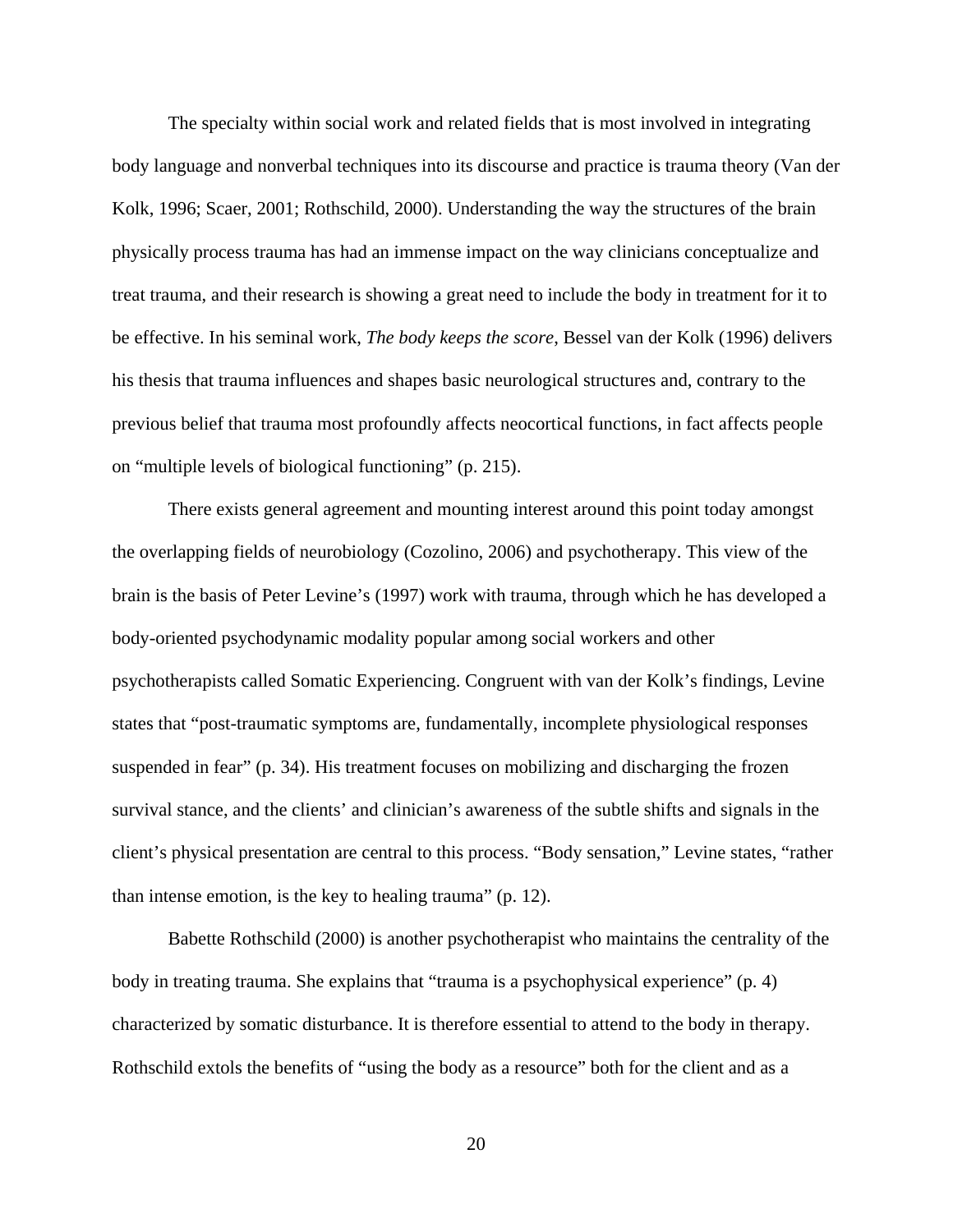therapeutic tool. She advises that developing and "employing the client's own awareness of the state of his body – his perception of the precise, coexisting sensations that arise from external and internal stimuli – is a most practical tool in the treatment of trauma and PTSD," and for client and clinician alike "simple body awareness makes it possible to gauge, slow down, and halt traumatic hyperarousal" and ease the effects of dissociation (p. 100). She recommends providing the client opportunities and techniques to increase "somatic resources" such as using the body as a gauge, an anchor, a brake, and a diary (a place of self-knowledge) to regulate the hyperactive stress response system of the traumatized client.

Rothschild also urges clinicians to monitor the client's bodily state to guide them in pacing the therapy. She shares vignettes to illustrate the grave importance of gauging the state of a client's autonomic nervous system (ANS) by scanning for signs of hyper- and hypo-arousal as indicated in skin tone, sweating, frozen features and tension, and reported sensations. Overlooking these nonverbal signs can impede progress and at worst can even be harmful to the client (p. 110).

Social work is beginning to take on the matter of the body's place in therapy, and produce research revealing the impact of nonverbal communication on the therapeutic encounter. A fascinating experiment comparing social work students divided into three groups who were instructed to pay attention to *the body language* in a filmed interview, pay attention to *the client* in the same clip, and pay attention to the client listening only to the *sound* from the same clip, respectively, found significant differences in the way the three groups assessed the client (Didier, 1976). The findings suggest a deeper understanding of the client when exposed to their visual cues, and the author recommends increasing mimetic involvement (actively seeing the client as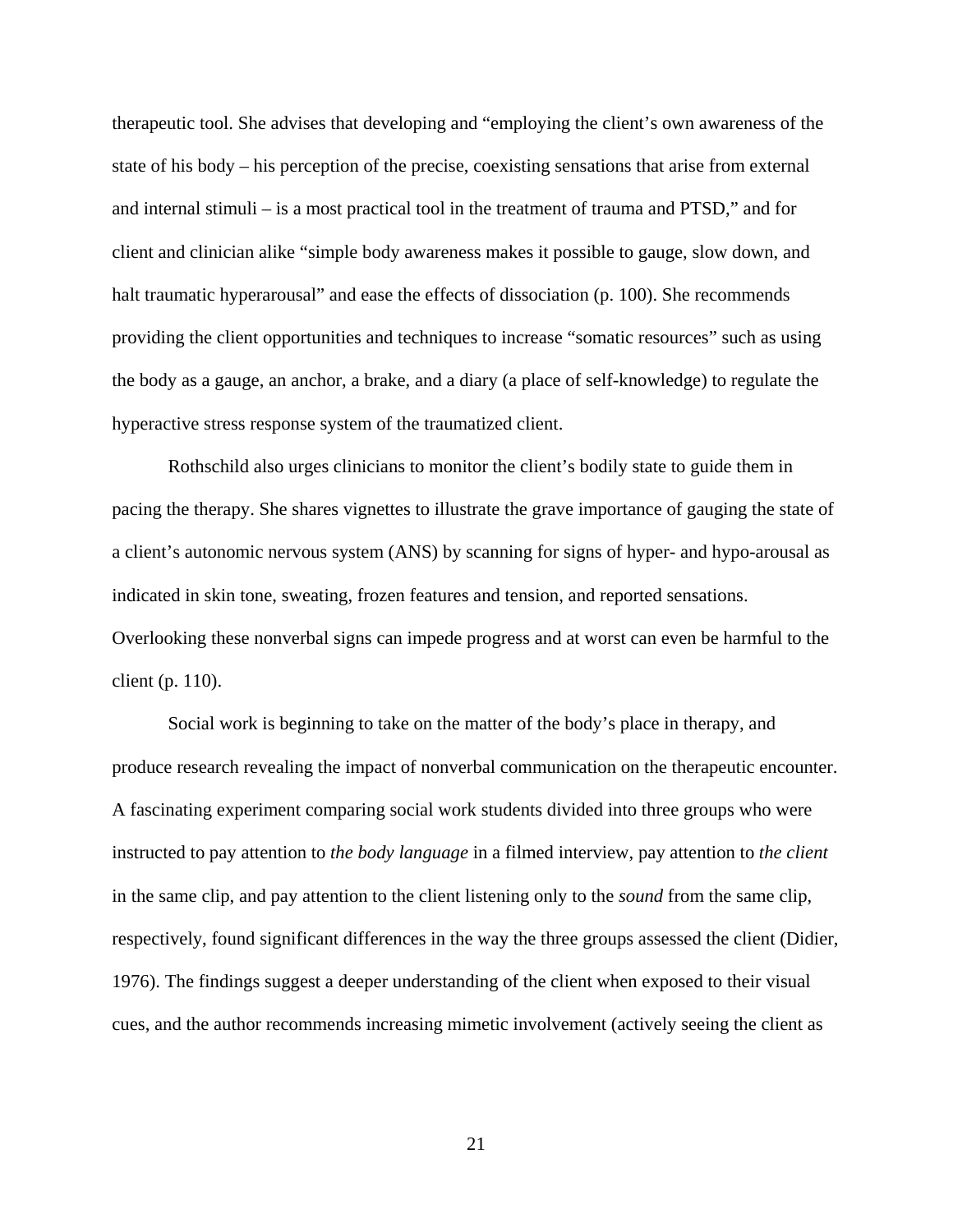opposed to simply reading or hearing their words) into social work training. Yet studies like this are few and far between in the field of clinical social work.

This review of the literature demonstrates a vast body of research strongly rooted in the scientific method that avers the fundamental nature of nonverbal communication, postulates methods for its analysis, and even outlines its implications and practical application of these principals in clinical psychotherapy. Furthermore, I have found that many of the forerunners of modern psychotherapy drew the body into their theoretical framework. Yet my research has demonstrated a dearth of body-oriented pedagogy in the social work literature. While individual social workers may seek further training or pursue their own original research, it is important for the field as a whole to address this disconnect.

Social work is in a unique position to more fully embody its values of serving disenfranchised populations and truly treating the mind as a piece and product of its multidimensional environment. The literature reviewed demonstrates that the body is a crucial element of one's environment, replete with sensations, signs, and signals that can be harnessed to aide in the therapeutic process. It also reveals increasing movement towards integrating the body more fully into clinical praxis and theory, with neuroscience and embodied practices gaining foothold on the path lain by forerunners such as Freud and Reich. The aim of the study that follows is to give words to this movement as it exists in clinical social work. In light of sparse contributions to this end from the field itself, the question remains how clinical social workers are receiving and incorporating this body of knowledge, and the body itself, in their practices. To approach this larger question, I dug first into social workers' own consciousness around the matter. The exploratory study that follows is an investigation into the relationship between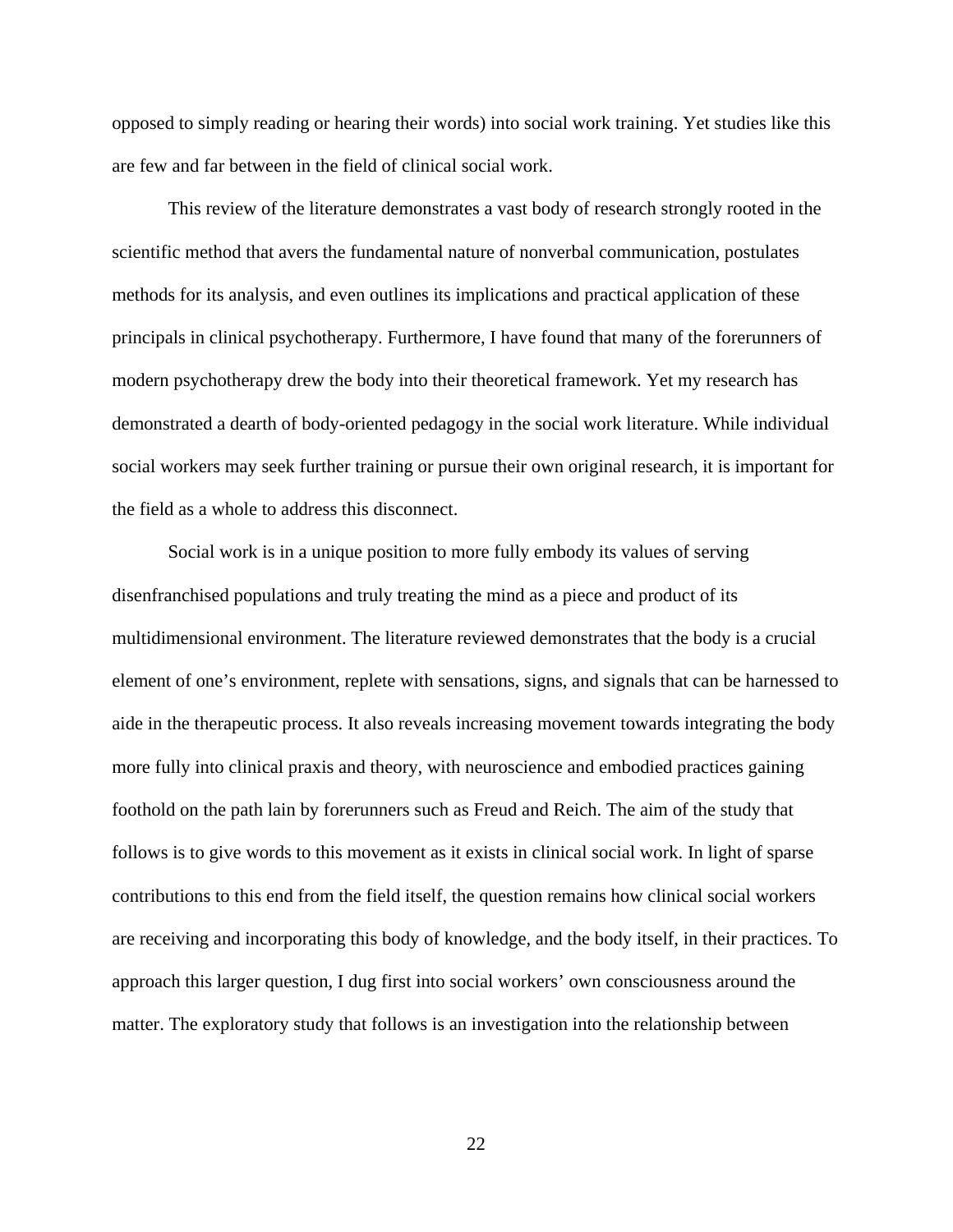clinical social workers and this body of knowledge as it is seen, felt, and expressed by the clinicians themselves.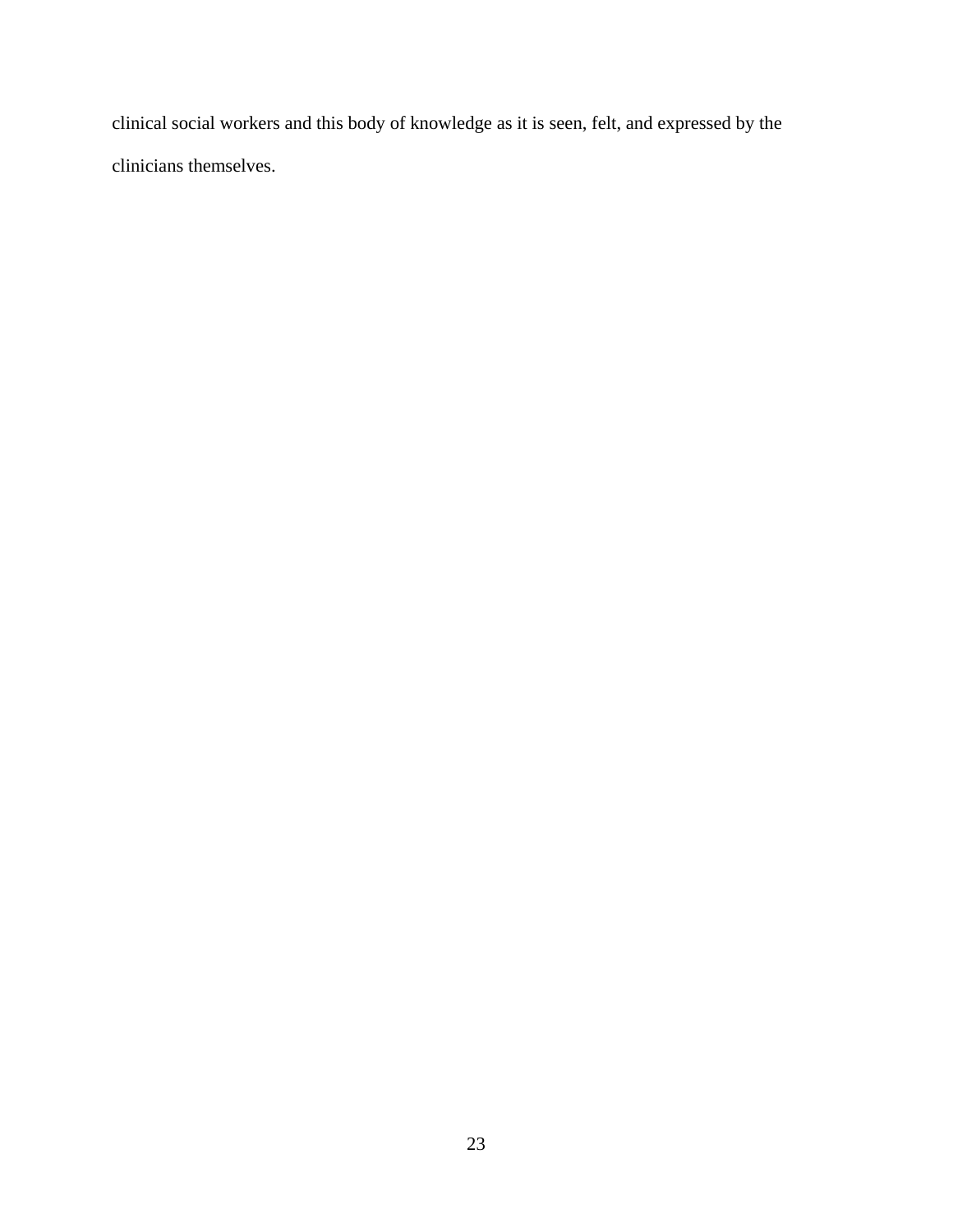#### **CHAPTER III**

#### **METHODOLOGY**

#### **Research Design**

In order to evaluate social workers' perceived use of nonverbal cues in the clinical setting, I employed an exploratory, empirical study using a mixed method research design. Using an anonymous online survey, I gathered subjective reports from practicing clinical social workers of their use and understanding of body language in their clinical work. The study also inquired into influential sources and settings that shaped their understanding and assimilation of the nonverbal elements of the therapeutic encounter. The survey included both closed and openended questions, cultivating sets of both quantitative and qualitative data.

The purpose of this study was to ascertain social workers' perceived awareness of the nonverbal elements of the therapeutic encounter and what training or experience has guided them in developing this clinical skill. At the outset of this study, I expected that many social workers regularly read their clients' bodily presentation out of intuition, and may have a practice of scanning their own bodily state for more information on the encounter. My suspicion, based on my literary research as well as personal and clinical experience, was that these skills were not a central or explicit feature of the standard Master's level social work education, and tend to be sought and acquired elsewhere. In response to the near-absence of literature on the subject written by and for social workers, my goals for this exploratory study were to clarify how keenly social workers attend to these intuitive processes, and how they learned to do so. Are body language and somatic countertransference on social workers' minds? Do we inherently embody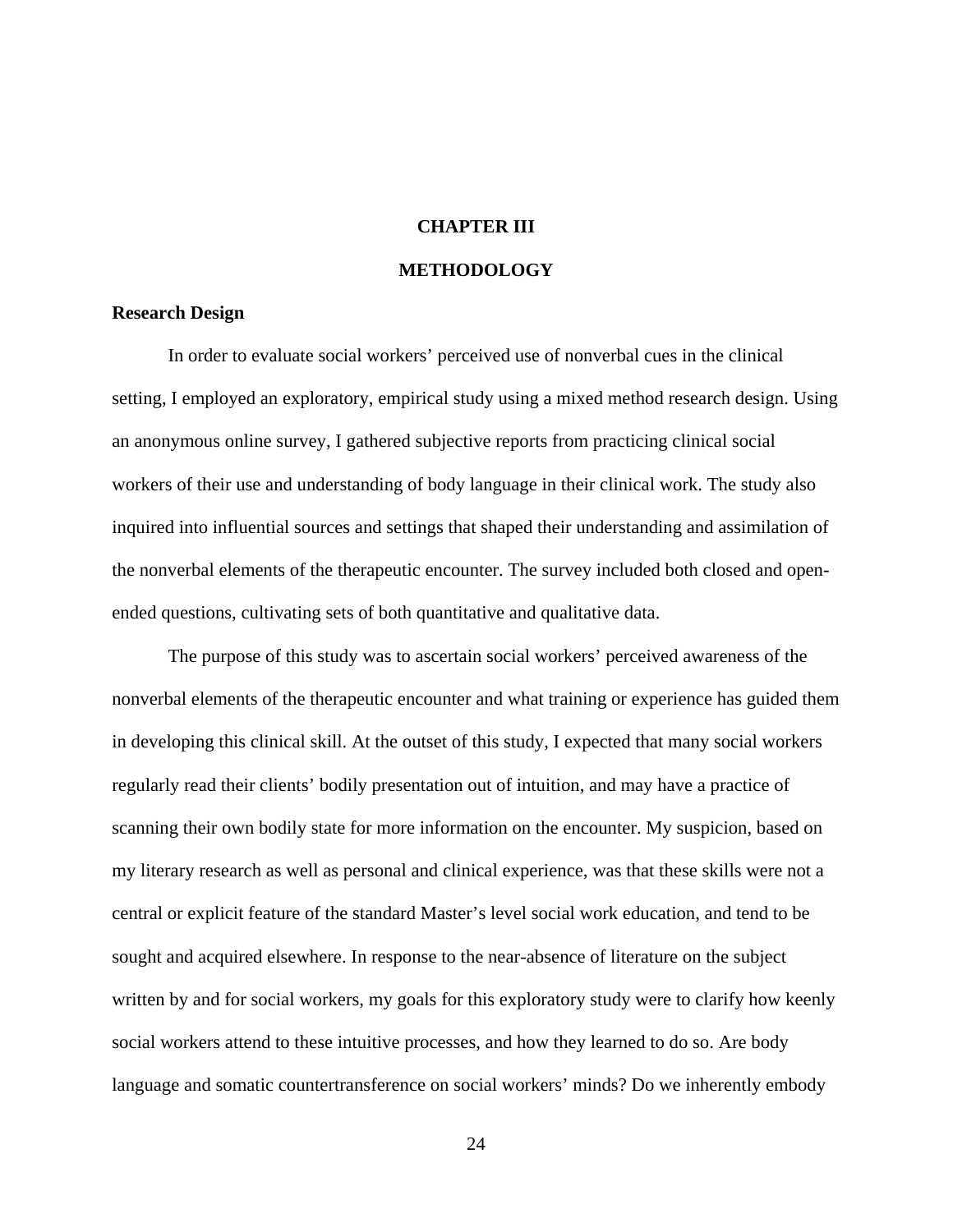the felt sense as an inborn tool, or do we rely on certain educational experiences to provide an optimal depth of understanding and assimilation? Are we out of step with the current discourse in neuroscience and body-oriented psychology that demonstrates the centrality of intercorporeity (Barale, 1997) in the clinical encounter, and what steps would advance the field of social work?

My operational definition of nonverbal communication, as stated in the survey, is the physiological cues such as facial expression, vocal intonation, body position (i.e. crossed arms, clenched fists), proximity, quality of movement, and internally felt sensations that signal a message or feeling between people, whether consciously or otherwise, without using words.

#### **Research Sample**

I administered the survey to practicing clinical social workers with an MSW, as the relevance of the MSW training was pertinent to my research question. I disseminated the survey to personal and professional contacts as well as a few organizations' listservs, including the NASW and the alumnae associations of a couple MSW programs (Appendices A and B). I encouraged participants to forward the survey to colleagues to increase my numbers with snowball sampling. Fifty-four qualifying participants completed the survey. Their experience in the field ranged from under one year to 40 years, with an average of 12 years. Their ages ranged between 20 and 69, with the largest group in the 30's and the second largest in the 50's. 85% of respondents are female, and 93% identify as white.

#### **Data Collection**

I collected the data using an online survey (Appendix C). I used Survey Monkey to create and administer the survey, which protects the identity of the participants by displaying their responses unattached to any identifying information. In compliance with the requirements of the Human Subjects Review (HSR), the opening page of the survey outlined the provisions of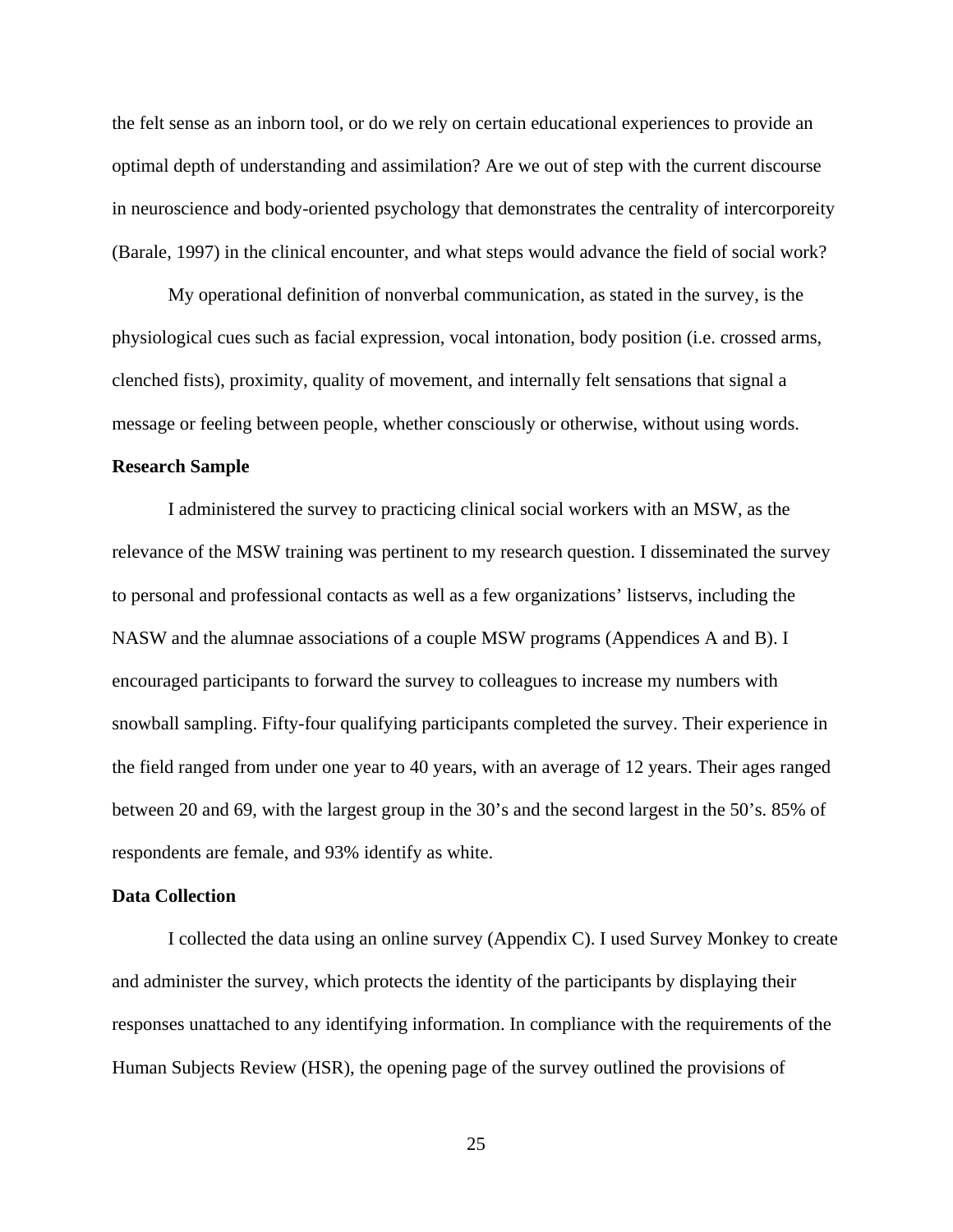anonymity, explained how identifying information provided in written responses would be disguised if used at all, and required consent to participate in the rest of the survey (Appendix D). The methods employed were minimally invasive, and the questions were unlikely to upset the participants. This study and instrument were approved by the HSR (Appendix E).

The survey consisted of 9 demographical questions and 13 research questions that utilize a mix of Likert Scales, yes/no questions, and comment boxes. Demographics regarding the participants' involvement in a body-oriented professional or personal practice aid in isolating their social work training from other confounding variables with more accuracy, as well as track for correlations between one's background and one's use of the body in social work practice.

I acknowledge the highly subjective nature of my inquiry, and in response have deliberately structured my study around clinicians' subjective experience in an effort to produce results of authenticity and integrity. To guard the internal validity of my study against the potential vagueness of *nonverbal communication,* I included operational definitions of that and other broadly defined terms. The qualitative methods and thematic analysis I have incorporated into my research design also serve as a protective element. The narrative feature increases validity by allowing each participant to qualify his or her personal understanding and use of the concepts under investigation. My study was designed not only to analyze the *rate* of perceived awareness, but also to mete out the *meaning* this holds for clinicians.

#### **Data Analysis**

I used a combined approach of quantitative and qualitative analyses to process the completed surveys. I used inferential statistics to analyze the quantitative data, and coded the qualitative data of the comment boxes for thematic content. To accomplish this, I employed the grounded theory method of constant comparison, as the words of the participants revealed which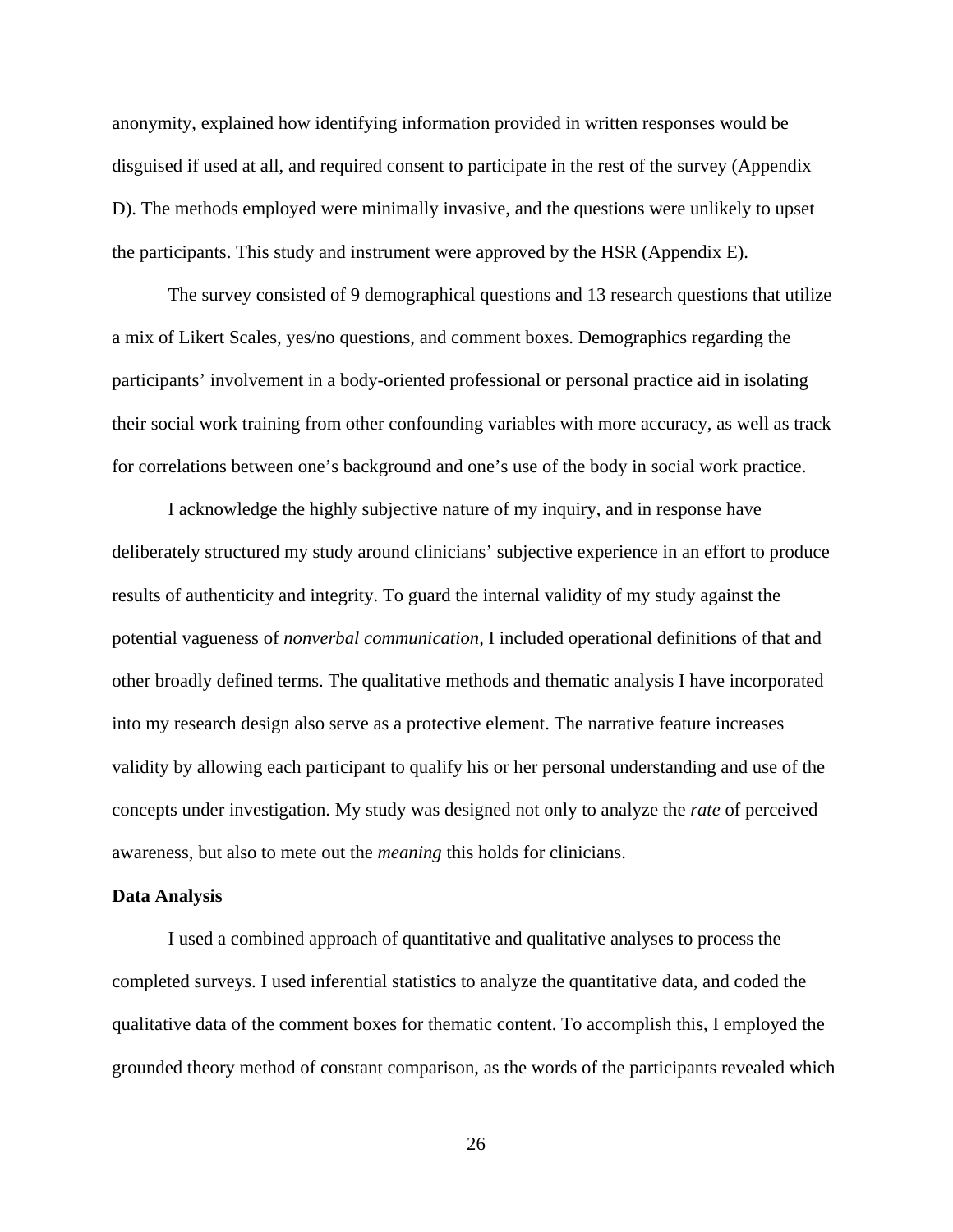distinctions are most salient in the lived experience of clinical social workers. I coded the data manually, reading through each section of responses at least 3 times before selecting and coding the salient themes that emerged in the process. I drew my conclusions from an in-depth combination of the linguistic and demographic patterns revealed in this multi-prong analysis.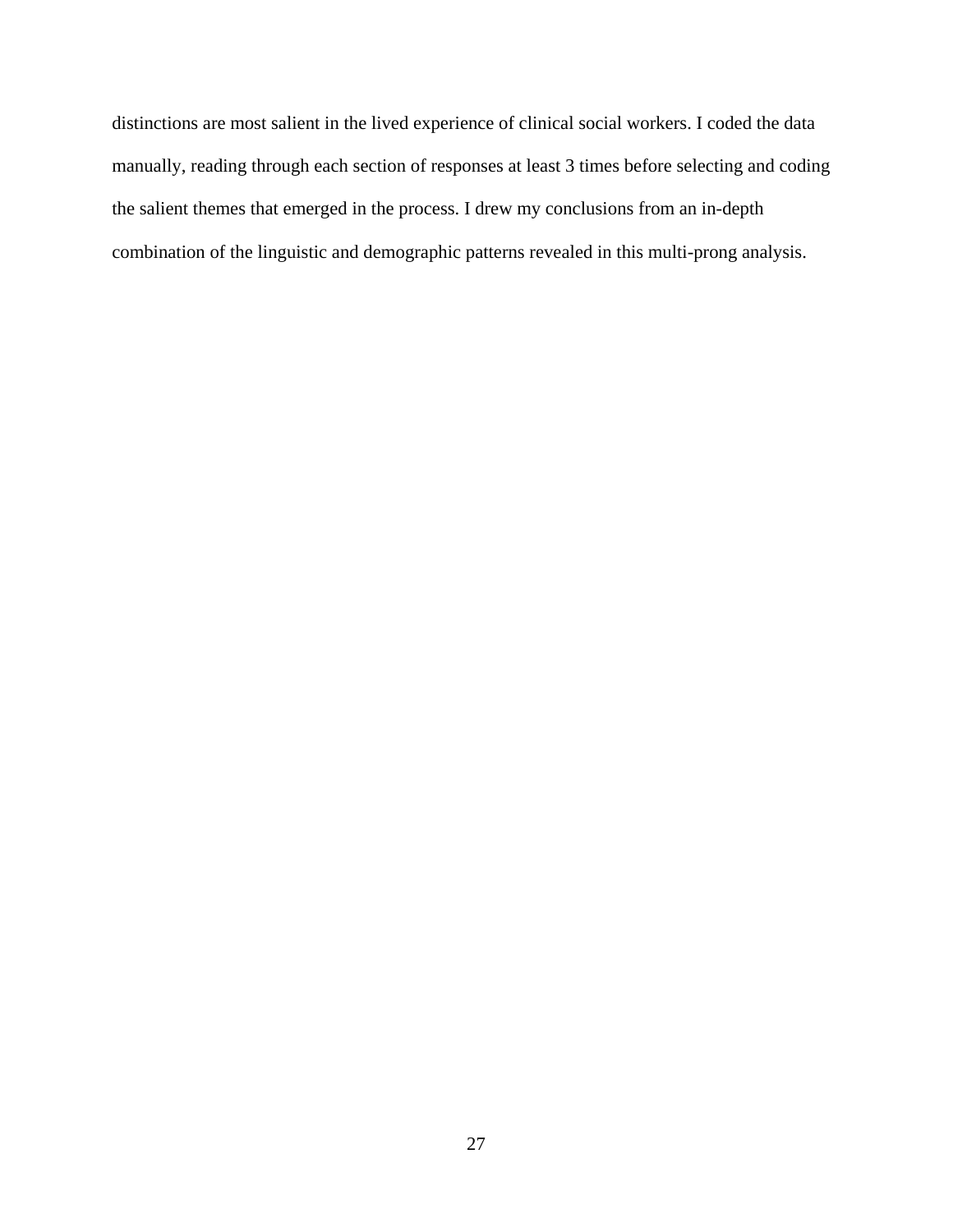#### **CHAPTER IV**

#### **FINDINGS**

The purpose of this study was to explore the nature of clinical social workers' understanding and use of nonverbal communication in their work with clients. The study also inquired about their level of training and sense of mastery regarding nonverbal communication, with attention to various sources of learning and their subjective usefulness to clinical work. The findings comprise both quantitative and qualitative measures, and reflect the subjective perspective of the clinical social workers surveyed.

The survey yielded 54 participants who fit the required criteria as practicing clinical social workers with an MSW. Their experience in the field ranges from under one year to 40 years, with an average of 12 years. Their ages range between 20 and 69, with the largest group in the 30's and the second largest in the 50's. 85% of respondents are female, and 93% identify as white.

I will present the quantitative findings first, followed by the qualitative findings. For the duration of this chapter, I will present the quantitative findings as the valid percentage followed by the cumulative percentage in parenthesis. The valid percentage represents the frequency of a given response out of all the responses to a question, while the cumulative percentage includes participants who did not respond in any way to that question. In the cases where all possible participants responded to a question, only one value will be given.

#### **Quantitative Findings**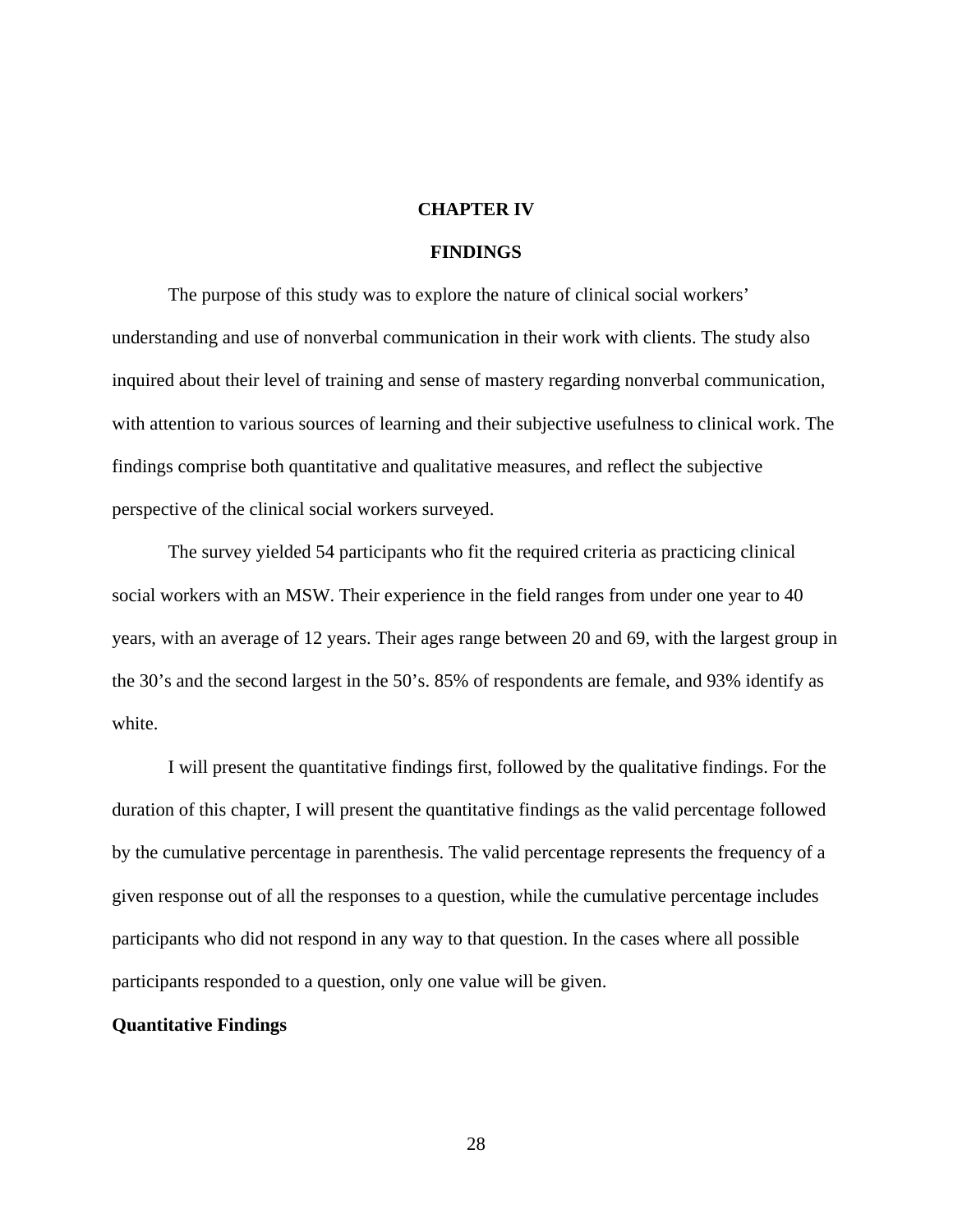**Value and implementation.** The findings support the importance of nonverbal communication as a clinical tool in the context of social work. Nearly all the participants, 98%(85%), rate assessing a client's nonverbal communication in clinical work with a value above neutral, and nearly three quarters, 72%(63%), chose the highest point on a 6-point scale to indicate that nonverbal assessment is "very useful" to their work (Table 1). While only half, 48%(43%), selected the highest point to indicate that assessing their own sensations and nonverbal expression is "very useful," still 94%(83%) selected a value above neutral (Table 2), which again indicates a high valuation among social workers of assessing nonverbal communication coming from both the client and the clinician.

| Table 1                                                                                                  |                       | Reported usefulness of assessing a <i>client's</i> nonverbal communication |  |  |  |
|----------------------------------------------------------------------------------------------------------|-----------------------|----------------------------------------------------------------------------|--|--|--|
| Response $n=47$                                                                                          | Total $n=54$          |                                                                            |  |  |  |
| Value                                                                                                    | Percent (of 54)       | Valid Percent (of 47)                                                      |  |  |  |
| $(1 = not useful, 6 = very useful)$                                                                      |                       |                                                                            |  |  |  |
| 1                                                                                                        | 0                     | $\boldsymbol{0}$                                                           |  |  |  |
| $\overline{2}$                                                                                           | $\overline{0}$        | $\overline{0}$                                                             |  |  |  |
| 3                                                                                                        | 1.9                   | 2.1                                                                        |  |  |  |
| $\overline{4}$                                                                                           | 5.6                   | 6.4                                                                        |  |  |  |
| 5                                                                                                        | 16.7                  | 19.1                                                                       |  |  |  |
| 6                                                                                                        | 63.0                  | 72.3                                                                       |  |  |  |
| Table 2<br>Reported usefulness of assessing one's <i>own</i> internal sensations and outward expressions |                       |                                                                            |  |  |  |
|                                                                                                          |                       |                                                                            |  |  |  |
| Response n=48                                                                                            | Total $n=54$          |                                                                            |  |  |  |
|                                                                                                          |                       |                                                                            |  |  |  |
| Value                                                                                                    | Percent (of 54)       | Valid Percent (of 48)                                                      |  |  |  |
| $(1 = not useful, 6 = very useful)$<br>1                                                                 |                       |                                                                            |  |  |  |
|                                                                                                          | $\theta$              | $\boldsymbol{0}$                                                           |  |  |  |
| $\overline{2}$                                                                                           | $\overline{0}$<br>5.6 | $\overline{0}$                                                             |  |  |  |
| 3                                                                                                        | 7.4                   | 6.3<br>8.3                                                                 |  |  |  |
| $\overline{4}$<br>5                                                                                      | 33.3                  | 37.5                                                                       |  |  |  |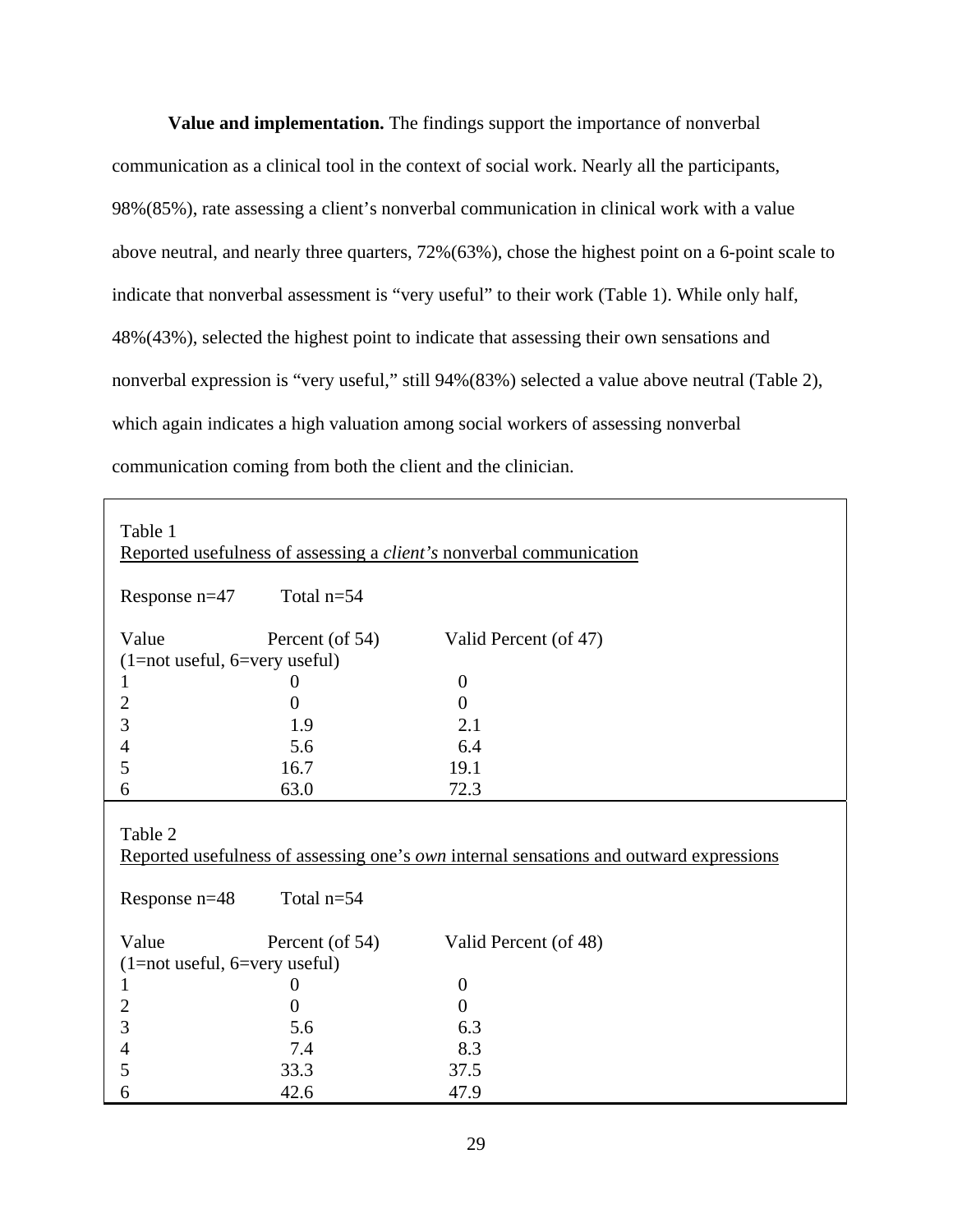These responses are a significant indicator of the high value clinical social workers place on nonverbal communication for gathering vital information in the clinical encounter. This high score does not differ between those with or without a body-oriented professional background, and stays steady regardless of years working in the field, according to a relational analysis. Those who have supplemented their MSW education with additional training on nonverbal communication, however, on average indicated a higher value of cueing into nonverbal communication than those who did not. Across the board, this high awareness of the usefulness of sensory modes of communication such as posture and movement, the feelings that arise in one's own stomach or musculature, and the messages sent through the face, is in accord with the research on communication currently emerging in the social sciences. This finding suggests that social workers are aligned with researchers in related fields who promote greater attention to the body as a source of understanding with significant clinical implications.

The study found that 92%(82%) of the participants consciously utilize nonverbally communicated information in their clinical practice at least sometimes, as indicated by their selection of a 4 or higher on a 6-point scale of "never" to "always" (Table 3). Beyond endorsing its importance or even inherency to the work, the grand majority of social workers surveyed claim to actively engage the somatic material of the therapeutic encounter. Yet comparing the 46%(41%) of those who "always" utilize nonverbal information with the 72%(63%) who find it "very useful" (both representing the highest point on a 6-point scale) reveals a significant disparity. If this knowledge is considered so useful, why is it not being utilized to a comparable degree?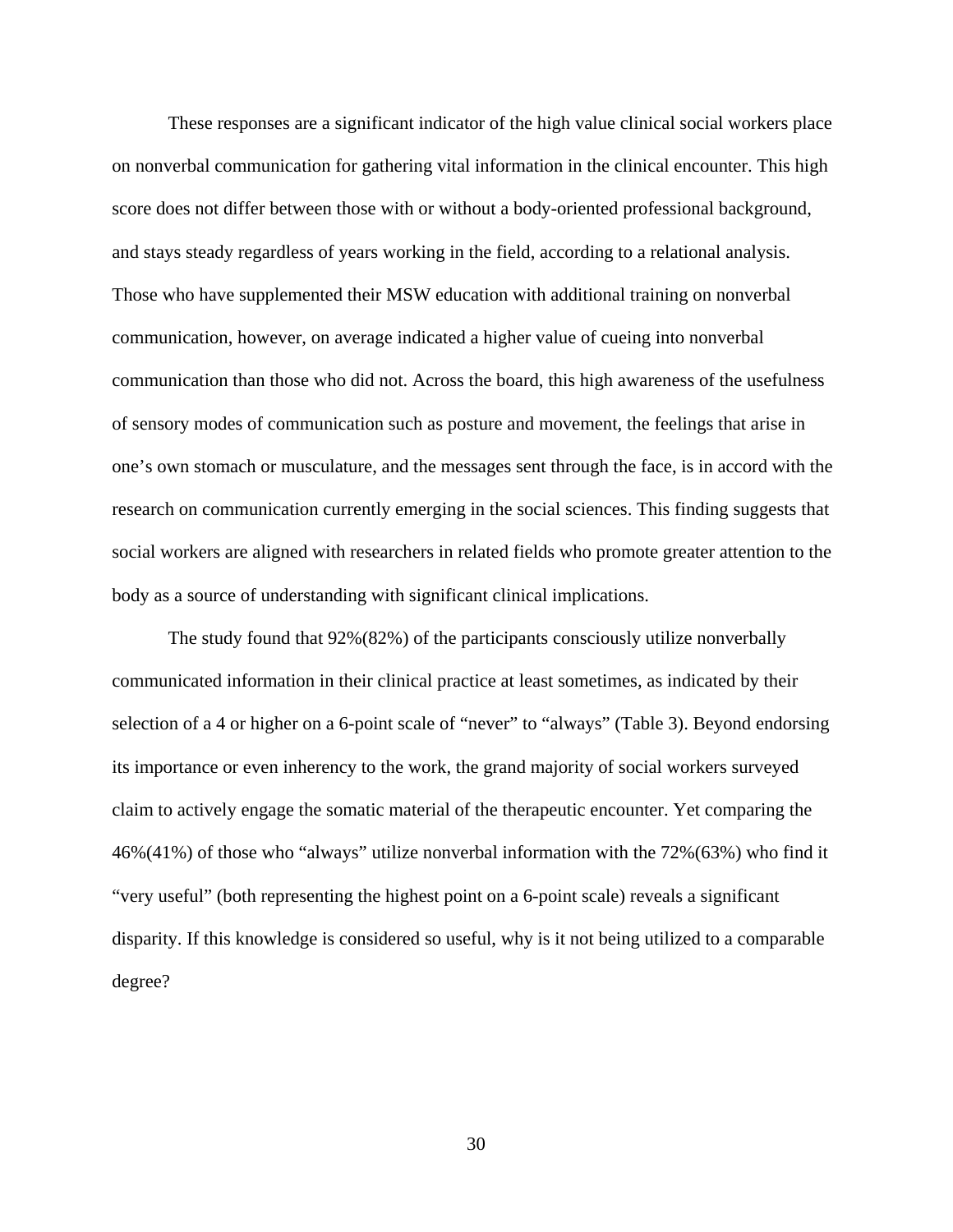| Table 3                   |                 |                                                                                     |  |  |
|---------------------------|-----------------|-------------------------------------------------------------------------------------|--|--|
|                           |                 | Reported extent of use of nonverbally communicated information in clinical practice |  |  |
| Response $n=48$           | Total $n=54$    |                                                                                     |  |  |
| Value                     | Percent (of 54) | Valid Percent (of 48)                                                               |  |  |
| $(1 = never, 6 = always)$ |                 |                                                                                     |  |  |
|                           | $\theta$        | $\Omega$                                                                            |  |  |
| 2                         | 1.9             | 2.1                                                                                 |  |  |
|                           | 5.6             | 6.3                                                                                 |  |  |
| 4                         | 5.6             | 6.3                                                                                 |  |  |
|                           | 35.2            | 39.6                                                                                |  |  |
| h                         | 40.7            | 45.8                                                                                |  |  |

The answer may lie in social workers' lack of confidence in their ability to integrate nonverbal material into their clinical work. Over half of the participants hover just above and below the midway mark on a scale of confidence in this area (Table 4). The fact that so many of the participants endorse using this body of knowledge in spite of a lack of confidence further demonstrates the high value they place on this resource, and speaks to the inherent nature of the nonverbal to therapeutic work. Yet it could also elicit concern about social workers' ability to integrate the resources of the body into their work with clients in the most skillful way with the most effective results.

This finding adds a context of urgency to the high number of participants who agree they would benefit from further training in this area. An outstanding 90%(80%) placed a value above neutral on further training in this area (a mark of 4-6), agreeing it would improve or enhance their clinical work; *over half* endorsed the *highest* value on this scale (Table 5). This strong interest in further training is not surprising in light of the high valuation and comparatively lukewarm confidence social workers have for integrating nonverbal material into their clinical practice. A relational analysis found this high level of interest to be consistent amongst social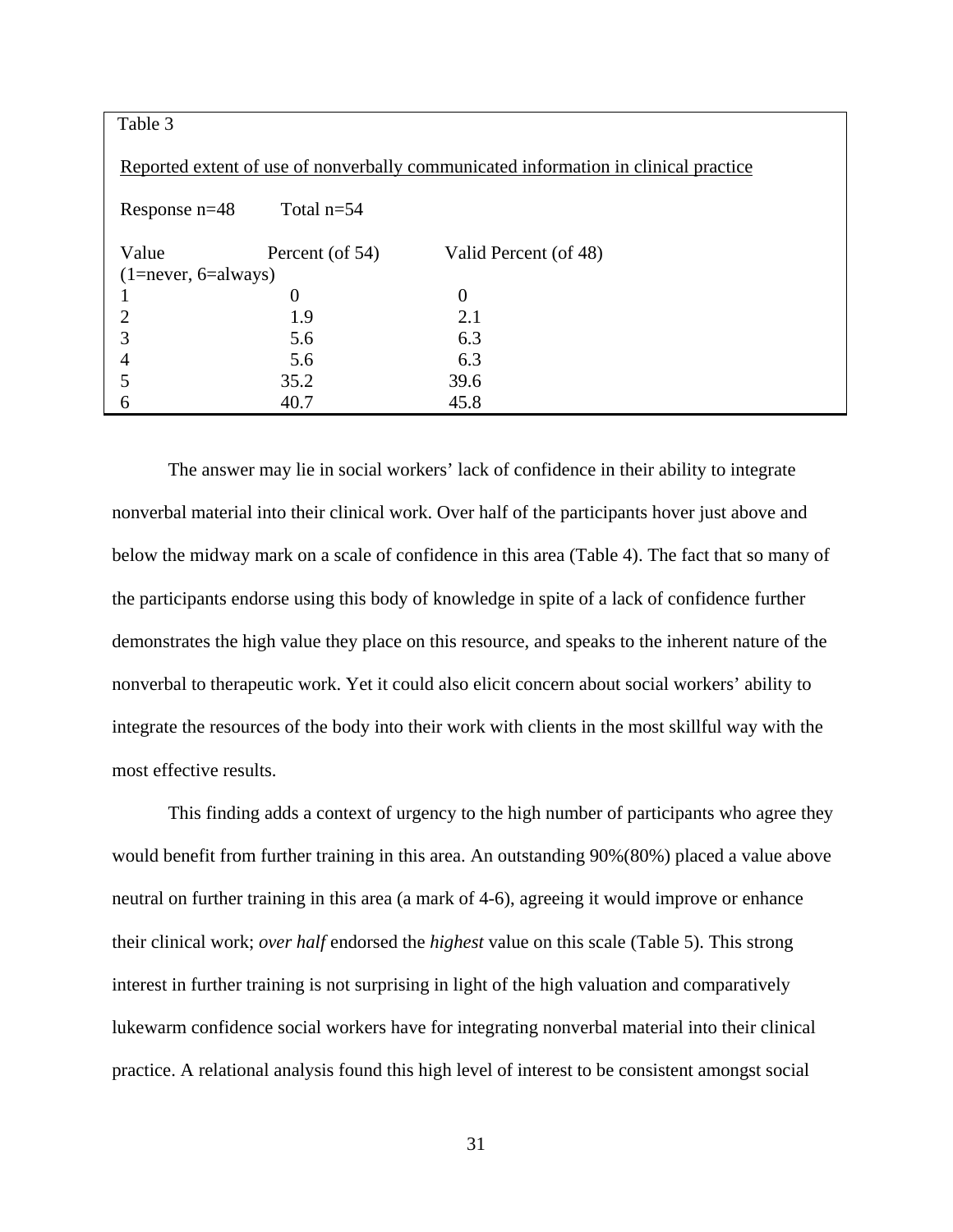workers *with* additional non-MSW training in nonverbal awareness and those *without* it. Similarly, social workers with three or more years in the field were just as likely to value further training than their less experienced counterparts, notwithstanding their higher reported levels of confidence. The widespread high interest in further training, seemingly unaffected by educational or professional experience, is another indication of the deep regard social workers hold for utilizing body language as a clinical tool and their desire to be taught how to wield this tool.

| Table 4                               |                 |                                                                                            |
|---------------------------------------|-----------------|--------------------------------------------------------------------------------------------|
|                                       |                 | Reported level of confidence in ability to integrate nonverbal material into clinical work |
| Response n=48                         | Total $n=54$    |                                                                                            |
| Value                                 | Percent (of 54) | Valid Percent (of 48)                                                                      |
| $(1=not$ confident, 6=very confident) |                 |                                                                                            |
| 1                                     | $\theta$        | $\overline{0}$                                                                             |
| $\overline{2}$                        | 7.4             | 8.3                                                                                        |
| 3                                     | 14.8            | 16.7                                                                                       |
| $\overline{4}$                        | 33.3            | 37.5                                                                                       |
| 5                                     | 18.5            | 20.8                                                                                       |
| 6                                     | 14.8            | 16.7                                                                                       |
| Table 5                               |                 |                                                                                            |
|                                       |                 | Reported extent to which further training would improve or enhance clinical work           |
| Response n=48                         | Total $n=54$    |                                                                                            |
| Value                                 | Percent (of 54) | Valid Percent (of 48)                                                                      |
| $(1=not at all, 6=very much)$         |                 |                                                                                            |
| $\mathbf{1}$                          | $\overline{0}$  | $\overline{0}$                                                                             |
| $\overline{c}$                        | 3.7             | 4.2                                                                                        |
| 3                                     | 5.6             | 6.3                                                                                        |
| $\overline{\mathcal{L}}$              | 20.4            | 22.9                                                                                       |
| 5                                     | 11.1            | 12.5                                                                                       |
| 6                                     | 48.1            | 54.2                                                                                       |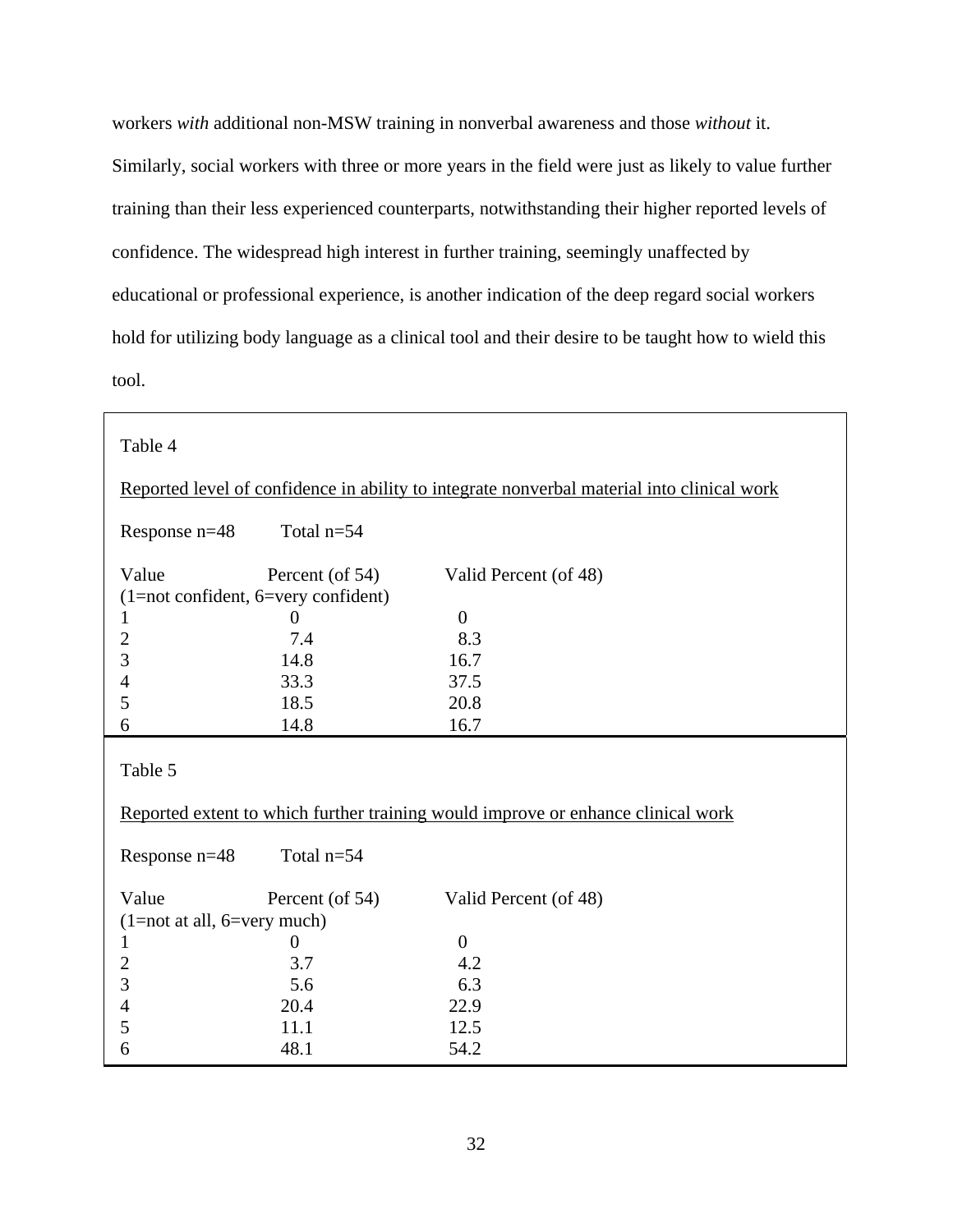**Sources of Learning.** The prior findings demonstrate not only an appreciation for nonverbal communication as a clinical tool, but also a desire to actively pursue a more solidly grounded attunement to and discernment of nonverbal messages. The next section of the findings pertains to social workers' evaluation of their education regarding this subject, in which the participants reflected on multiple sources of knowledge and professional development. First, I will present the findings on social workers' evaluation of the training they received from their graduate programs, followed by external training.

While 98%(85%) of the participants rated nonverbal assessment with a value above neutral, only 56%(50%) agreed that their MSW program provided any training in this area at all. This difference is noteworthy, and raises questions around these programs' alignment with the field's needs and interests. Of those whose MSW program did include some level of training in recognizing and analyzing nonverbal communication, 70% found it to be at least somewhat relevant and useful to their clinical work, with only a quarter scoring the highest "very" useful category (Table 6). This one quarter is dwarfed by the nearly three quarters of those who found assessing nonverbal communication to be "very" useful, and suggests a dissatisfaction with the quality of attention paid to nonverbal communication in Master's level curricula for clinical social work. These findings depict a disconnect in the pedagogical tools available and readily utilized in graduate programs for social workers, and help explain the high interest in further training.

Nearly half of the participants in the study have undertaken formal training outside of their MSW program that directly addresses recognizing and analyzing nonverbal communication. These trainings vary as widely as art therapy, theater, vipassana meditation, psychodynamic psychotherapy, ASL, Gestalt Therapy, and Laban analysis, to name several. Of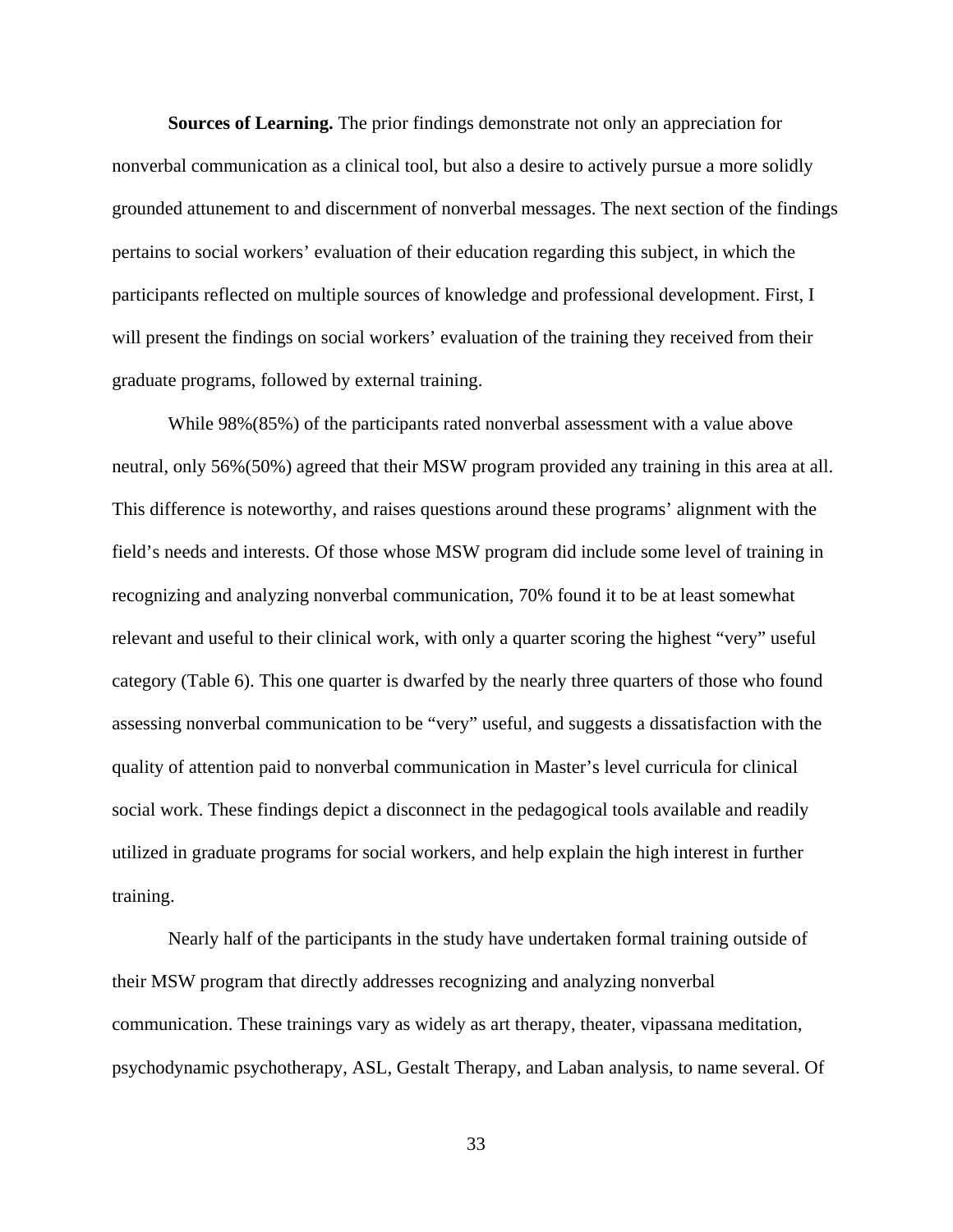this group, 59% found this training to be "very" useful and relevant to their clinical social work practice, more than double the number who graded the nonverbal training provided by their MSW program with this same highest mark (Table 7). 86% deemed their non-MSW training at least somewhat useful and relevant to their clinical work. This suggests that there exist more effective curricula and relevant teachings regarding nonverbal communication directly applicable to clinical social work than are currently being utilized in social work programs.

| Table 6                                                                                    |            |                                                                                   |  |  |  |
|--------------------------------------------------------------------------------------------|------------|-----------------------------------------------------------------------------------|--|--|--|
| Reported usefulness and relevance of MSW training in nonverbal communication               |            |                                                                                   |  |  |  |
| n=27 (those who answered "yes" that their MSW program included some training in nonverbal) |            |                                                                                   |  |  |  |
| Value                                                                                      | Percent    | $(1=not$ useful, 6=very useful)                                                   |  |  |  |
| $\mathbf{1}$                                                                               | $\theta$   |                                                                                   |  |  |  |
| $\overline{c}$                                                                             | 18.5       |                                                                                   |  |  |  |
| 3                                                                                          | 11.1       |                                                                                   |  |  |  |
| $\overline{\mathcal{L}}$                                                                   | 22.2       |                                                                                   |  |  |  |
| 5                                                                                          | 22.2       |                                                                                   |  |  |  |
| 6                                                                                          | 25.9       |                                                                                   |  |  |  |
| Table 7                                                                                    |            |                                                                                   |  |  |  |
| Reported usefulness and relevance of Non-MSW training in nonverbal communication           |            |                                                                                   |  |  |  |
|                                                                                            |            |                                                                                   |  |  |  |
|                                                                                            |            | n=22 (those who answered "yes" to receiving training in nonverbal outside of MSW) |  |  |  |
|                                                                                            |            |                                                                                   |  |  |  |
| Value                                                                                      | Percent    | $(1=not useful, 6=very useful)$                                                   |  |  |  |
| $\mathbf{1}$                                                                               | 4.5        |                                                                                   |  |  |  |
| $\overline{c}$                                                                             | 4.5        |                                                                                   |  |  |  |
| 3                                                                                          | 4.5<br>9.1 |                                                                                   |  |  |  |
| $\overline{4}$<br>5                                                                        | 18.2       |                                                                                   |  |  |  |

**Big Picture.** These findings are to be understood within the context of the sample studied. Of the 54 participants surveyed, 29%(26%) have been or were currently a practitioner of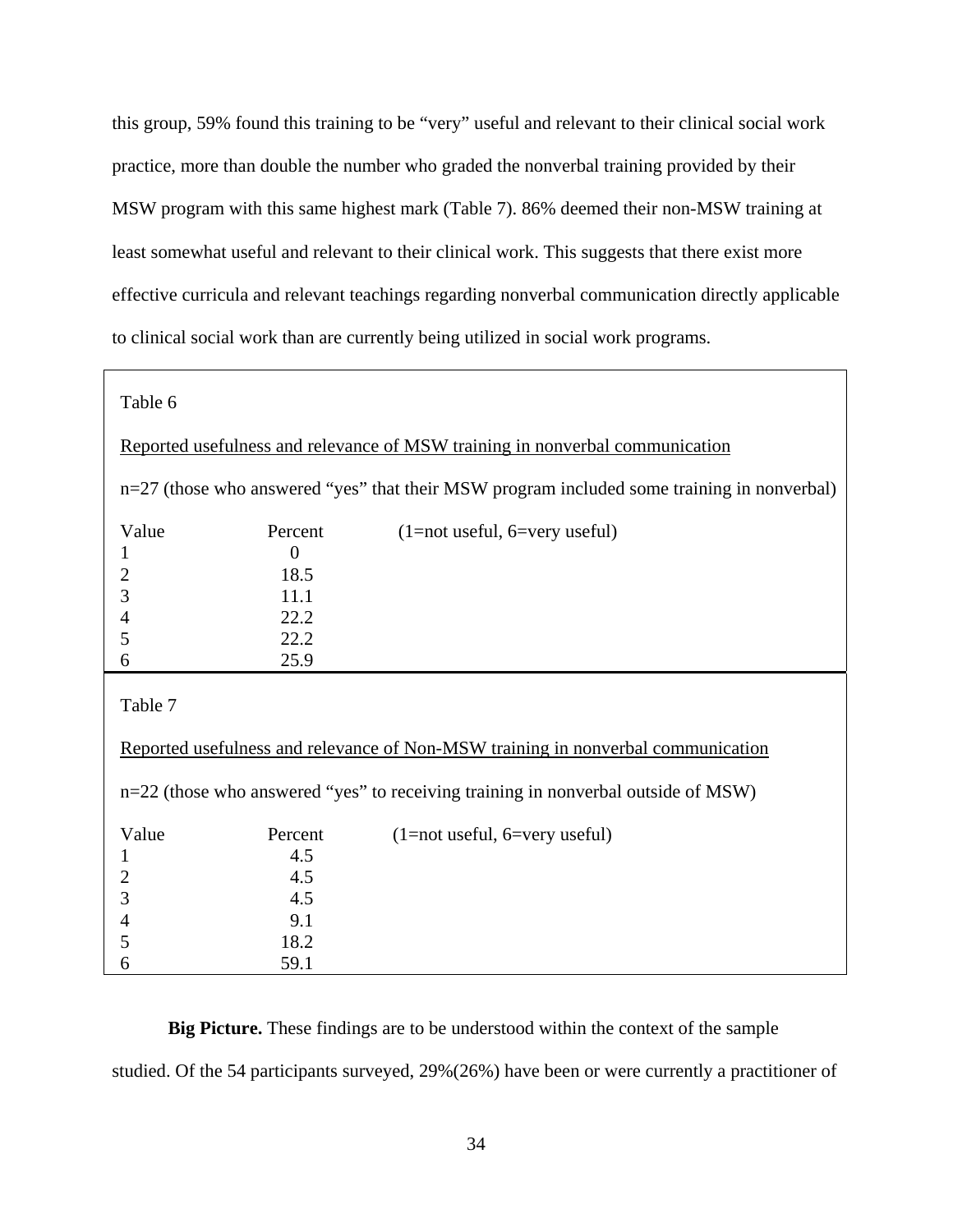a body-oriented psychotherapy, and 74%(67%) regularly engaged in a body-oriented practice such as athletics, dance, or massage. This sample may represent a higher level of body-oriented engagement than the larger population of clinical social workers, with nearly 1/3 professionally and 2/3 personally involved in a body-oriented practice. The sample was self-selected from a pool of my own professional and personal contacts as well as a few professional listservs. By extending my recruitment net as far as I could, I made an effort to collect as diverse a sample as possible.

It is possible that the snow-ball sampling from my own extended network could skew the findings to reflect a higher interest in and valuation of the nonverbal elements of the clinical encounter than exist in the general population, given my positionality in relationship to this issue. However, since there are no prior statistics on the prevalence of body-oriented practitioners amongst the general population of social workers, nor the prevalence of a personal physical practice amongst social workers, it is untenable to speculate how my findings may have differed given a randomly selected sample. Additionally, a relational analysis comparing the responses of those with and without a body-oriented professional background found no significant difference between the two groups' ratings of their value and utilization of nonverbal communication in the context of social work. Their self-reported confidence levels were also consistent. This finding bolsters an argument for the universality of a high awareness and regard for the nonverbal elements of clinical work amongst social workers representing diverse orientations and backgrounds.

In sum, the quantitative findings strongly support an argument in favor of the importance of nonverbal communication in the eyes of practicing clinical social workers, and speak to a need and desire for more in depth training on this subject. Next, I will present the qualitative findings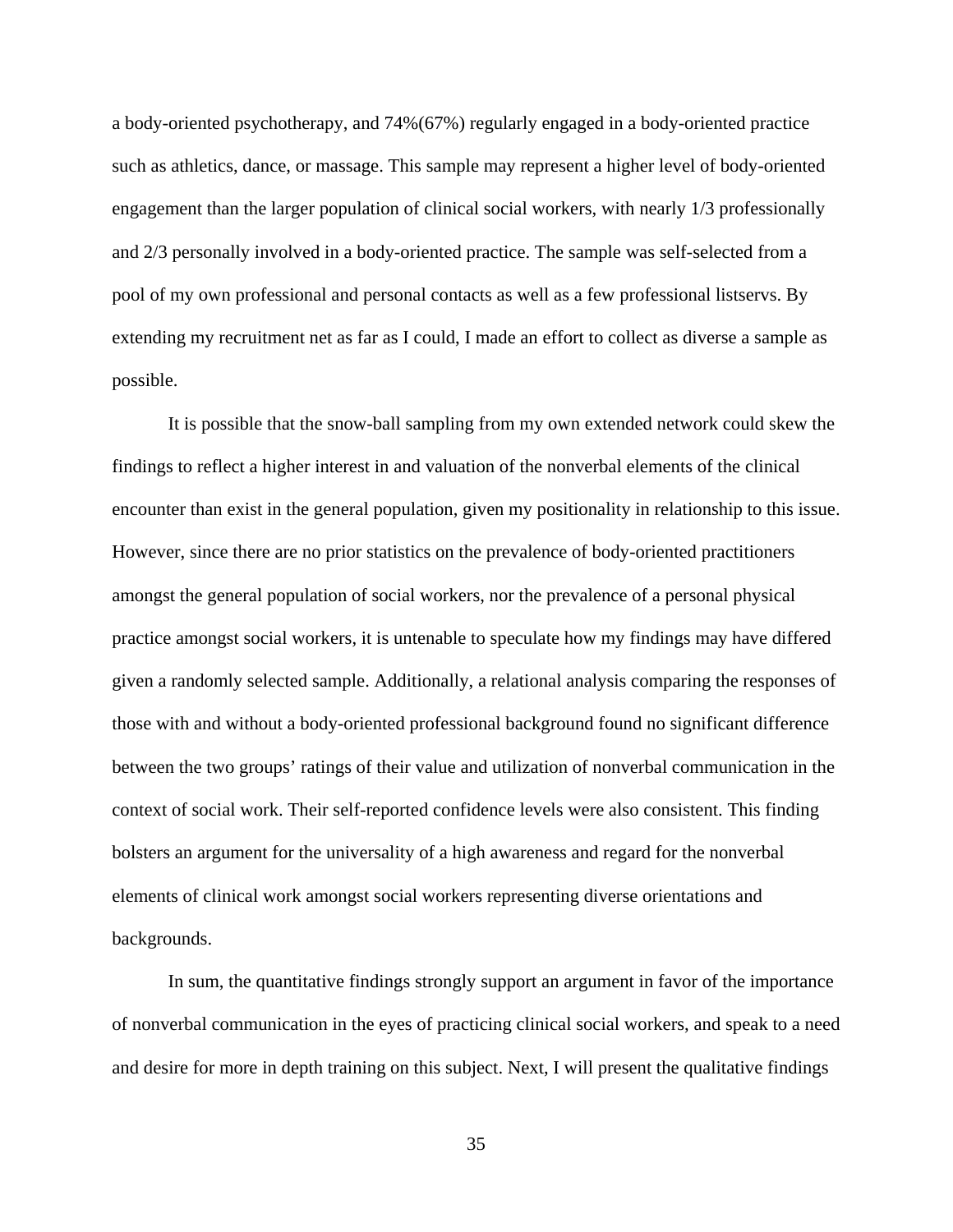from this study, which support and flesh out the material covered thus far, for a more nuanced view into the perspective of clinical social workers regarding the essential nature of incorporating attention to the body in their work.

## **Qualitative Findings**

The qualitative component of the study corroborates the quantitative findings with personal, in-depth statements of the participants' relationship to nonverbal modes of working with clients, and lends an invaluable perspective otherwise unexpressed by the numbers alone. Nonverbal expression is described as "integral," "essential," "profound," "important," and "as distinctive and as instructive" and "as important as verbal" to clinical social work. All 37 written responses regarding the usefulness of assessing a client's nonverbal cues affirm the import of this type of clinical information. Seven of them explicitly claim that nonverbal information is as important or even more important than the verbal in comprehending a client's meaning. This is not surprising given the quantitative findings, and serves to clarify how highly social workers value attunement to nonverbal communication in their work.

**Client's Nonverbal Communication.** The written responses extend the numerical marks with specificity and texture in a testament to the important role that nonverbal communication plays in a clinical practice. They look to it as a "major source of information" and a "gauge" that "guides" assessment and the course of treatment; as an alternate mode of communication to circumvent verbal language barriers; and as a cross-reference to the verbal material. This last theme, articulated ten times, refers to situations in which "a client will say something but their body position will indicate otherwise." One example is of a client who "is smiling while describing a tragedy, or angry in his facial expression despite sounding calm and rational." Noticing incongruence allows a clinician to "point out a facial expression" as an intervention to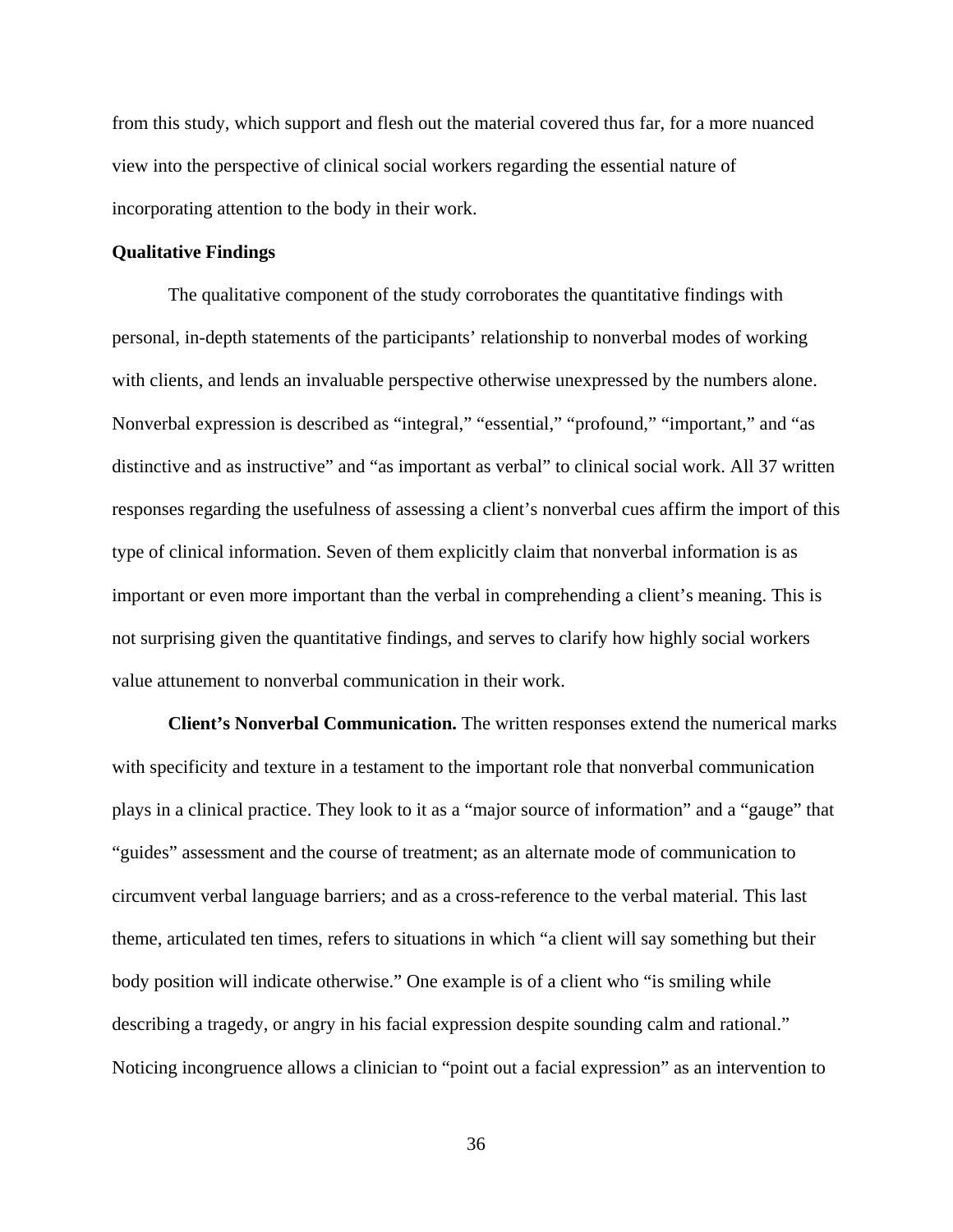"bring the client into focus about what they are feeling" and "support insight and more congruence."

A major theme emerges around the unique position of the nonverbal to access the unconscious, the fertile ground of psychotherapy first systematically mapped and mined by Sigmund Freud. Nine of the 37 responses intimate that the nonverbal can "reveal" the true feelings that a person "may not be aware of," "may have been denying," or may "have difficulty identifying, articulating, and/or exploring." "People are often unaware of their own changing emotional states," and so body language is perceived to have an edge over words in "provid[ing] insight into an individual's experience and/or emotional state, often in ways that the individual may not be aware of or capable of verbalizing." While demographic barriers such as language fluency, dementia, hearing impairment, or preverbal trauma may impinge verbal communication, even in reference to the general population the participants extol the body as the clearest conduit of the unconscious. Speech, to the contrary, is suspected to be susceptible to snaring in the defensive filters of the conscious mind on its way out. "People are often unaware of their own changing emotional states," but "nonverbal communication reveals conflicts, a sense of being understood, unconscious elements of the presenting struggle, unspoken/consciously unacknowledged anxieties, etc."

These comments demonstrate a strong faith in the body to naturally express reality in places where words are either unable or unwilling to speak, as articulated in the following statement: "I find there is valuable information in the nonverbal stuff. When it doesn't match the verbal, I expect that the nonverbal information more accurately reflects the person's true feelings/beliefs, etc, even if they don't know it." This theme of accuracy is related to but distinct from the previous theme of the unconscious, and includes 16 comments on the body as a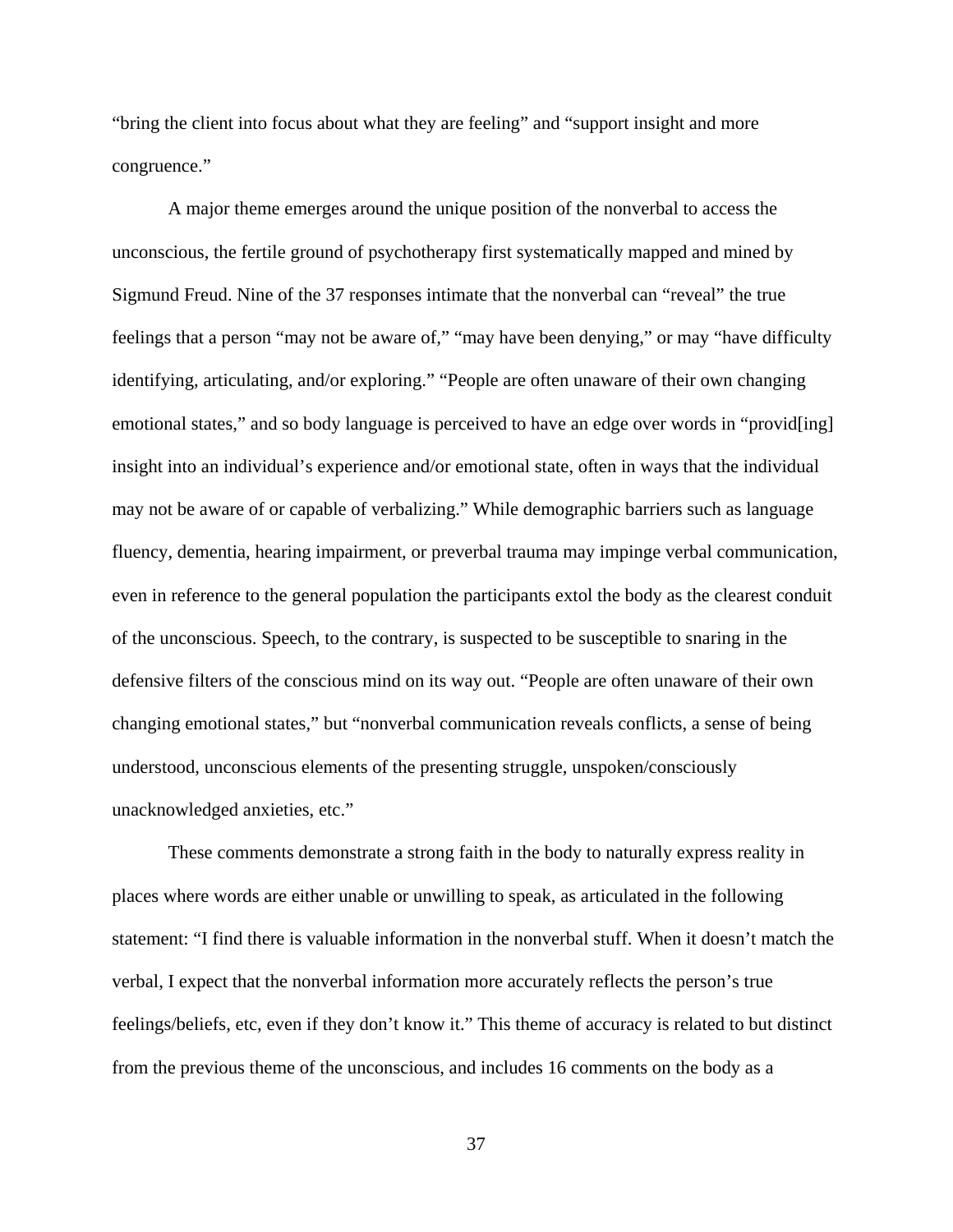uniquely accurate window into another person's feelings. Half of these extend the claim of accuracy to *superior* accuracy; "nonverbal communication can often tell more truth than what a client shares verbally." This relates back to the theme of the body as the bearer of the unconscious, and therefore the more trustworthy vessel for the conflicted feelings of the defended mind. The findings show that it is common for social workers to look to the body for more accurate data than words are thought to provide.

**Clinician's nonverbal messages.** Similarly, the participants value awareness and use of their own nonverbal messages in session, both as a gauge for their own understanding and as a therapeutic tool for their client's benefit. Expanding the previous finding that social workers believe they *receive* more accurate messages through nonverbal means, the findings reveal the related sentiment that the clinician's nonverbal expressions also *send* a more clear and potent message "at times when words alone are not as effective," namely when dealing with feelings. This mechanism can be a help or a hindrance, depending on the emotion displayed. For example, "at times when words alone are not as effective…it is an important way of conveying empathy." Four participants express concern at the potential of their own nonverbal expressiveness to harm the therapeutic alliance. "If I am unaware of what I'm telegraphing, and it is frightening or off putting to the patient, they might not feel safe." "I think I should pay closer attention, because people pick up on nonverbal cues subconsciously, at least, and I should be careful I am not unconsciously sending a message I did not intend to send." Again, this signifies a hierarchy of expressive perspicuity that places nonverbal above verbal in various instances, particularly when dealing with emotions.

While 13 out of 37 responses to the value of attending to one's own internal and external bodily messages comprised the aforementioned category of external expression, 19 referred to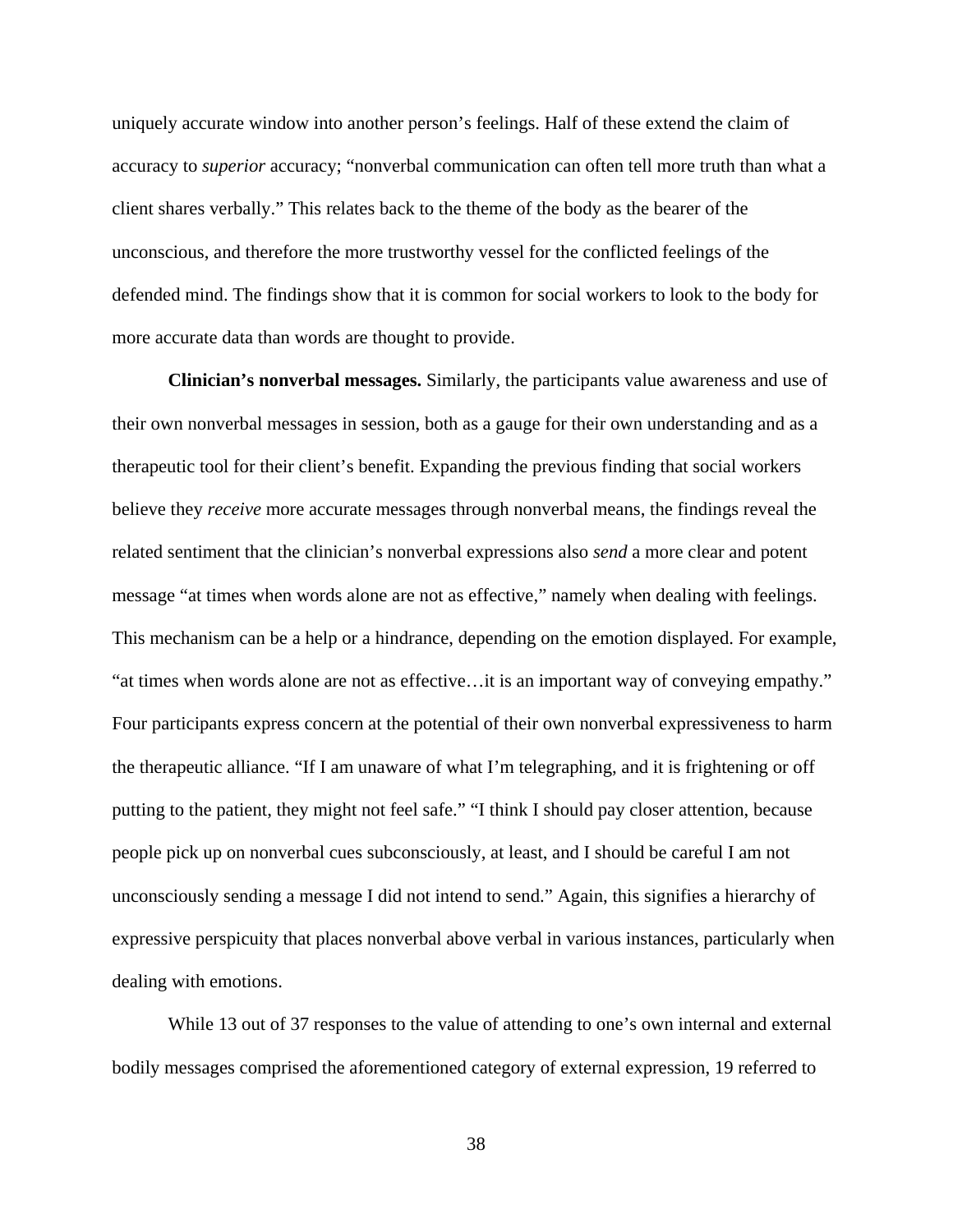internal physiological responses. These participants reported a strong reliance on internal signals and sensations to "clue" them into transference and countertransference issues in the therapeutic relationship. A couple participants describe this embodied technique as "an enhanced way to track countertransference" and "the essence of countertransference" itself. This internally sensed form of body language is notably distinct from its expressive counterpart, in its personal rather than interpersonal nature. This process of gathering one's experience of another person through the physiological feeling-states they evoke represents another important component of nonverbal communication in the context of clinical social work, as evidenced by statements offered by over half the group. "How else would I track how I am feeling and reacting to the client and what they perceive from me?" The findings show that many clinical social workers believe that "the clinician's visceral experience is an essential diagnostic tool," and look to their felt responses to a client to hone this dynamic self-awareness that they equate with being a good clinician. "The way I feel in a session is hugely important as it allows me to be aware of my own triggers and not act them out on my clients and to hold appropriate boundaries." Along the same lines, "this provides insight and information about my experience of and reaction to an individual, which can be very useful in recognizing the way in which this individual is experienced by others." A couple say that attending their bodily responses helps them "stay grounded" and "present." The findings show that social workers value and seek a particular kind of self–awareness that involves tuning into their own bodily experience to distinguish between the client's material and the clinician's, an essential component of effective and ethical treatment.

In addition to sending and receiving messages and increasing self-awareness of countertransference material, the findings show that nonverbal communication is also recognized as a resource for intervention. Nine participants note a technique whereby the therapist can facilitate a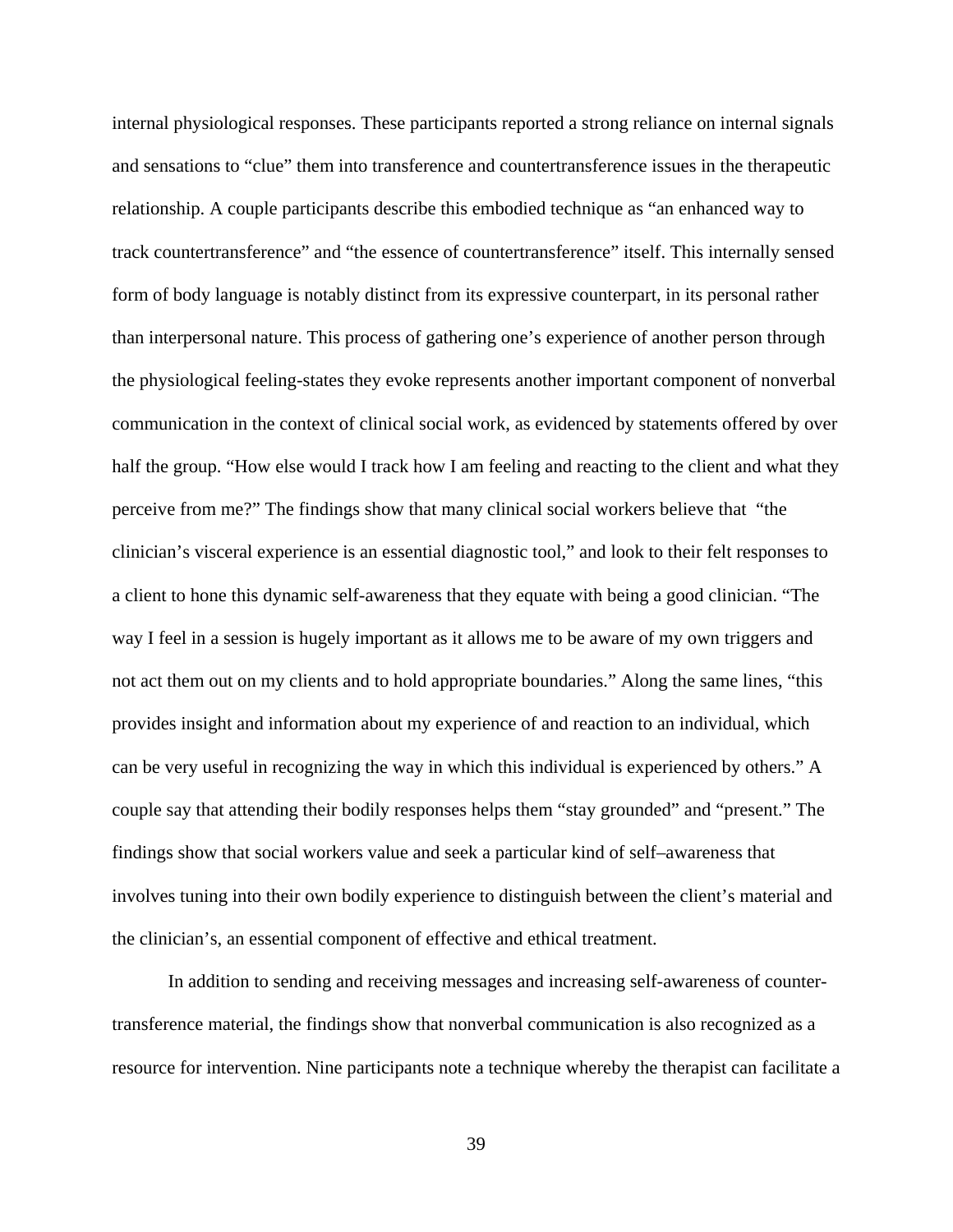client's self-awareness by reflecting the internal response their presentation evokes. Reflection can "help clients extrapolate how they engage with friends, families and colleagues." With clients who "have difficulty identifying, articulating, and/or exploring their feelings," nonverbal material "provides me with concrete examples to offer them to open a door to a conversation about their feelings." Two more note the therapeutic impact of nonverbally emitting their unconditional positive regard or loving feelings toward their client. One points out how a client's nonverbal messages can be taken as feedback to how interventions are received.

Advancing the prior finding that clinical social workers consider their client's nonverbal exchanges to hold more truth than their words, the findings support a similar view of their own nonverbal sources of knowledge. "I think my body sends me messages before I am aware of them intellectually. If I can be aware of those sensations, I am able to shift the way I am approaching an interaction or a person." Simply put, "our bodies sometimes know more than our conscious mind." These examples speak again to a commonly held belief that the body's access to interpersonal understanding is somehow more direct and accurate than the workings of the intellectual mind. Again, a chord is envisioned between the body and the emotions, those mysterious impulses from the unconscious. The connection is clear for clinicians who see that "many emotional experiences are held in the body and thus provide information that can be useful for people to bring into their awareness."

The findings reflect a consistently high valuation for the nonverbal messages exchanged within the therapeutic dyad as well as sensed within the clinician's own body. Affirmative statements such as the following are exemplary of the value the participants afford the body as a clinical tool: "Information salient to the service of the client comes in through my body." A few admit they do not tune in to their own bodies as much as they feel they should, which further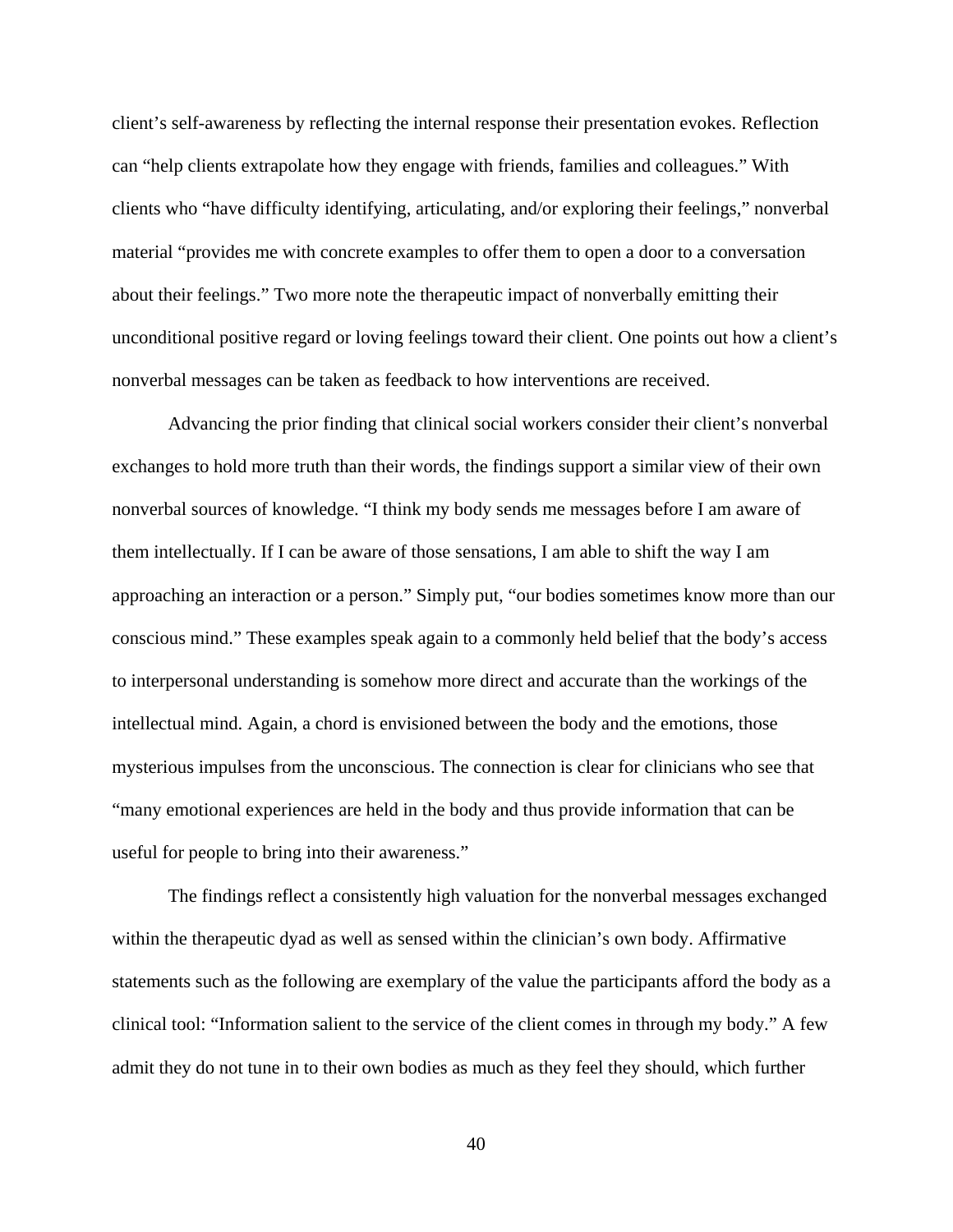demonstrates the perceived importance of the body's role in clinical social work. The findings endorse a common understanding amongst clinical social workers that bringing the unconscious material of the body into the conscious light of the mind increases insight and opens new possibilities, facilitating therapeutic change. As one participant states in her closing comment, "I think that it is important to incorporate the body into our work. Insight is not enough. Out bodies, minds, emotions and spirits are connected, and need more integration and fluidity."

**Confidence.** So how confident do clinical social workers feel in their ability to interpret and integrate this material they deem invaluable? The responses vary widely. Several participants resonate self-doubt in this area, while others claim confidence. Ten humbly acknowledge "room to grow." Five mention a desire or intention to seek further training. Three cite a specific background that has aided their own professional growth in this area, including Gestalt, dance, and art therapy.

A contextualized analysis of the responses regarding confidence allows a look at the relationship between personal and professional background and reported confidence. Of the 29 written responses, I counted 8 resounding statements of confidence and 11 statements of selfdoubt; the remaining 10 were neutral or mixed. It was challenging to distinguish lack of confidence from humility or an unquenchable thirst for knowledge, such as in the statements "it's so complex, there is just so much to learn, I'm not sure I would ever expect to get very confident" and "I can't say I use it with 100% effectiveness given my ongoing journey of personal awareness and growth." In the greater context of each one's comments as well as numerical response to this question, I made an effort to read responses carefully to discern which qualified as "confident" or "doubtful," and then graphed their other responses for analysis.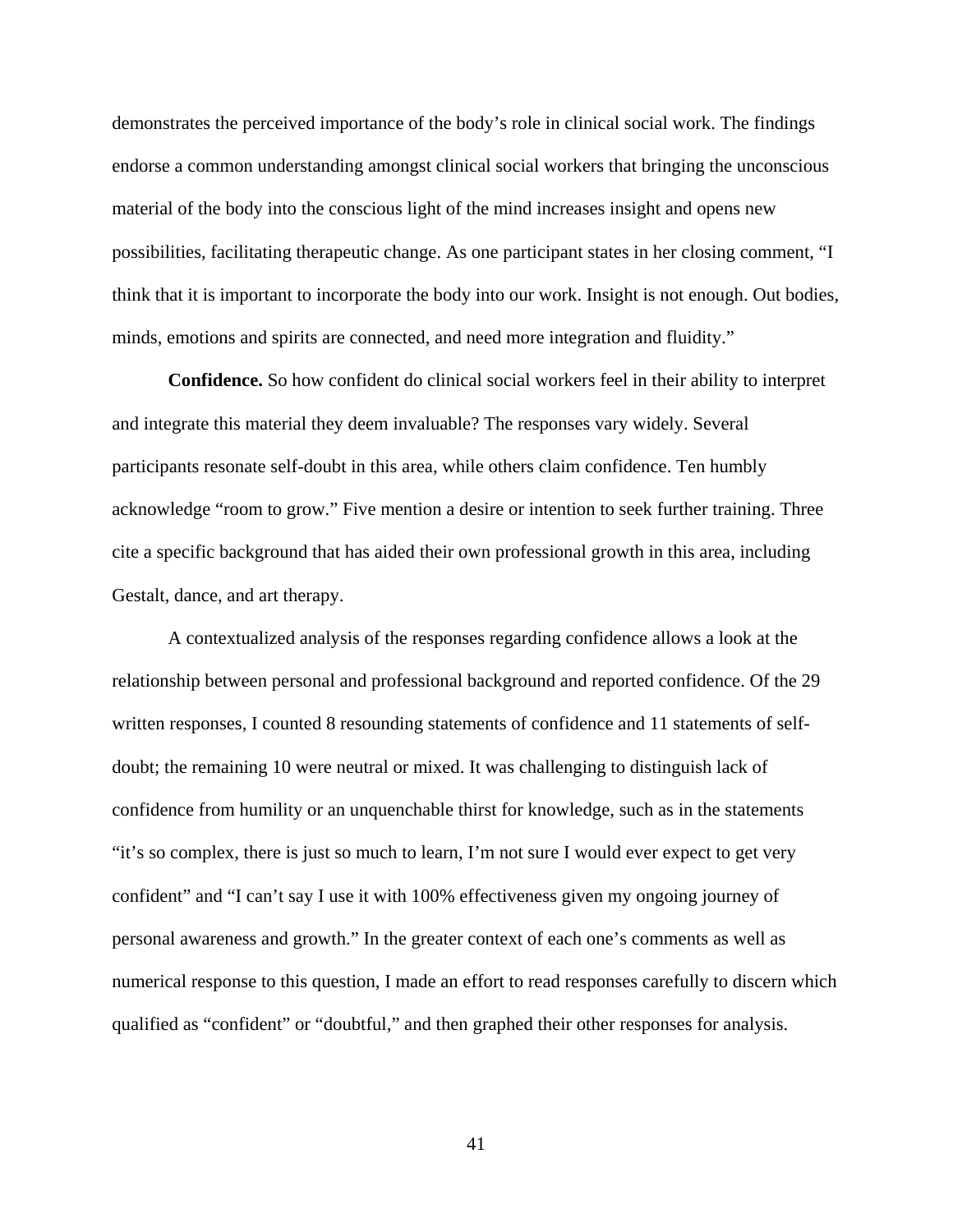Of the "confident" group, all but one marked a 5 or 6 out of 6 on a scale of confidence, while the "doubtful" marked an almost even spread of 2's, 3's, and 4's, which is congruent with their statements. A comparative analysis found the confident group to have more years of experience (average 17, median 16.5) than the doubtful (average 9.5, median 5). This could suggest that social workers with more clinical experience also tend to feel more confident in their ability to integrate nonverbal material in their work, although a couple responses challenge this interpretation: one explains his uncertainty after 25 years of experience because nonverbal communication "wasn't on the radar as much then" (during his studies) and another with 40 years experience says, "with years, I find I get a bit lost – not confronting as effectively as I used to be able to." Overall, nonetheless, a correlation exists between years of experience and level of confidence.

A comparison of body-oriented background yields findings that appear saturated with import. While the confident and doubtful groups comprise proportionate numbers of social workers with professional body-oriented practices, a significant disparity is found in their reports of nonverbal training. The confident group members reported *double* the frequency of training outside of their MSW training specifically targeting recognizing nonverbal communication (88% compared to 45%). In both groups, the large majority of those who had non-MSW training evaluated the relevance of this training in their clinical work with a 6 of 6. Interestingly, the doubtful group was twice as likely to report receiving training regarding nonverbal communication in their MSW program. This may reflect greater integration of nonverbal attention in MSW curricula in more recent years, or a clearer memory due to more recent graduation, or possibly a higher evaluation of the MSW program's attention to nonverbal communication in the absence of other specialized training; these interpretations are speculations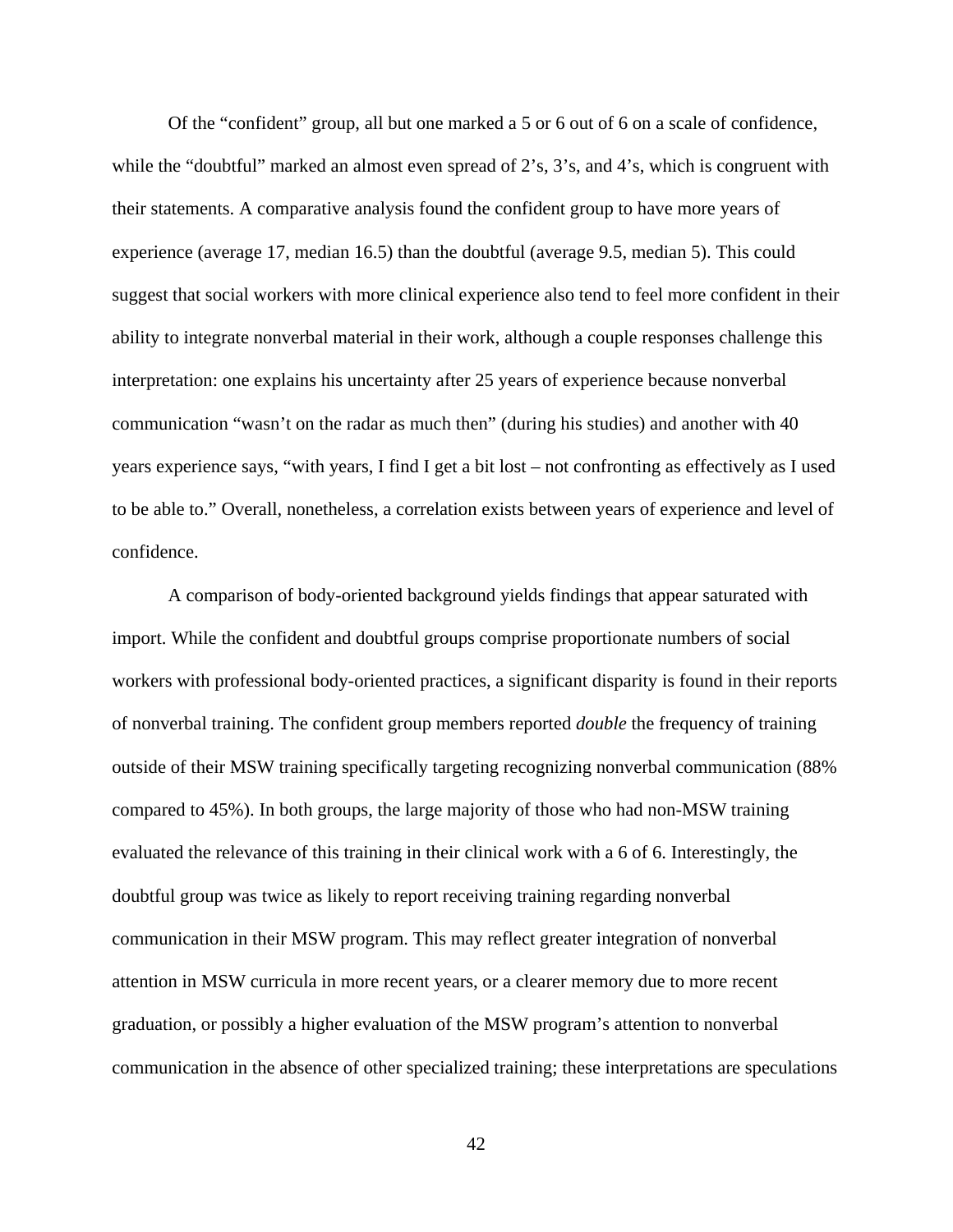not confirmed by the data available. However, a correlation clearly exists between receiving additional nonverbal training independent of that offered in an MSW program and reported levels of confidence.

A thematic analysis of the reports of confidence again supports a high valuation of one's ability to interpret and integrate nonverbal material in clinical social work, across all three groupings of confident, doubtful, and mixed. The insecure respondents tended to couch their self-doubt in either apologetic or earnest declarations of their intentions or wishes to become more skilled in this area. A few mention specific modalities or trainings they would like to pursue. Many respondents across the three groupings simply acknowledge they could benefit from learning or practicing more. I coded for language with a connotation of *resolution*, comprising two related themes. Language like "I'm not so clear on…", "I'm still relatively new…", "I am very aware of how crucial it is, but…", "It's difficult…", "I'm not sure…", conveys an apologetic or confessional tone, while the phrases "I am trying…", "I am working on it…", "I plan to…", "I could learn…" impart a promise to strive and improve. Resonant with the penitent yet hopeful reflections of New Year's Eve, these dual threads interweave throughout the responses and comprise a theme I label *resolution*. I coded 15 such declarations in the 29 responses. This reflects the high esteem held for this skill, as well as an anxiety attached to the lack of confidence to practice it.

The confident responses reflect the same high esteem without the anxiety. A thematic analysis of these responses yields security and ease: "secure," "confident," "competent," "it comes naturally," "I know myself." The comments range from simple statements, such as "It is a regular practice and I continue to work on my skills consciously," to more value-laden statements like the following: "It [is] very congruent with what I believe makes me a highly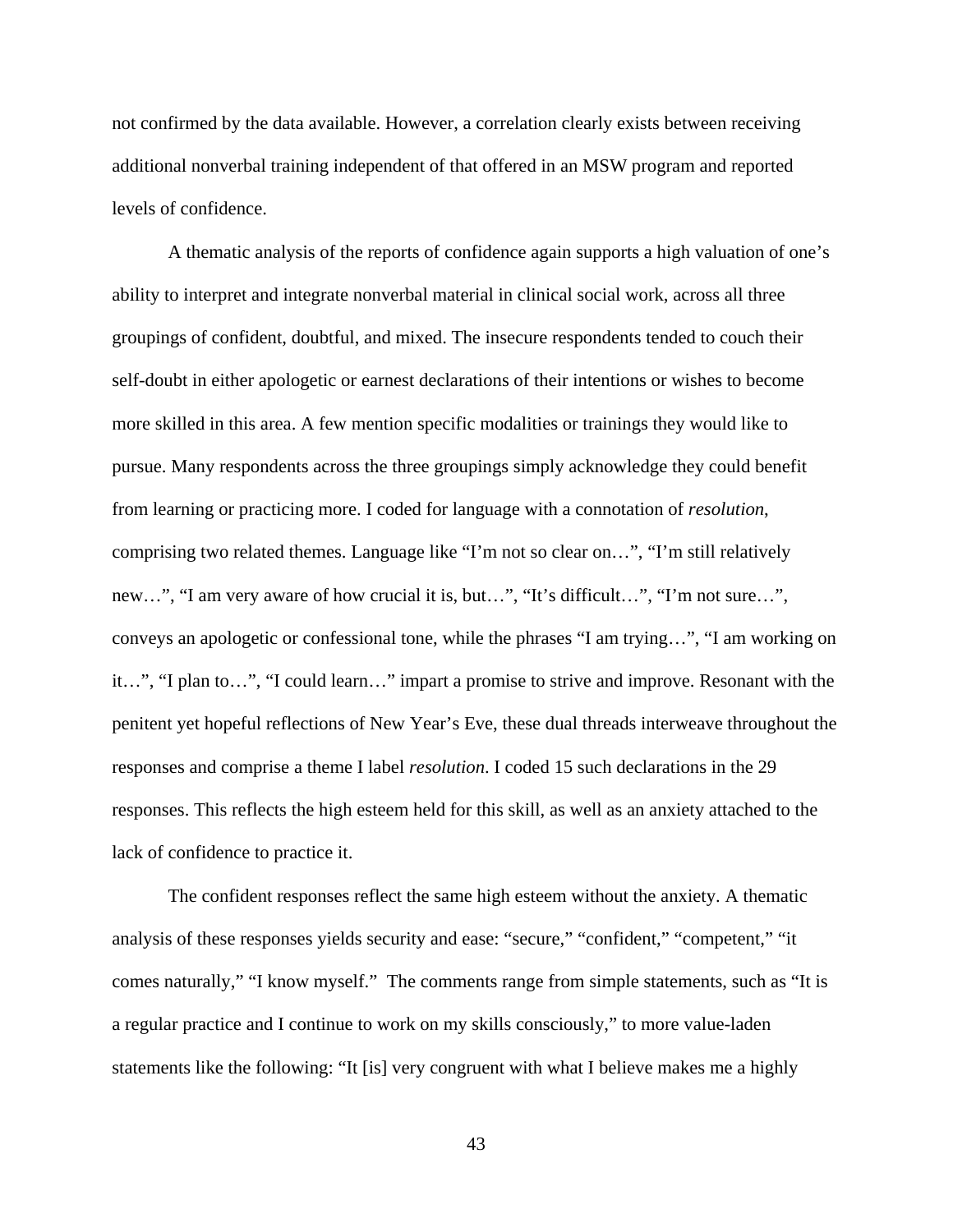competent worker who provides good service. If I were lacking in confidence about this, I would question my ability to provide good service to clients and I would brush up in skills thorough coursework or supervision." This latter statement brings the issue of comfort and skill in engaging nonverbal material beyond a matter of confidence to one of *competence*, one of the seven ethical principals upheld by the NASW Code of Ethics.

**Training Evaluations.** The study included questions aimed to identify and evaluate the various educational, practical, and personal sources of learning in this area, with focused attention on formal training received both within and outside of MSW programs.

A quantitative analysis found about half the respondents felt their MSW program included some training in recognizing and analyzing nonverbal communication. 70% of this portion found the training they received in their MSW program at least somewhat relevant and useful to their clinical work, with a quarter selecting the highest "very" useful category. A qualitative analysis yields a more complicated story of the experiences and desires of the respondents. Several comments reflect a sense of feeling unprepared to utilize this tool: "this is something that isn't addressed much in school and it's something that clinicians often need to figure out on their own." One respondent goes as far as to say that he is trying to become more comfortable integrating nonverbal material into his clinical work as it "is somewhat against my training." Many of the 56%(50%) who said their MSW program *did* include nonverbal training comment on the peripheral nature of this subject in their program. A theme of marginality emerges in the qualifications that "very little" attention was placed here, "maybe 5-8% - mostly addressed anecdotally, not necessarily as a vigorous part of the curriculum," "I'm sure it was mentioned, but I can't say there was much focus on it," "I can't remember specific training," "indirectly," "just on a basic level," that undermines the affirmative endorsement for MSW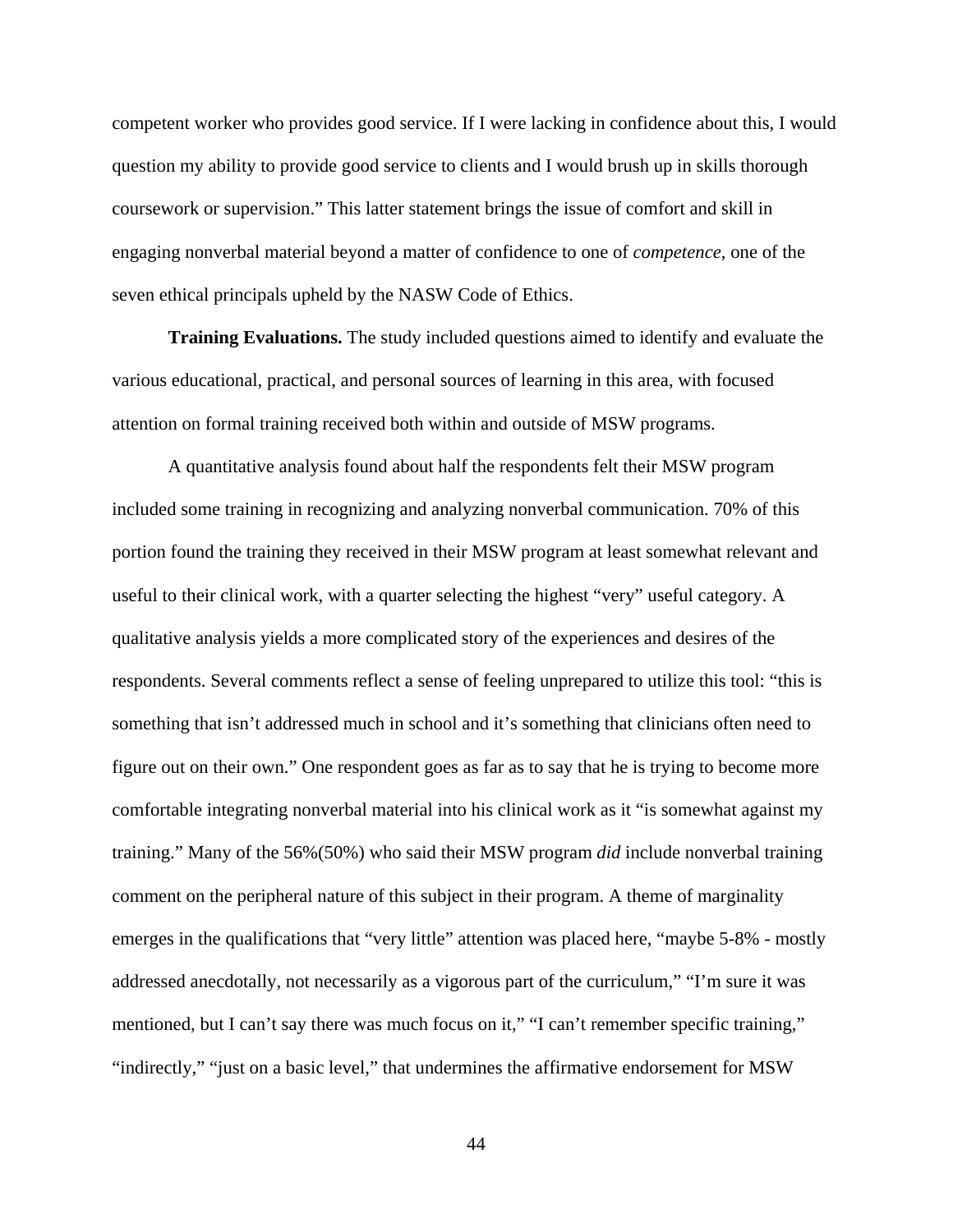programs' inclusion of this important material. This theme is prominent in almost half the written responses.

A follow up question regarding the usefulness and relevancy of the nonverbal training received in the MSW program yields a couple themes, one of which is that of satisfaction/dissatisfaction. A slightly larger group expressed dissatisfaction with the level of training provided in their MSW program, portraying it in a paltry light in contrast to other sources of learning. On the other side of the spectrum, satisfaction is evident in positive reports such as "I think about the things I learned in class…almost every day." Additionally, a significant group endorses the idea that there is only so far an academic setting can go in teaching skills that inevitably must be learned and integrated primarily in the field. This theme runs across the responses independent of satisfaction. It is expressed in both satisfied phrasing, such as, "school provided a good foundation and practicing simply provides the experience to use it and put it into action," as well as less satisfied phrasing, "what I learned in my MSW program was helpful, but I still had much to learn that only came from necessary experience in the field and continued study." Overall, a thematic analysis finds a mixed and middling evaluation of the depth, breadth, and usefulness of the nonverbal training provided in an MSW educational setting.

A parallel pair of questions refers to participation in trainings independent of MSW curricula. 46%(40%) of the participants reported extracurricular training in recognizing and analyzing nonverbal communication. The types of training reported span a wide range. Some are body-oriented modalities for psychotherapy, such as Orgonomics, EMDR, workshops with Ruella Frank, Gestalt therapy, Rubenfeld Synergy Method, Equine Facilitated Psychotherapy, Tapestries/Namaste approach, Neuro-Linguistic Programming, and Dance Movement Therapy.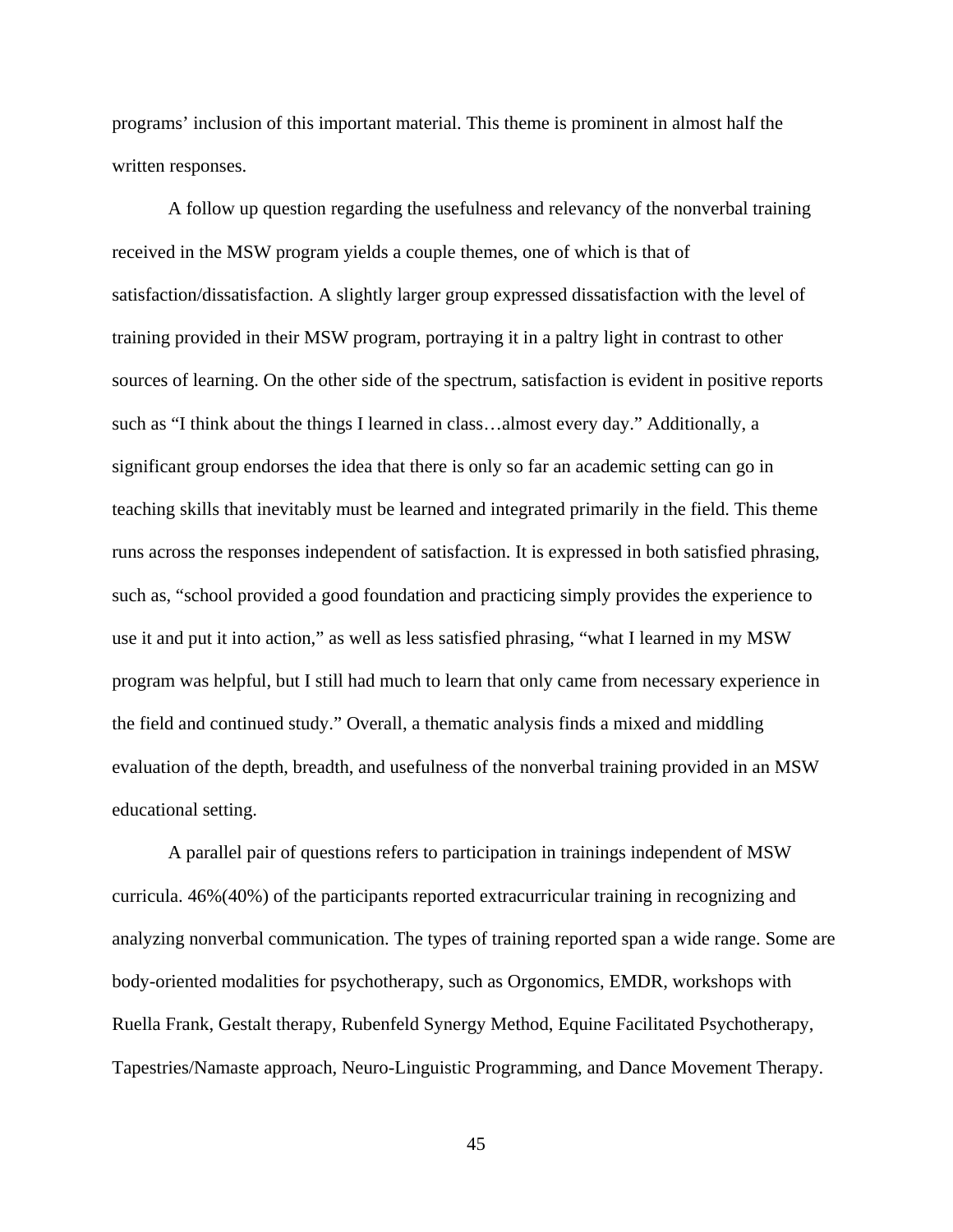Other expressive therapies include Art, Drama, and Multimodal Expressive Arts Therapy. Other clinical trainings include psychoanalysis and brief psychodynamic psychotherapy. Finally, other techniques not explicitly classified as psychotherapy but applicable within a therapeutic framework include yoga, Vipassana meditation, theater, Laban Analysis, Mindfulness Stress Reduction, and ASL trainings.

Of those who underwent one or more of these trainings in addition to their MSW, 59% marked a 6 out of 6 to indicate the highest rank of usefulness and relevancy to their clinical social work practice. This is *double* the frequency of the same top ranking for the usefulness and relevancy of nonverbal training received *within* the MSW program. While only nine participants qualified their response with a written remark, of those nine, seven expressed satisfaction while the remaining two comments were neutral. The affirmative language they use is quite strong: "very helpful," "I use them all the time," and "the training I have had has changed the way that I practice. I would love to have more training to help me stay disciplined about incorporating body awareness techniques in my work." In comparing the evaluative marks and remarks on the trainings received in and outside of MSW programs, the findings suggest higher overall satisfaction with and regard for the usefulness of those learning experiences found outside of the MSW.

In light of the relatively mild satisfaction with the nonverbal training included in MSW programming matched with strong evidence of a majority-held view of skilled nonverbal attunement as essential to a competent clinical social work practice, it is not surprising that the responses regarding interest in further training were overwhelmingly affirmative. A prominent *the more the merrier* theme pops up in about half of these responses, in statements as general as "the more you know, the more you can do," and "I guess more information never hurt!" to more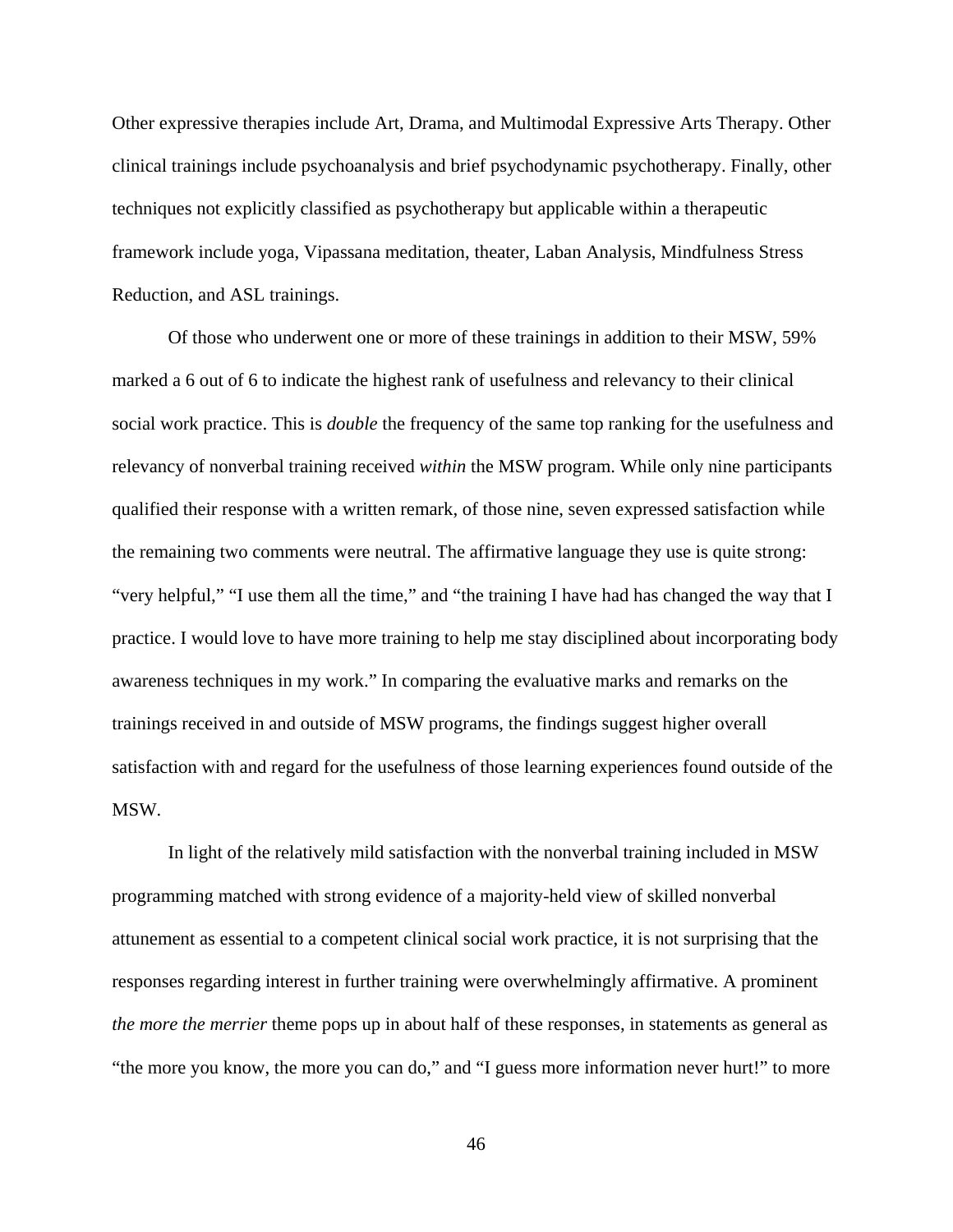specific requests and suggestions. Another set of responses are phrased as a summarizing statement of value and endorsement of training in this area: "I think more training would help me more naturally integrate body awareness into my work and to be able to utilize body work in my work with clients." Between the general and the more formulated statements, the findings clearly support a positive opinion of and desire for more in-depth training regarding the form and function of nonverbal communication in the context of clinical social work.

The earlier theme of the inherently truth-holding capacity of the nonverbal is evident throughout the survey responses, and resurfaces in the discussion of the importance of further training. One clinician believes that further training and mastery in this area would help her to be "more aware of [her clients'] 'true' feelings and mood states." Another reiterates the same notion that "there is so much that is unsaid in work with clients but people usually reveal much through their body language." She continues, "being able to recognize what is not [said] and skillfully addressing this while maintaining (and enhancing) the therapeutic relationship is essential." This view, as expressed in response to numerous questions on the survey, presides nearly unchallenged. The one cautionary counterpoint to this thinking in the entirety of the responses reads: "I think one can overdo any of this. If we start tracking nonverbal too much we might lose focus on what they are actually saying and be too much in the role of 'trying to figure them out.'" The overwhelming majority of the participants who speak to this theme, however, affirms and invites the revelatory powers of the nonverbal. "We function on many levels, and to recognize this as fully as possible would be valuable to both social worker and client."

**Other sources of Learning.** In addition to questions regarding preparation gained through formal trainings, the study included an open-ended question to catch all other significant sources of learning that were influential in developing the participants' awareness of nonverbal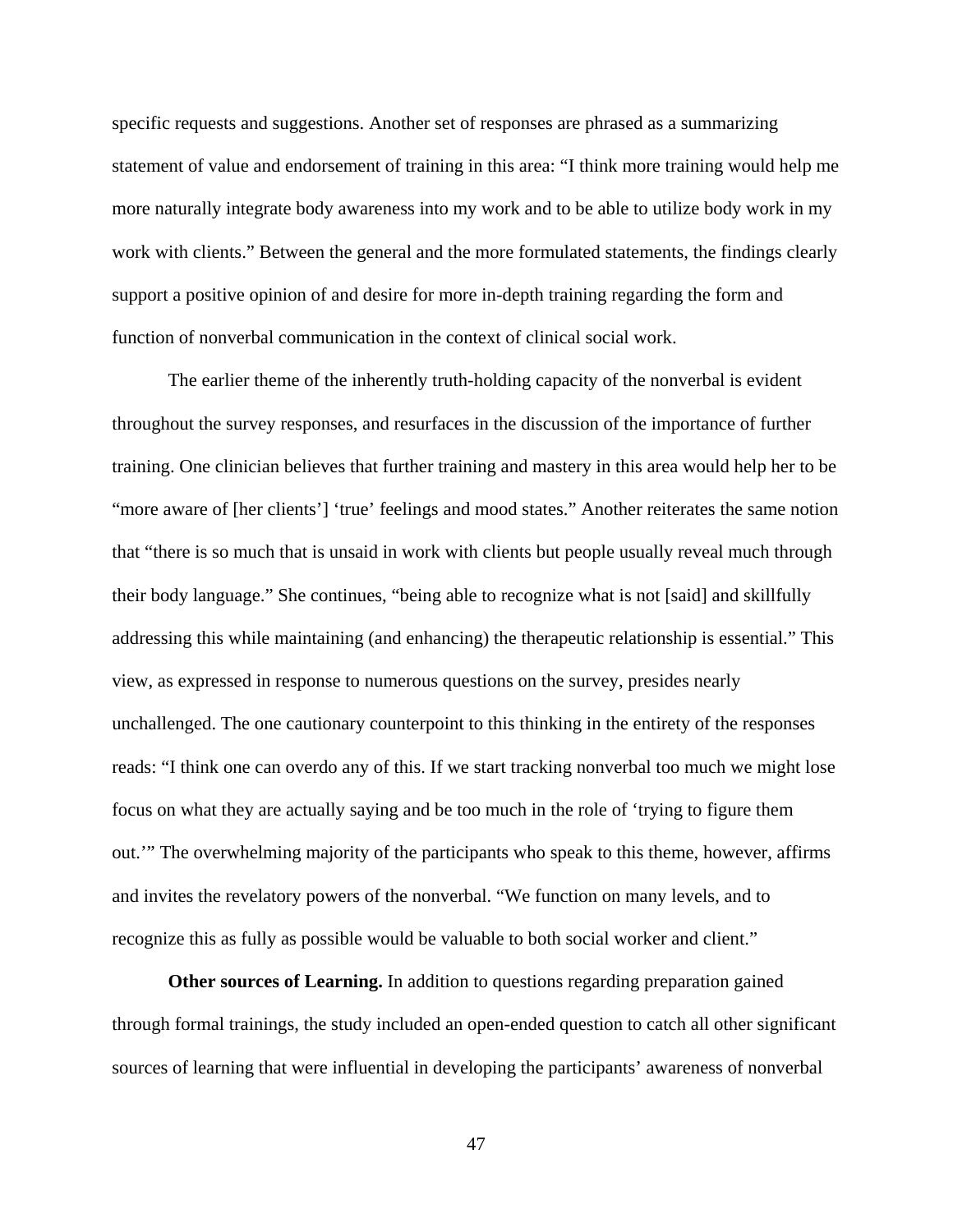communication in the clinical encounter. A thematic analysis of the responses produced two major categories: clinical and personal experience. Other minor categories include educational, general, and negative themes.

*Clinical experience* netted 14 remarks. This category covers all activities that take place in a clinical environment, and included observation, supervision and supervising, consulting, teaching, videotaping, role plays, and work with specific populations (eating disordered, ASL) as well as with animals in a therapeutic setting. One participant writes, "I have had some sessions with clients, particularly in family sessions, where the nonverbal information was undeniable and overwhelming. It makes me more aware to pay attention to the more subtle cues." Clearly, the lessons learned in the field are invaluable to developing clinical skills, supporting the earlier finding that a portion of the participants consider clinical experience more conducive to nonverbal learning than are academic settings. Five additional references to *educational experience* (training, seminars, and literature) constitute a separate theme, as these activities are more removed than the hands-on activities referenced above, yet the two hold in common the direct objective of professional development.

*Personal experience* netted a resounding 33 remarks, which can be further broken down into three subcategories: relational, therapeutic, and lifestyle/activities. Seven references to specific relationships (grandmother, wife, etc) demonstrate the significance of interpersonal learning outside of an educational setting. Six respondents cite their experience as a client in psychotherapy as an eye-opening experience in their developing awareness of the impactful nature of nonverbal communication. And finally, the 19 references to lifestyle/activities constitute the largest category of influential experiences in forming somatic awareness. All of the activities listed were physical to varying degrees, from more subtle body-oriented engagements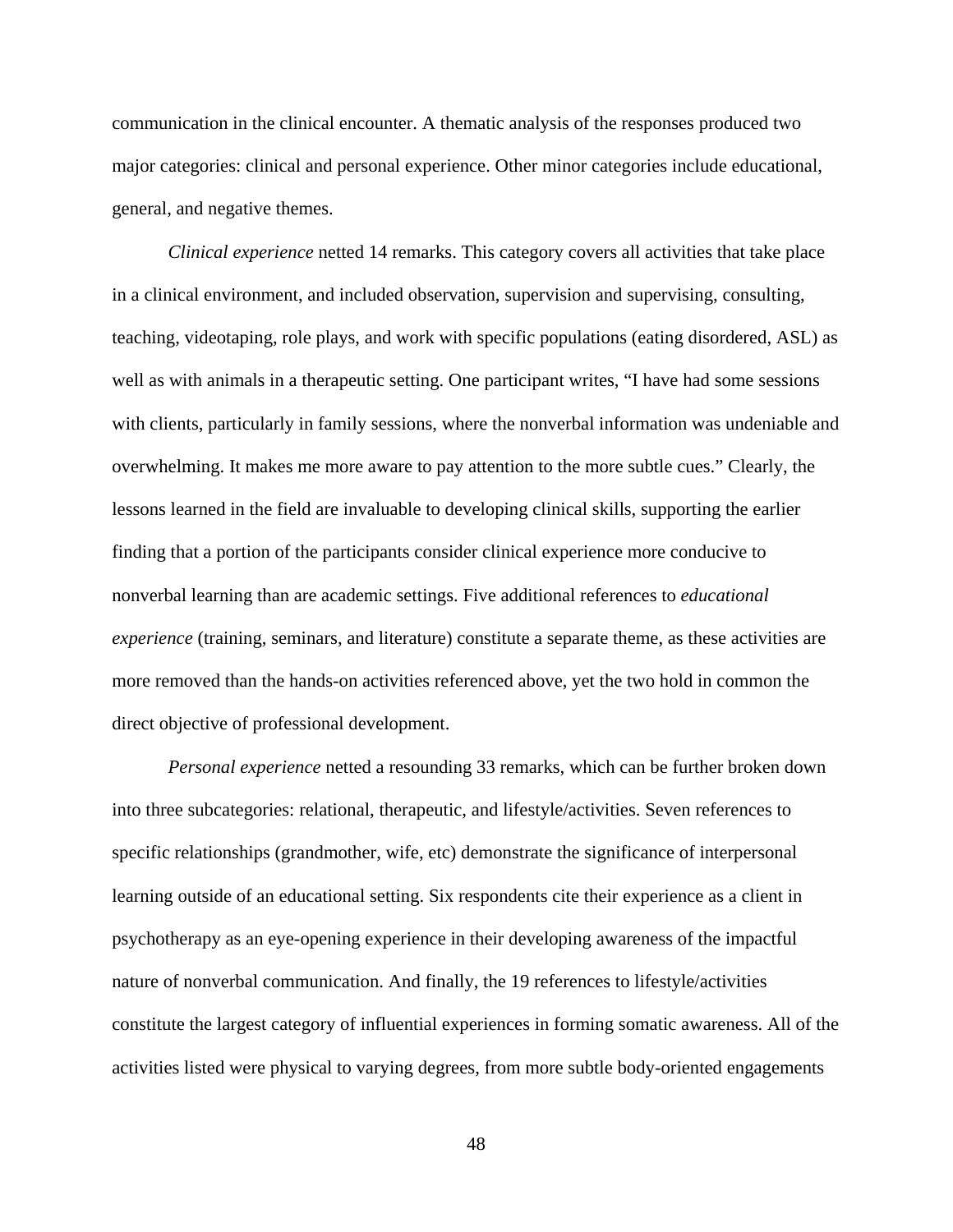such as diet and "holistic health interests" to overtly physical activities such as sports and dance. The testimonials generated in this subcategory vividly speak to the value of these non-clinical daily practices in the personal and professional orientation of the participants, and demonstrate the strong influence of lifestyle independent of professional experience. I include a couple here to demonstrate the unique sources from which social workers cast their clinical tools.

I have gotten more in touch with my body in the last few years by exercising and eating mostly whole-foods diet. Now I feel like I listen to my body more and am more in-tune with the body-mind connection in myself, which I have found has increased my ability to tune into others as well.

I came to social work from being a dancer. While I was dancing, I knew I was dancing in an attempt to heal my own heart from things there were no words to say. From this and from my own personal experiences with trauma, I know trauma to be explicitly recorded physically. When pain is too much for words and too much to comprehend intellectually, it exists as temperature and movement, these are the way I believe we survive trauma, and thus these are the ways we remember it. And then, finally, it is through non-verbal communication, that we also heal from it.

 Personal experiences clearly hold a strong position in the minds, and bodies, of the participating social workers as highly influential in their development as nonverbally aware and attuned clinicians. While many of these experiences involve a clear physical component, many do not, as was found in the range of responses already mentioned. It is interesting that even in the subcategory specifically comprising personal experiences as a client in psychotherapy, half of the therapeutic orientations noted are explicitly body-oriented (somatic experiencing, orgonomy,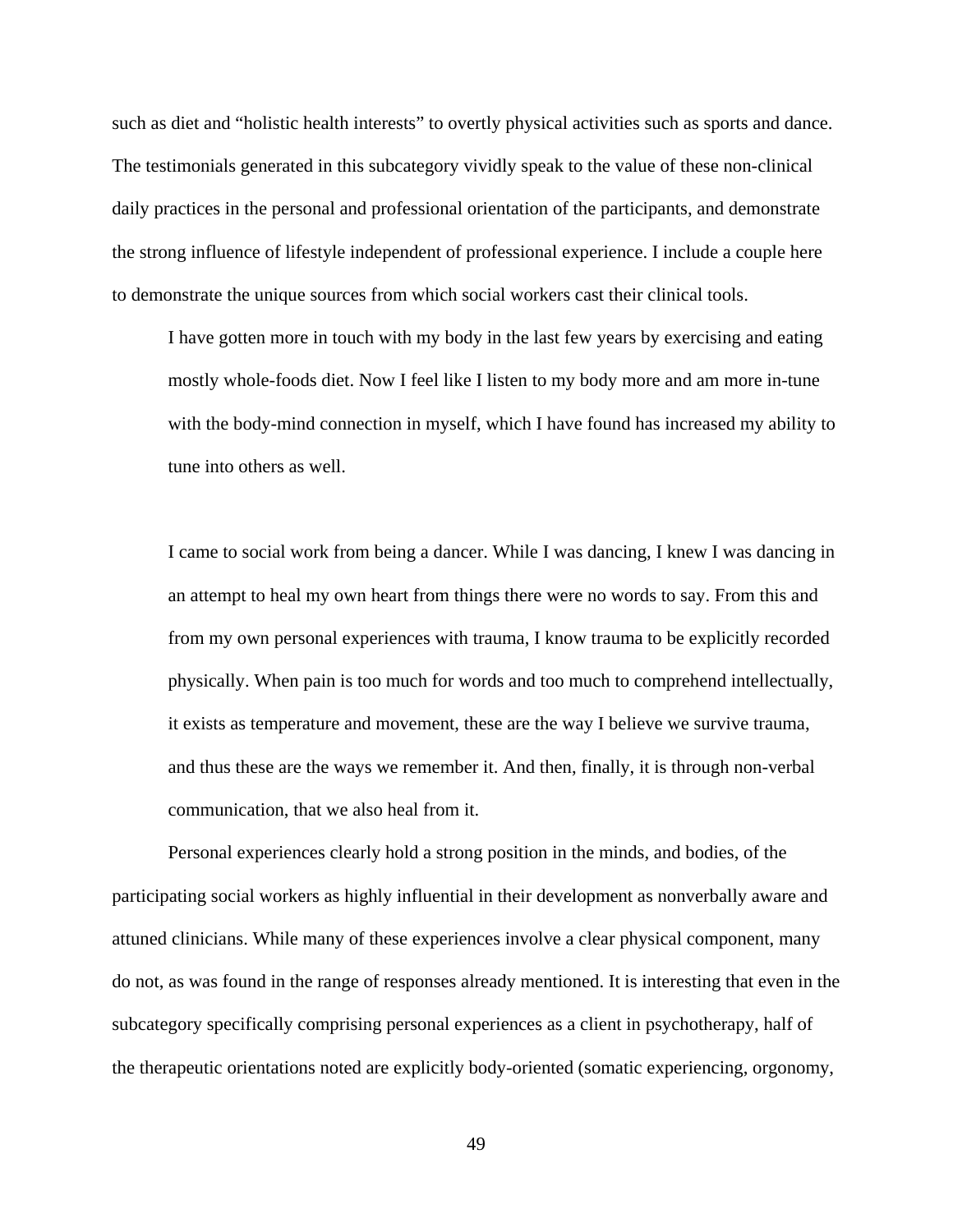hypnotherapy) while the other half is not (psychoanalysis, relationally based psychotherapy). This suggests that one's involvement in psychotherapy need not be explicitly body-oriented to provide an embodied experience and foster greater nonverbal awareness of one's self and interpersonal exchanges. In the relational subcategory too we see examples that represent an overt engagement of a body-oriented framework, such as "conversations in personal relationships with others who are aware of nonverbal communication/tuned into their bodies" and "contact with body centered therapists." Yet most of the relationships cited offered awareness and attunement in a personal rather than professional context. One participant recalls his "fantastic grandmother who could read me from 50 miles away," another adds "my family of origin promoted self-awareness in many ways," and a third states that "having a mother with a temper made me finely attuned to reading other people by the time I was 5." These statements again reflect the notion that the body records and remembers emotional experiences including trauma, as is therefore primary in reading and relating to another's emotional experience and process.

This last respondent makes the additional point that "a lot of one's ability to read nonverbal communication is decided at an early age," which frames the discussion of education regarding nonverbal communication in a larger context than graduate and post-graduate opportunities. Other responses join this voice in stretching the conventional walls of the classroom to encompass a broader life-as-a-classroom view. Crediting their nonverbal attunement and engagement to "general life experience" and "every experience I have," these voices speak to the pervasive nature of learning via the human experience. "Every experience I have and have had I can refer to in my current consciousness of the utility of nonverbal communication in my life and work and extract new additional insights for practice!"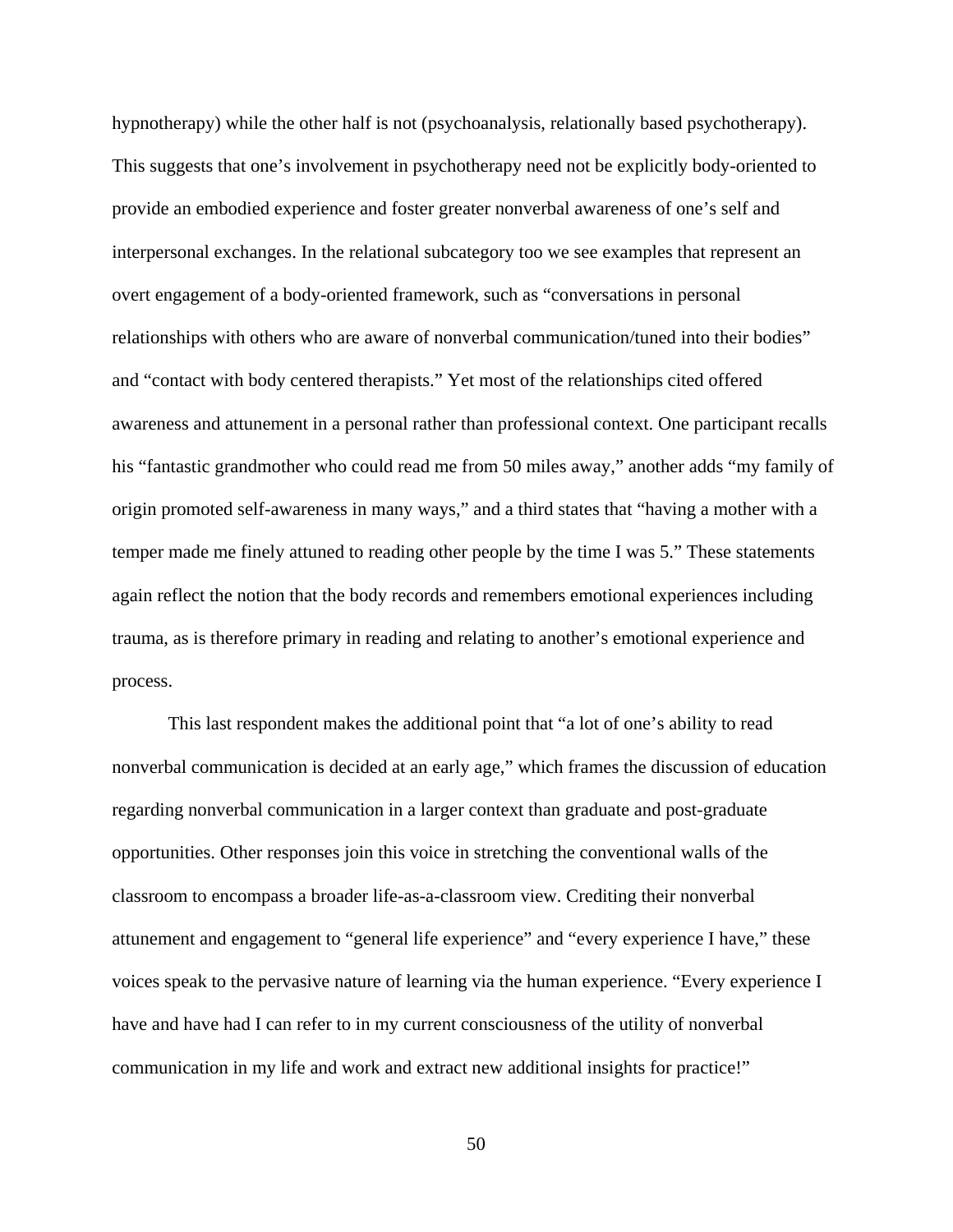A thin yet evident thread throughout the survey tells a story of ubiquity in which the skills being studied are naturally acquired from so many indirect sources it mystifies the role and responsibility of the academic environment in fostering this sensibility. Comments like "I learn more from doing it, than from instruction in school," and "I still had much to learn that only came from necessary experience in the field and continued study" point to post-graduate clinical experience as a critical learning environment. Others, for instance, "I believe that my own innate awareness as an individual has also informed my practice," again highlight the natural talent and organic mastery of skills that is purely personal.

This theme of ubiquity is found within an overarching framework of desire for increased and improved instruction regarding nonverbal communication in the MSW setting*.* It is true that many of the clinical skills required of social workers are what the layperson calls *people skills*; yet it is the job of professional schools to hone, refine, and develop all of the rich life experience that brings MSW candidates to this professional field. In a plea for precisely this type of direction, one participant writes, "I wish that there was more of a focus on how to integrate that type of communication in a more practical way." Even those who cite "all things" and "general life experience" as formative sources of learning still rate the value of further training highly; one stakes a clear stance with the bold closing comment: "Us somatically minded clinicians must band together to support one another in a minority cohort. We will be the ones to provide the evidence and scholarship that will make nonverbal communication a central component to the training of future leaders." In this greater context, the organic nature of developing nonverbal skills does not counter but rather compliments the key findings of high value and desire for practical instruction in engaging nonverbal communication effectively in the clinical encounter.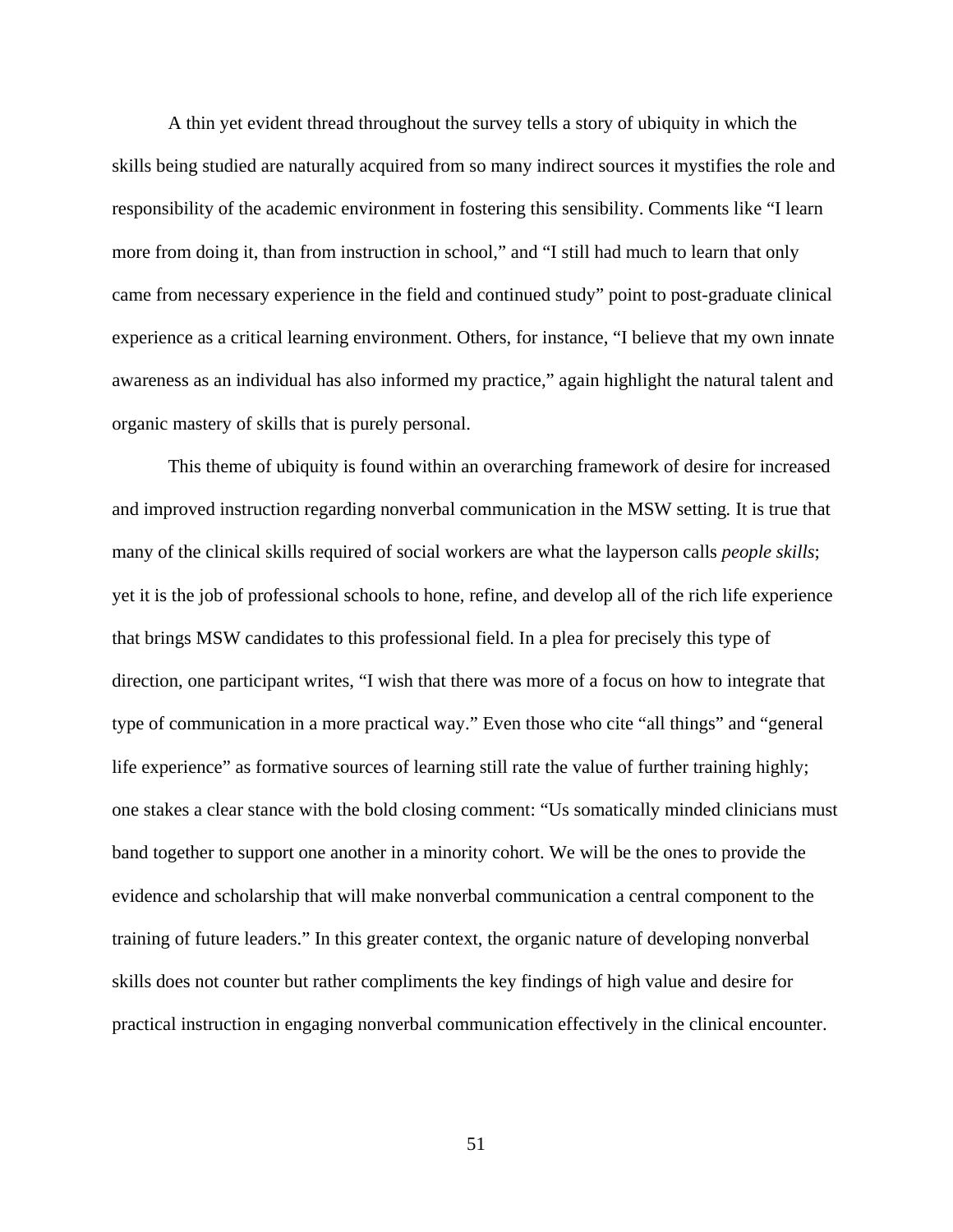**Summary.** The major qualitative findings of this study reveal that the clinical significance and utility of nonverbal communication holds a particularly high status in the perspective of practicing social workers. It is considered an essential component of therapeutic attunement, accurate assessment, effective communication, and appropriate interventions. The body is commonly believed to reveal a person's true feelings and unconscious conflicts with clearer accuracy, and therefore access to body language is coveted.

On average, social workers deemed the training they received from their MSW program regarding recognizing and analyzing nonverbal communication less relevant and useful than outside trainings in this area. Most identify extracurricular personal experiences as formative influences in developing an appreciation for and fluency in the nonverbal aspects of clinical social work. Notwithstanding, the majority of social workers studied endorse receiving more formal training regarding recognizing and analyzing nonverbal communication to improve or enhance their clinical skills. There is evidence that social workers with additional training in a body-oriented field feel more confident in their social work practice. In sum, the nonverbal component of clinical social work is an important area of interest for social workers, and may warrant greater attention from leaders in the field.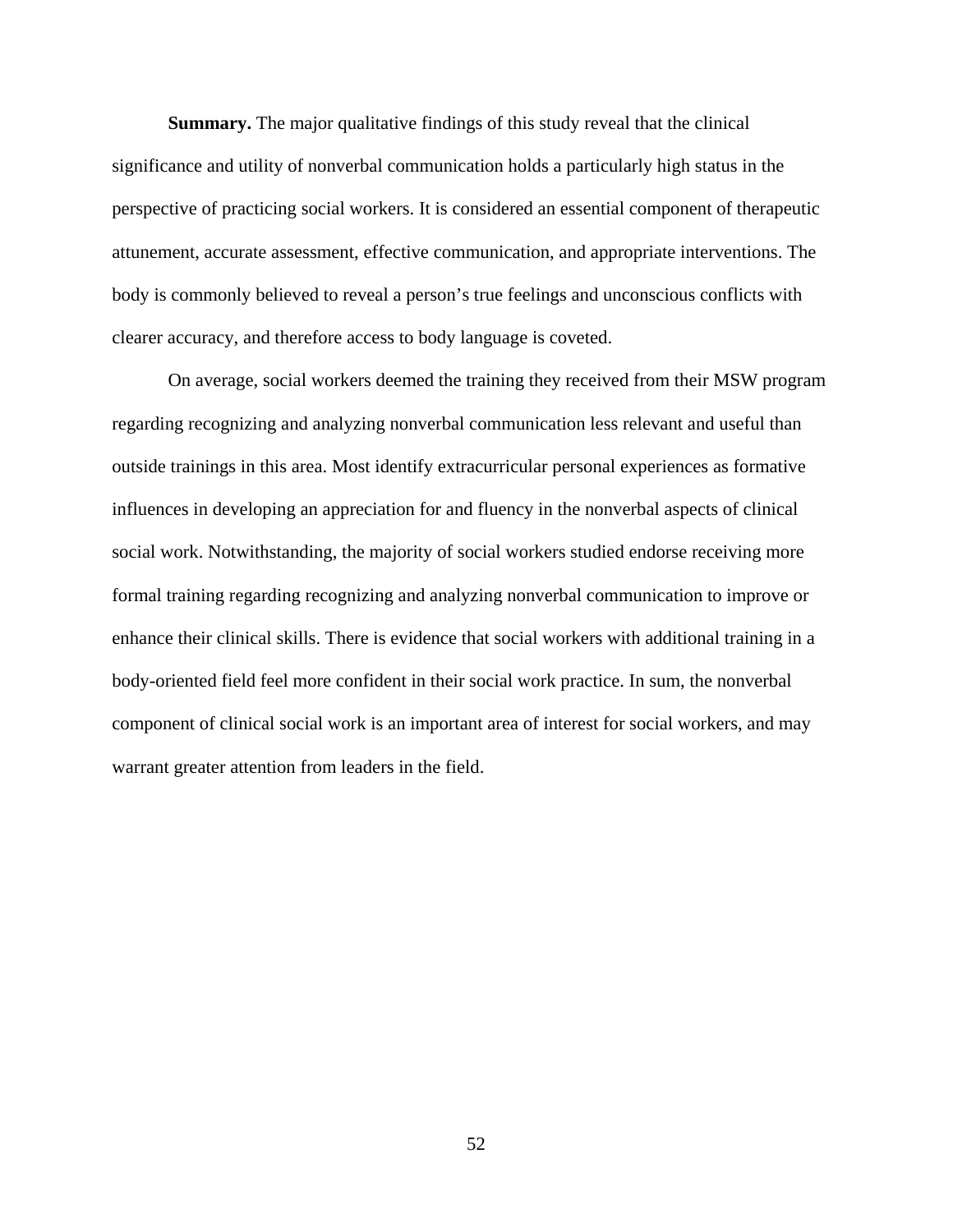## **CHAPTER V**

## **DISCUSSION**

 The "talking cure" that clinical social workers practice may be something of a misnomer taking into account the overwhelming trend amongst them to incorporate into their practice the unspoken communication expressed and received through the body. According to the 92%(82%) of participating clinicians who make conscious use of nonverbal information in the clinical encounter and the nearly unanimous 98%(85%) who value this awareness above neutral, the body occupies an inextricable, essential position in clinical social work. This assertion aligns seamlessly with the literature produced in the adjoining fields of mental health. Theory supporting the central role of nonverbal communication, methods for its assessment, and entire modalities formulating its effective engagement to deepen and actualize recovery has been flourishing for over a century. What sticks out as disjointed in this body of research is the pointed *lack* of literature regarding nonverbal communication coming from the field of social work itself, and the related finding that only half of the same clinicians extolling engagement of the nonverbal received any training whatsoever on the topic in their masters level social work program, with lukewarm appraisal at best. If nonverbal modes of communication were somehow less pertinent to social work than to related fields this finding would make sense. However, attunement to nonverbal expressions is in fact fundamentally aligned with the values, responsibilities, and objectives of social work, and, as evidenced by the reports of the participants, is indispensable to a sound and responsive practice.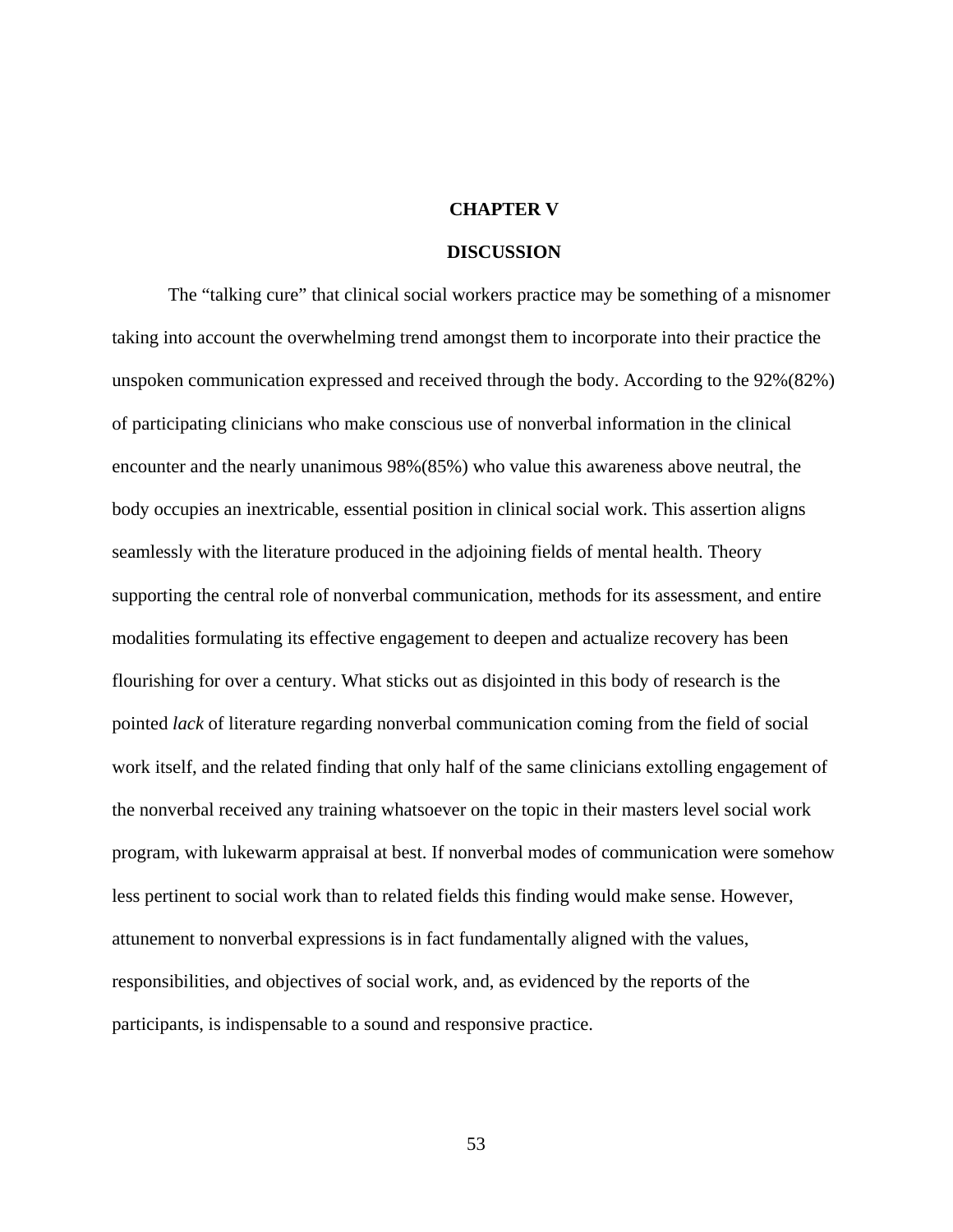Social work is unwavering in its commitment to social justice. We orient our clinical interventions around a culturally informed systems perspective in order to acknowledge and address the multiplicity of environmental factors that play a part in mental health. Our biopsycho-social assessments frame psychological functioning in the context of the geographic, political, historical, social, and cultural environment, as well as genetic and medical factors. These manifest in the body. Like a body of water subject to rain, pollution, and the flora and fauna of its ecosystem, we too evince the effects of oppression, political turmoil, the fluctuations of the economy, insecure food, and an unstable or unsafe home first and foremost in our own bodies. A traumatic event, like a car accident or abuse, registers first in the musculature and nervous system before the cognitive brain gets involved. We house and process our traumas in the body, which may manifest in any number of symptoms such as panic, insomnia, flashbacks, fatigue, and chronic pain. And so too, we express our experience of our environment here, and heal here. Understanding how one's environment maps itself onto the body, and how to use this map as a guide in treatment, is imperative to clinical social work.

 Recognizing the vital role of the body in our clients' lived experience as well as in their recovery does not eclipse the value of cognition and words. It does, however, demand greater attention if we are to address environmental, cultural, and interpersonal trauma. As the site of traumatic experience, the body is integral to recovery. The following excerpt from the findings speaks directly to the irreplaceable function that physical self-expression played in the speaker's own recovery:

> I came to social work from being a dancer. While I was dancing, I knew I was dancing in an attempt to heal my own heart from things there were no words to say. From this and from my own personal experiences with trauma, I know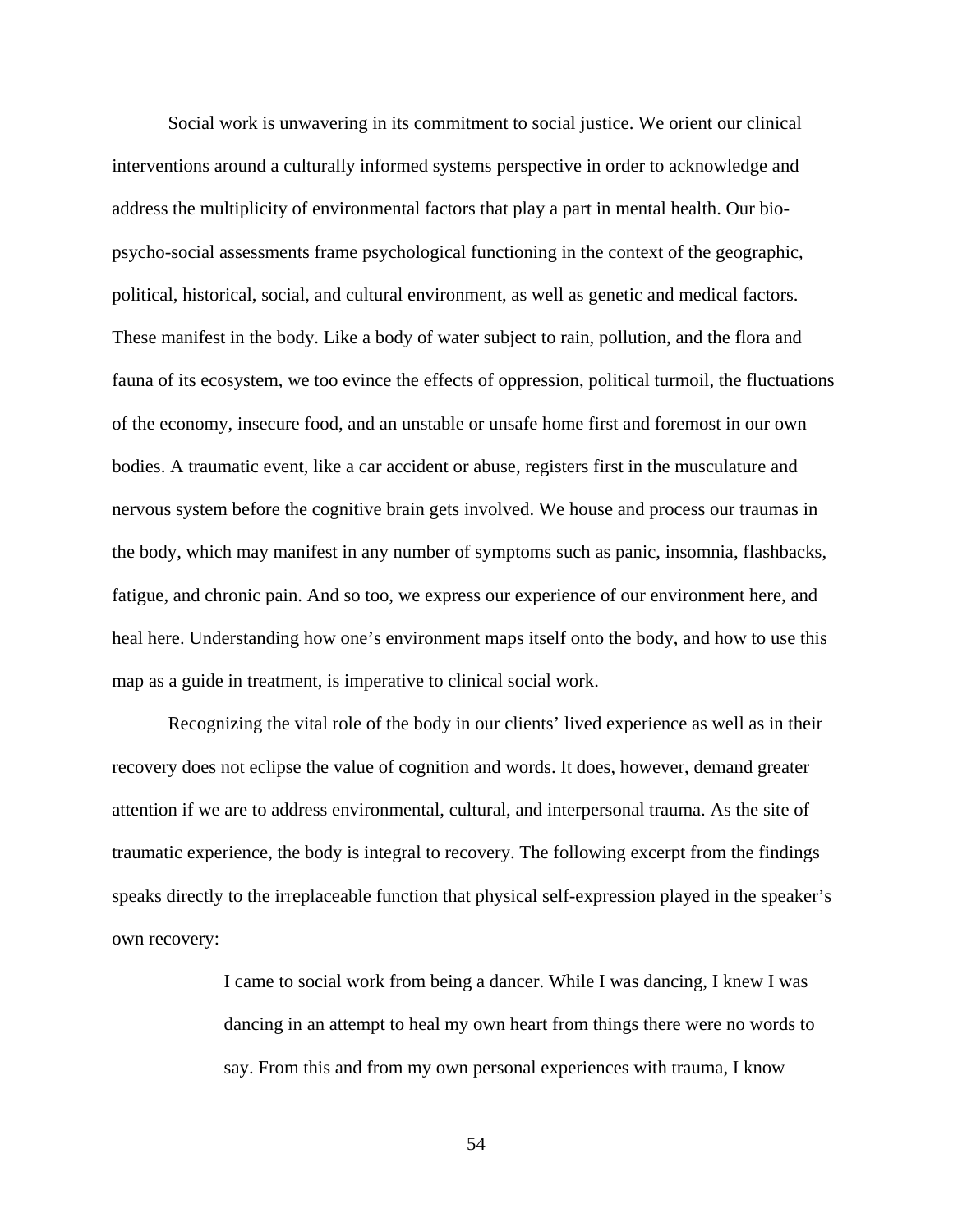trauma to be explicitly recorded physically. When pain is too much for words and too much to comprehend intellectually, it exists as temperature and movement, these are the way I believe we survive trauma, and thus these are the ways we remember it. And then, finally, it is through non-verbal communication, that we also heal from it.

The pivotal function of the body in storing, processing, and healing trauma has major implications for the field of social work. On principle, we serve populations who are systematically denied various protections and more vulnerable to trauma. Trauma work, therefore, is integral to social work. Trauma itself, whether interpersonal, medical, an accident, or otherwise, is often a disembodying experience. Bringing attention to dissociated or disavowed parts of self to foster integration is a staple of clinical social work. It is a form of empowerment. To disclaim or miss the body in our clinical work would be to disclaim trauma and impede the goals of the field. Conversely, inviting one's client and oneself to fully inhabit themselves in sitting together, and holding space for the feelings that arise in this visceral connection, promotes the values and goals of social work.

Not only is nonverbal expression key to communicating and expressing the pain of trauma, but it also lends expression to populations whose access to verbal communication is impeded. Whether due to linguistic differences, autism, hearing impairment, or age, it is imperative to "meet the client where they are and communicate with other senses," as said a participant working with clients with dementia. Incorporating more body-oriented theory and technique is necessary to uphold the ethical standard of serving diverse and disenfranchised populations with dignity and competence.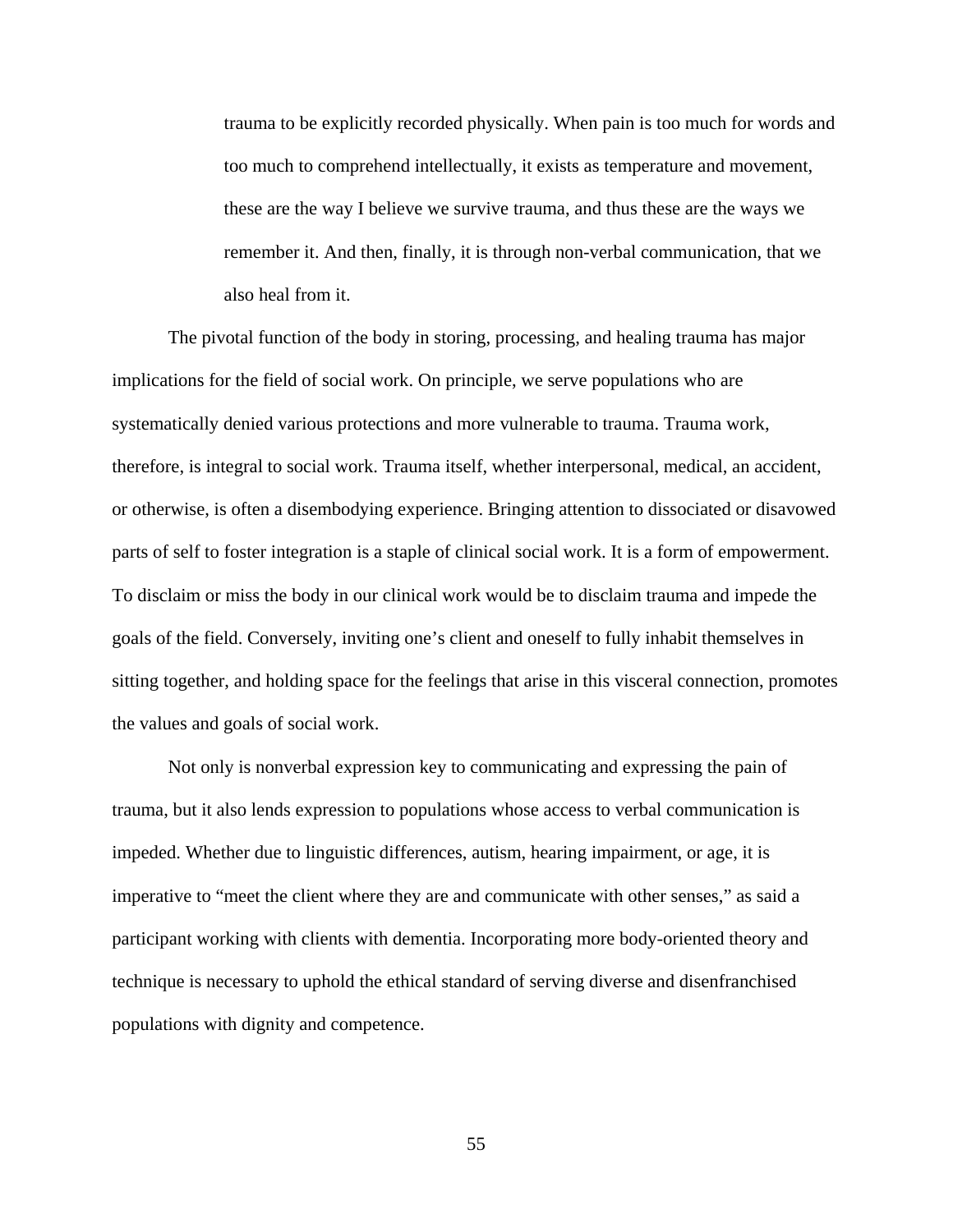The unique ability of the body to process and express the unspeakable is echoed throughout the study as a belief that generalizes beyond references to working with one population or another. Many of the participants intoned greater trust in the veracity of nonverbal messages than of verbal. They depicted bodily expressions and sensations as the guileless products of the unconscious. To link nonverbal expression to the unconscious escalates it to pedestal status, where it is understood to be a window into the rich material of transference and countertransference. Developed in Freudian psychoanalysis and foundational to the modern psychodynamic theories that orient many social workers today, awareness of transference is considered invaluable to therapeutic progress. This elucidates the initially baffling appeal made by "talk therapists" for the greater capacity of the unspeaking body to directly access to the "true" feeling state of a person than do words. The qualitative component of the study revealed that social workers' faith in the accuracy of nonverbal communication is anchored to wellestablished analytic concepts, and further grounds the claim for addressing nonverbal elements in the didactics of the field.

While social workers' irrefutable faith in the body to tell the truth is clearly articulated, their faith in their own ability to correctly read and respond to body language is less robust. The disparity revealed in this study between the near-unanimous affirmation of the fundamental significance of nonverbal communication to clinical social work, the middling reports of confidence, and the dismally paltry descriptions of MSW programs' integration of this subject, is both puzzling and concerning. In interpreting these results, I became curious as to whether the innate level of humility and striving involved in clinical social work is enough to account for this disparity, or if in fact these findings signal a deeper disconnect between preparatory programming and practice.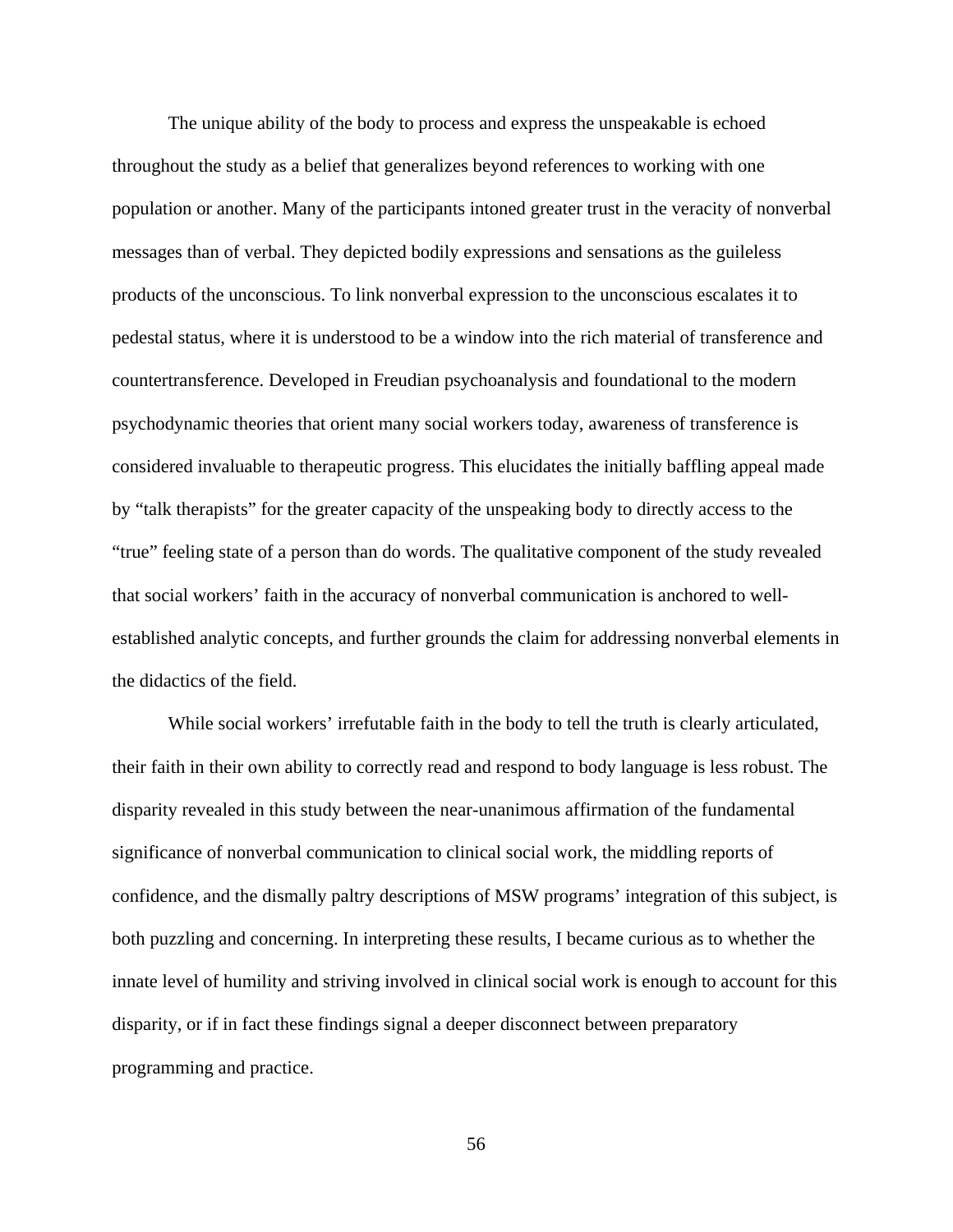As thoroughly researched and documented as the study of body language is, there is something inherently unknowable about the phenomenon, precisely because of its link to the unconscious. It can be unsettling to venture with what amounts to a pocket flashlight into the murky expanse of the unconscious. Such a quest lends itself to feelings of inadequacy as well of great swells of faith. In reading through the comments, I would find myself momentarily overcome by overwhelm and wonder at the tender dedication social workers apply to their task of following such tenuous strands of communication between themselves and their clients to assemble into webs of meaning: "I pay attention to my client's gait and rhythm when they walk from my waiting room to my office," "changing body positions, keeping a coat on, fidgeting, level of eye contact, level of initiated touch," "movements and restrictions," "single or repetitive hand gestures." "I also try to pay attention to feelings inside myself for clues on what they might be feeling or meaning" or "some immediate ineffable quality that the client may deposit or arouse within me that again is meaningful." These responses represent both the breadth and specificity of the net social workers cast in each encounter with a client, and inspire in me a deep appreciation for the dutiful and resourceful efforts of my colleagues. "It's so complex," wrote one participant, "I'm not sure I would ever expect to get very confident." A tension exists between the presumed readability of the body and the elusive, if not unreachable, certainty of the meaning therein.

Of course, the same tension exists in verbal exchanges as well. Holding space for the unknown and the unknowable is inherent to the deep, interpersonal work we do. It would be worthwhile to design a future study comparing confidence levels in the discernment of nonverbal material versus those in verbal material to mitigate the influence that general humility may have on the results of the current study. As they stand, however, the results demonstrate that reverence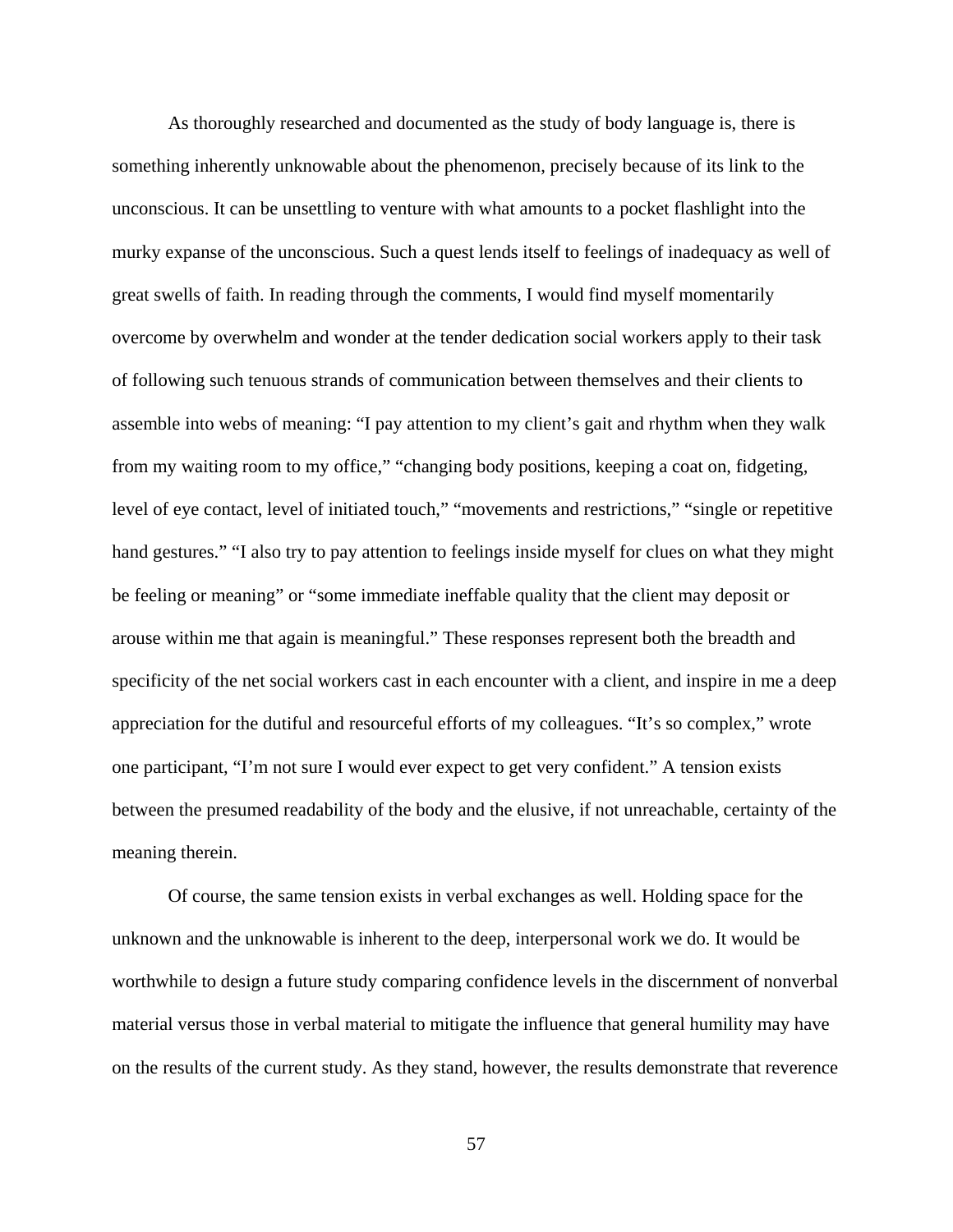for not knowing is present but not solely accountable for the lack of confidence expressed. The commentary on the peripheral or absent discourse engaging nonverbal communication in MSW programs, augmented with a strong expression of interest in further training in this area, sets the more ambiguous reports of confidence in a clear context of programmatic deficiency. Those with higher reported confidence tended to have more extensive training outside of their MSW program.

In reflecting on various sources of learning, many of the participants sited daily life activities and relationships as highly influential to developing attunement to body language, some experiences originating as young as preschool. Truly, body language is ubiquitous. Predating our verbal capacities, it is the earliest and sometimes only form of communication we have. The inescapable, organic acquisition of the skills to process nonverbal communication begs the question whether the educational setting is in fact the primary source of developing this particular skill set. If attunement to implicit forms of communication is absorbed simply through living in a social environment, is it a necessary focus for an MSW program?

To answer this question, I again reviewed the reports of a perceived lack of training in MSW programs, anxiety and dissatisfaction with its absence, overall higher satisfaction with outside trainings, and enthusiastic wishes for more training in nonverbal communication, in addition to a positive correlation between confidence and extracurricular nonverbal training. These findings speak to both the perceived and true value of systematic pedagogy in the acquisition and enhancement of nonverbal sensitivity and sensibility, casting off any shadows of doubt that may obscure the indication to include more training in MSW curricula. The findings demonstrate that while personal experiences greatly impact a person's acuity to nonverbal communication, formal training is still necessary to refine and develop the foundation laid in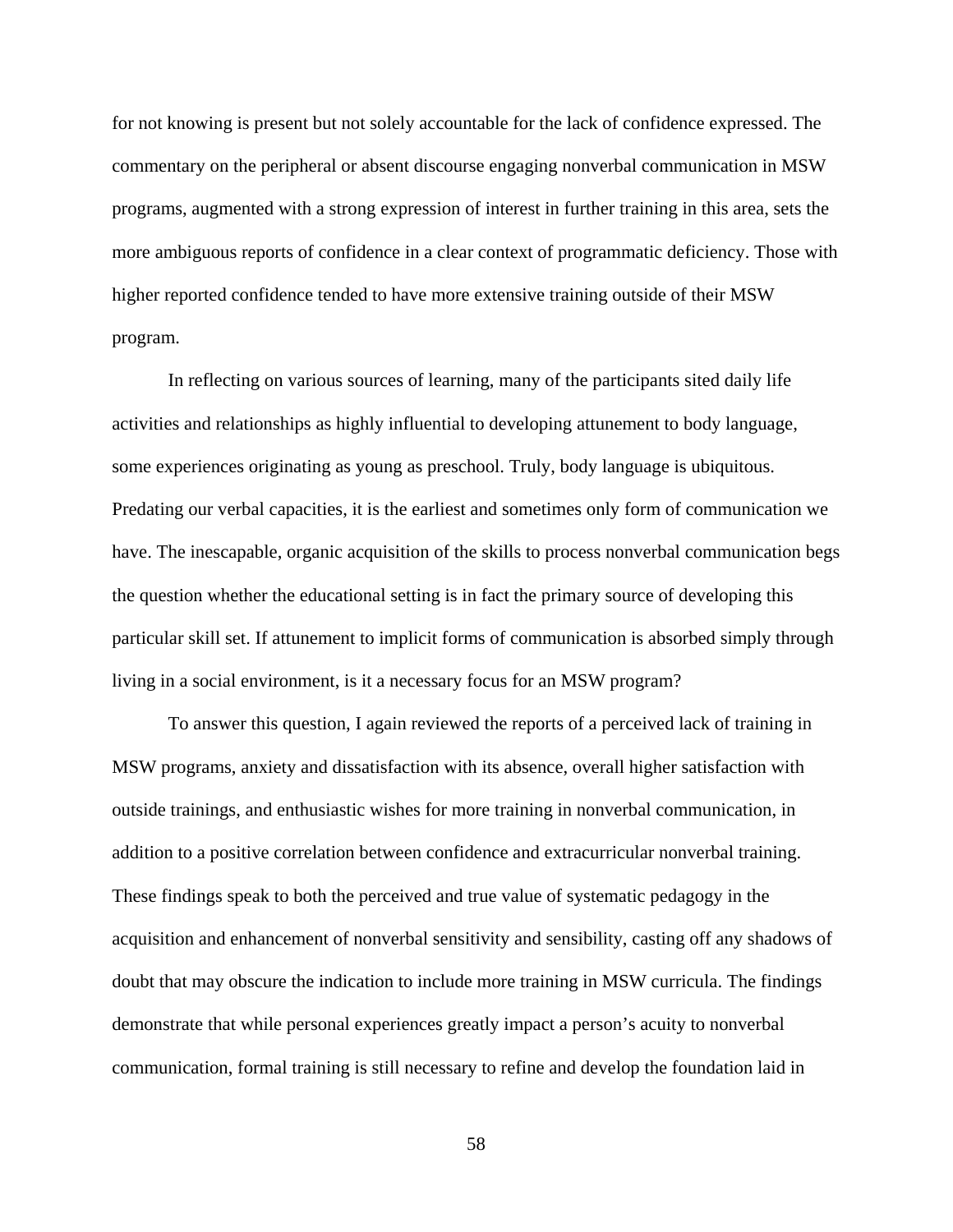formative and ongoing interpersonal experiences. This will be as true for nonverbal communication as it is for verbal, as MSW candidates are expected to enter their training with a high degree of communication skills already in place and ready to be bolstered, organized, and worked into an art.

Understood in context, the narrative of ubiquity does not challenge but rather expands social worker's scope of learning and resourcefulness in building a clinical orientation and practice. Personal relationships that model the importance of the body as a sensor and a guide, as well as one's primary environment, become assets to the developing clinician. Personal experiences as a client in therapy also increases clinicians' awareness of their own bodily experience in therapy, enhancing their ability to extend attuned empathy toward their own clients and sustain self-awareness in session. The study even found that cultivating a personal relationship with one's own body, by attending to the way we feed ourselves, inhabit our physicality, and express our creativity, also engenders a deeper recognition of our clients' bodies and emotional state. It is only natural that life experiences will inform one's sensitivity to all nuances of communication; a rigorous academic integration of these nuances can guide natural intuition into a responsive, informed practice.

Based on the findings as a whole, I hypothesize that a shift toward integrating practical theory and methodology regarding the use of nonverbal communication into the standard social work education would yield higher overall reports of confidence in this particular area, and, if the body is as essential to social work as the participants contended, may increase confidence and competence in clinical ability overall. We expect to achieve confidence balanced with humility, as expressed simply in the self-evaluation, "very confident, though careful," through the rigor of a masters level program. Without understating the importance of continuing to undertake and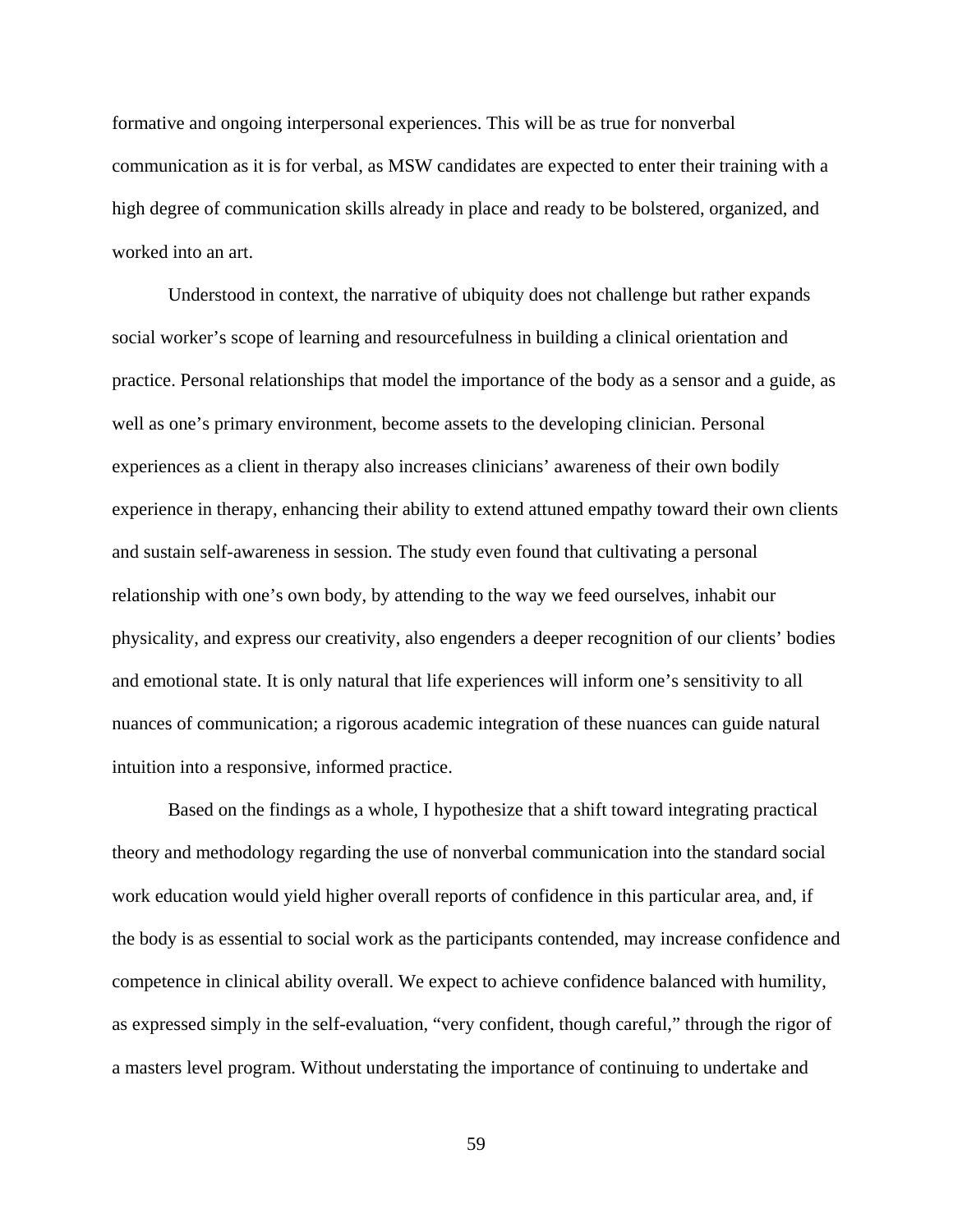assimilate learning opportunities as long as one practices, the theoretical and practical foundation established in the context of one's graduate studies remains an anchor and a guide throughout one's career. As a fundamental aspect of clinical social work, coursework regarding nonverbal communication seems essential to a well-rounded MSW program.

The question remains why social work has thus far been so slow to respond to the growing awareness of the body as a critical aspect of and resource in clinical work, especially with diverse and disenfranchised populations. In the midst of a longstanding history alive and burgeoning with current research supporting an integrated body-mind orientation to psychotherapy, matched with the support of social workers themselves as found in this study, I was perturbed to find so little research invested in this area on behalf of our field. Further investigation into this reticence would be worthwhile to clarify the obstacles and pathways to enacting change. I wonder if the ineffable image of body language seems unwieldy and boundless in contrast to such cement-solid realities as poverty, institutional racism, and the housing crisis. Are we afraid of losing our 'edge' on the big picture issues if we zoom in to something as minute and possibly immeasurable as a "tapping foot" or one's spatial "relationships to doors"? Perhaps, also, the field's investment in proving itself as a science shies it away from assimilating soft-sounding terms and interventions. Yet incorporating body-based research might in fact bolster our efforts to cultivate evidence-based practices. I speculate that embracing this form of communication may feel like going out on a limb, yet I argue that attending to the reality of embodied experience and expression is in fact a return to, and not a digression from, the practical person-in-environment perspective social work espouses.

As stated in the NASW Code of Ethics (2008), "Social workers understand that relationships between and among people are an important vehicle for change." The relationship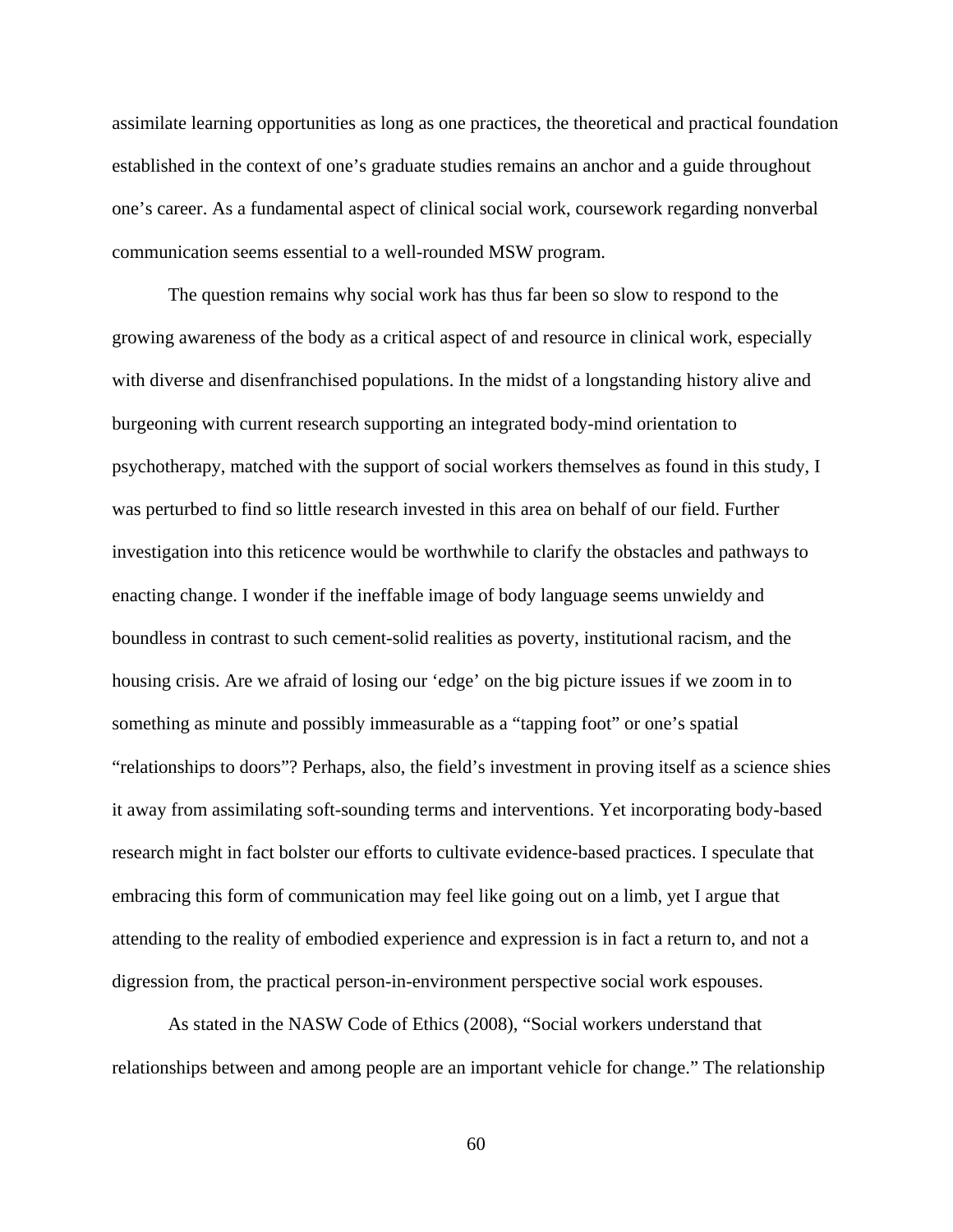we enter into and build with our clients is the primary grounds on which we support their healing and reclamation of self, and cultivating meaningful and empowering therapeutic relationships is foundational to a social work education. We reach out to find and create alliance in every instinctual and practiced way available to us, seeking common ground on which to connect. Embodiment is our common ground. It enables us to be present to others as well as our own internal state. It is through our bodies and embodied experience that we directly align with others. It is how we attempt to understand. A developed sensitivity to the story told by the body is key to clinical work.

 The field of social work is in a unique position to "enhance human well-being and help meet the basic human needs of all people, with particular attention to the needs and empowerment of people who are vulnerable, oppressed, and living in poverty" (NASW, 2008) through fostering a deeper understanding of the body as environment. Explicit training in reading and utilizing body language would enhance clinicians' engagement of the therapeutic relationship to promote wellbeing. "It would maximize sessions." Social workers value nonverbal communication and "would like to understand how to recognize it with greater agility." As embodied beings, we cannot help but draw on body language to form and express our impressions. We instinctually incorporate this in our practice; not one participant denied utilizing nonverbal communication in the clinical encounter. The field of clinical social work has the opportunity, and responsibility, to train and encourage social workers to tap into this vital resource, waiting literally at our fingertips, in an informed and effective manner based in science, theory, and practice. Advancing a pedagogy that claims the already popularly held view of the body-mind as interwoven would set social work apart from other practices of mental health in a strong step away from the false dichotomy between the body and the mind. Integrating the body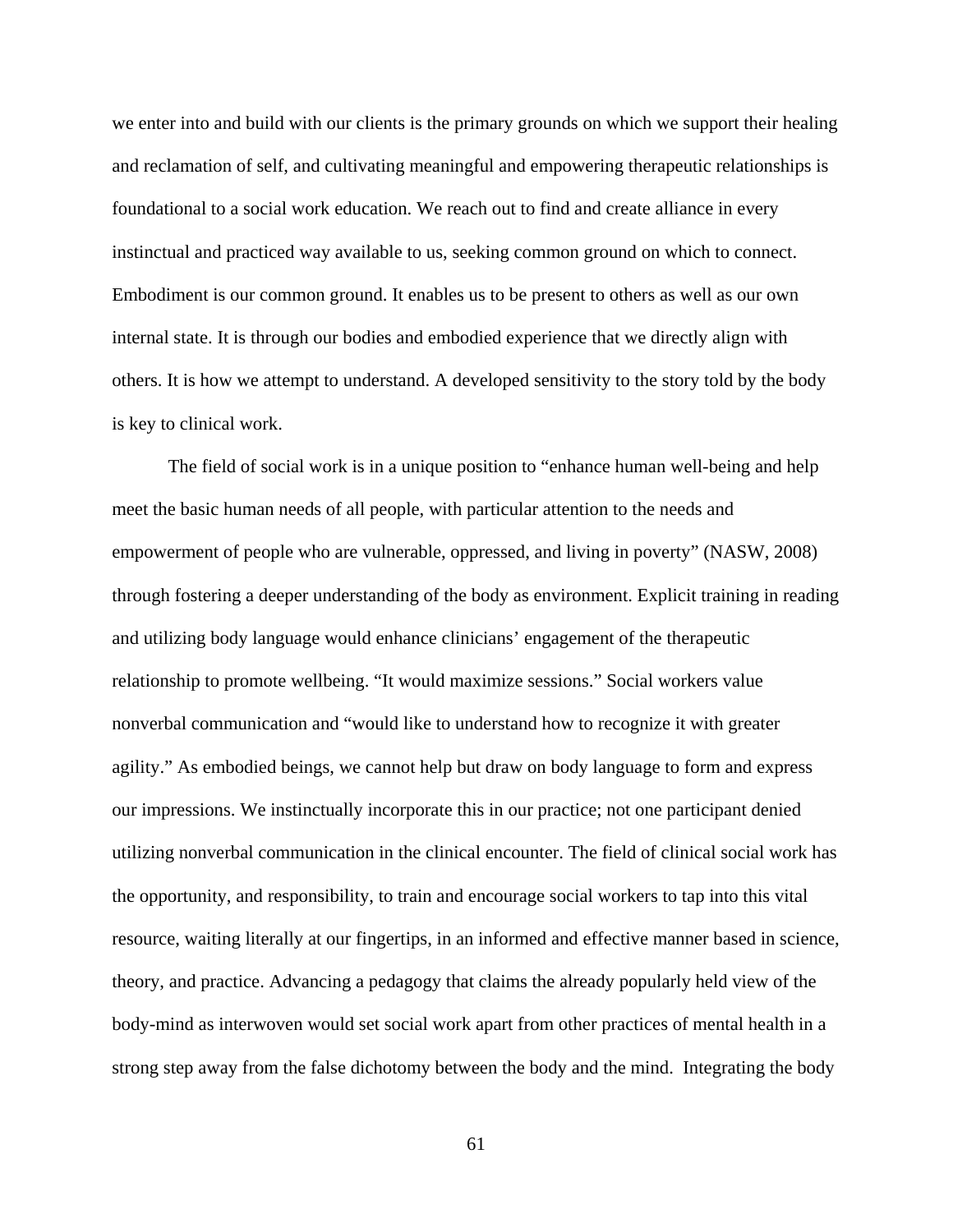more fully into social work pedagogy and contributing research in this area would support a holistic approach to promoting individual and social wellbeing.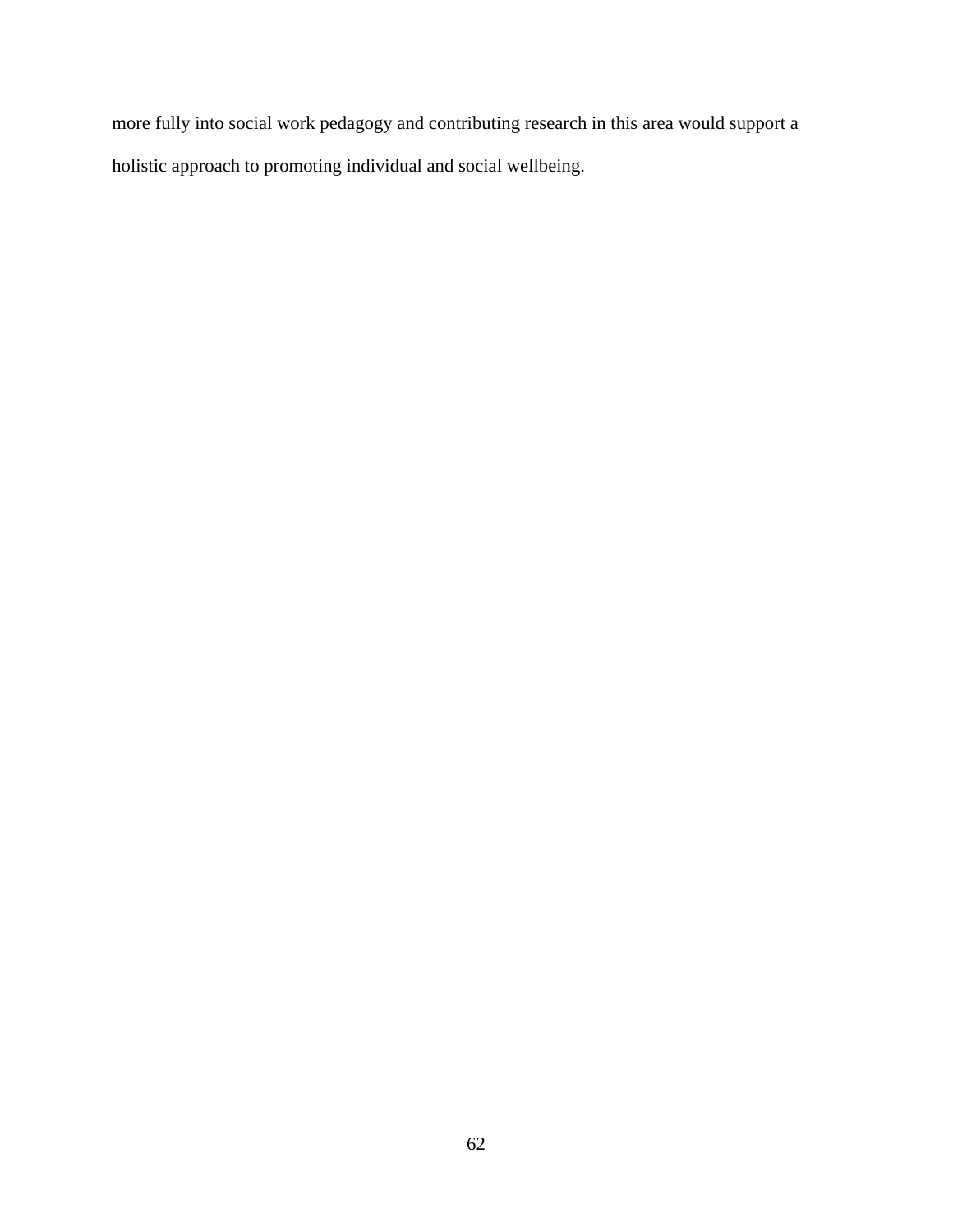## **References**

- Applegate, J. & Shapiro, J. (2005). *Neurobiology for clinical social work: Theory and practice.* New York: W.W. Norton.
- Barale, F. (1997). Body and psychopathology. In J. Guimón (Ed.) *The body in psychotherapy: International Congress, Geneva, February 1-3, 1996.* (pp. 162-166). Basel Switzerland: Karger.
- Berrol, C. (2006). Neuroscience meets dance/movement therapy: Mirror neurons, the therapeutic process and empathy. *The Arts in Psychotherapy, 33*, 4, pp. 302-315. Doi: 10.1016/j.aip.2006.04.001
- Berzoff, J., Flanagan, L., & Hertz, P. (2008). *Inside out and outside in: Psychodynamic clinical theory and psychopathology in contemporary contexts* (2<sup>nd</sup> ed). NY: Jason Aronson.
- Birdwhistell, R. (1952). *Introduction to kinesics: An annotation system for analysis of body motion and gesture.* Louisville, Kentucky: University of Kentucky.
- Bloom, K. (2006). *The embodied self: Movement and psychoanalysis.* London: Karnac.
- Bloom, K. (2009). Embodied attentiveness: Recognizing the language of movement. Infant Observation, 12(2), 175-185. doi:10.1080/13698030902991949
- Boadella, D. (1997). Awakening sensibility, recovering motility: Psycho-physical synthesis at the foundations of body-psychotherapy: The 100-year legacy of Pierre Janet (1859– 1947). International Journal of Psychotherapy, 2, 45–56.
- Cooper, M. & Lesser, J. (2008). *Clinical social work practice: An integrated approach* (3rd ed.). Boston: Pearlman.
- Cozolino, L. (2006). *The neuroscience of human relationships.* New York: W.W. Norton.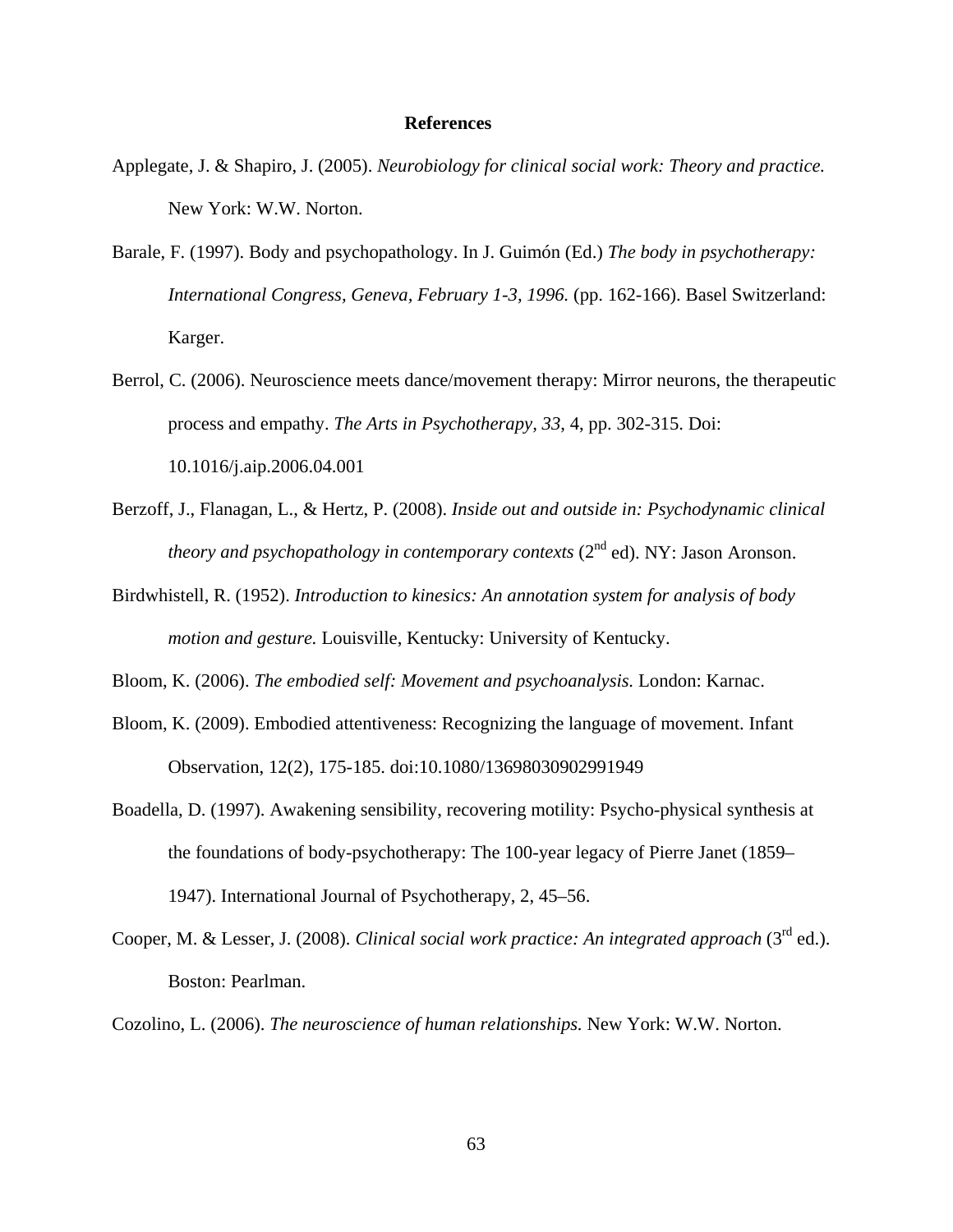- Davies, D. (2011). *Child development: A practitioner's guide* (3<sup>rd</sup> ed.). New York: Guilford Press.
- Didier, M. C. (1976). Mimetic components in the empathic process. Clinical Social Work Journal, 4(2), 75-82. Retrieved from EBSCOhost.
- Ekman, P. (1980). Facial Signs of Emotional Experience. *Journal of Personality and Social Psychology, 39, 6,* pp. 1125-1134.
- Ekman, P. (1990). The Duchenne smile: Emotional expression and brain physiology II. *Journal of Personality and Social Psychology, 58, 2,* pp. 342-354.
- Ekman, P. (2003). *Emotions revealed: Recognizing faces and feelings to improve emotional life.* New York: Henry Holt and Company, LLC.
- Fast, J. (1970). *Body language*. New York: M. Evans and Company, Inc.
- Finset, A., & Piccolo, L. (2011). Nonverbal communication in clinical contexts. In M. Rimondini, M. Rimondini (Eds.), *Communication in cognitive behavioral therapy* (pp. 107-128). New York, NY US: Springer Science + Business Media. doi:10.1007/978-1- 4419-6807-4\_5
- Forester, C. (2007). Your own body of wisdom: Recognizing and working with somatic countertransference with dissociative and traumatized patients. *Body, Movement and Dance in Psychotherapy, 2*(2), 123-133. doi:10.1080/17432970701374510
- Frank, R. (2001). *Body of awareness: A somatic and developmental approach to psychotherapy.* Cambridge, MA US: GestaltPress Book.

Freud, S. (1927). *The ego and the id*. London: Hogarth Press and Institute of Psycho-analysis.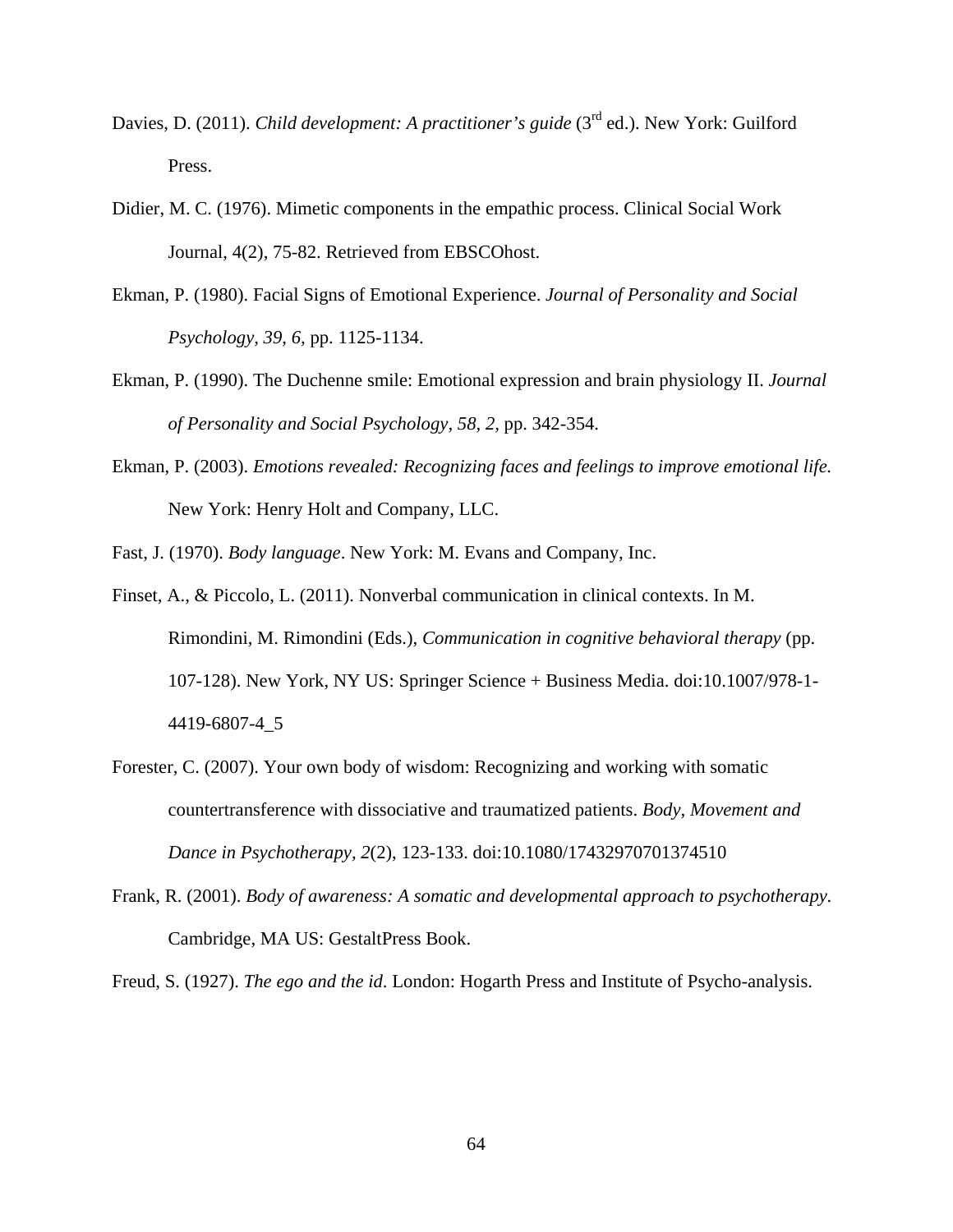- Gallese, V. (2005). Intentional attunement. The mirror neuron system and its role in interpersonal relations (pp. 1–8). Retrieved from http://www.intercisciplines.org/mirror/papers/1
- Glasser, I. I. (1983). Guidelines for using an interpreter in social work. *Child Welfare*, 62(5), 468-470. Retrieved from EBSCOhost.
- Govoni, R., & Weatherhogg, A. (2007). The body as theatre of passions and conflicts: Affects, emotions, and defences. *Body, Movement and Dance in Psychotherapy*, 2(2), 109-121. doi:10.1080/17432970701374486
- Guimon, J. (1997) Corporeity and psychotherapy: Some preliminary concepts. In Guimon, J. (Ed.) *The body in psychotherapy: International Congress, Geneva, February 1-3, 1996.* (pp. 1-20). Basel Switzerland: Karger.
- Johnson, D. (1997). *Groundworks: Narratives of embodiment*. CA: North Atlantic Books.
- Jung, C. (1936). *Psychological typology.* In Storr, A. (1983). The essential Jung. Princeton, NJ: Princeton University Press. Pp. 133-147.
- Kubota, N. (2001, February). An analysis of the therapeutic process of Dosa therapy. Dissertation Abstracts International Section A, 61, Retrieved from EBSCOhost.
- Laban, R. (1960). The mastery of movement. London: MacDonald & Evans LTD.
- Levine, P. (2010). *In an unspoken voice: How the body releases trauma and restores goodness*. Berkeley: North Atlantic Books.
- Lowen, A. (1958). *Physical dynamics of character structure: Form and movement in analytic therapy.* New York: Grune & Stratton, Inc.
- Lowen, A. (2004). *Honoring the body: One's home is one's body*. Alachua, FA: Bioenergetics Press.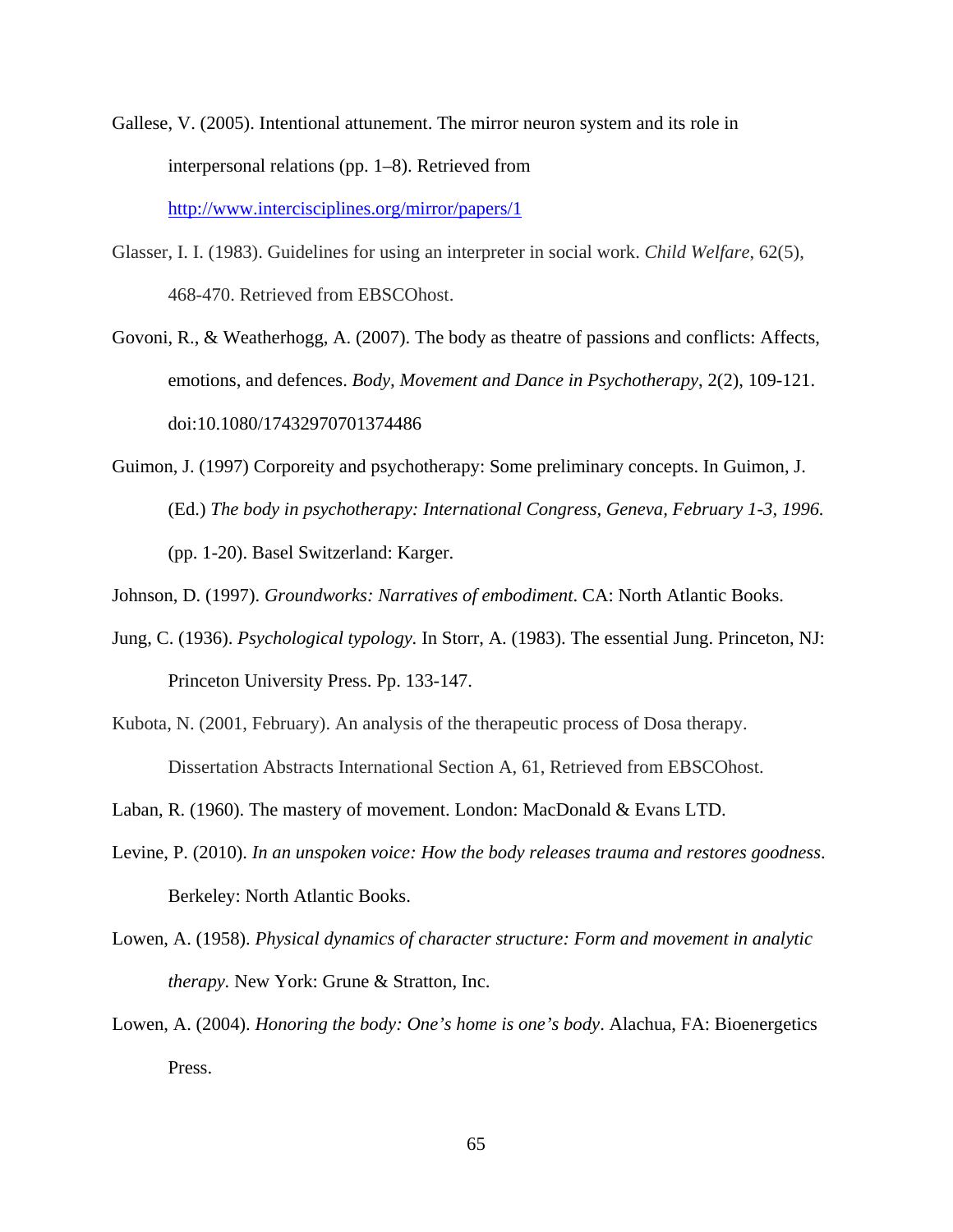Mehrabian, A. (1971). *Silent messages*. Oxford England: Wadsworth.

- National Association of Social Workers. (approved 1996, revised 2008). *Code of Ethics of the National Association of Social Workers.* Washington, DC: Author.
- Nolan, M. (1975). The relationship between verbal and nonverbal communication. In G. Hanneman & W. McEwen (Eds.) *Communication and Behavior*. Reading, MA: Addison-Wesley.
- Ogden, P., Pain, C., & Minton, K. (2006). *Trauma and the body: A sensorimotor approach to psychotherapy.* New York: W.W. Norton & Company.
- Pert, C. (2002). The wisdom of the receptors: Neuropeptides, the emotions, and the bodymind. Advances in Mind-Body Medicine, 18(1), 30.
- Pugh, R. L. (1986). Encouraging interactional processes with couples in therapy. *Clinical Social Work Journal*, 14(4), 321-334. Retrieved from EBSCOhost.
- Rand, M. L. (2002). What is somatic attunement? *Annals of the American Psychotherapy Assn, 5*(6).
- Rothschild, B. (2000). *The body remembers: The psychophysiology of trauma and trauma treatment.* New York: Norton.

Scaer, R. (2001). *The body bears the burden*. New York: Haworth Medical Press.

Schore, A. (2003). The seventh annual John Bowlby Memorial Lecture: Minds in the making: Attachment, the self-organizing brain, and developmentally-oriented psychoanalytic psychotherapy. In J. Corrigall & H. Wilkinson (Eds.) *Revolutionary connections: Psychotherapy and neuroscience*. London: Karnac. (p. 7-52).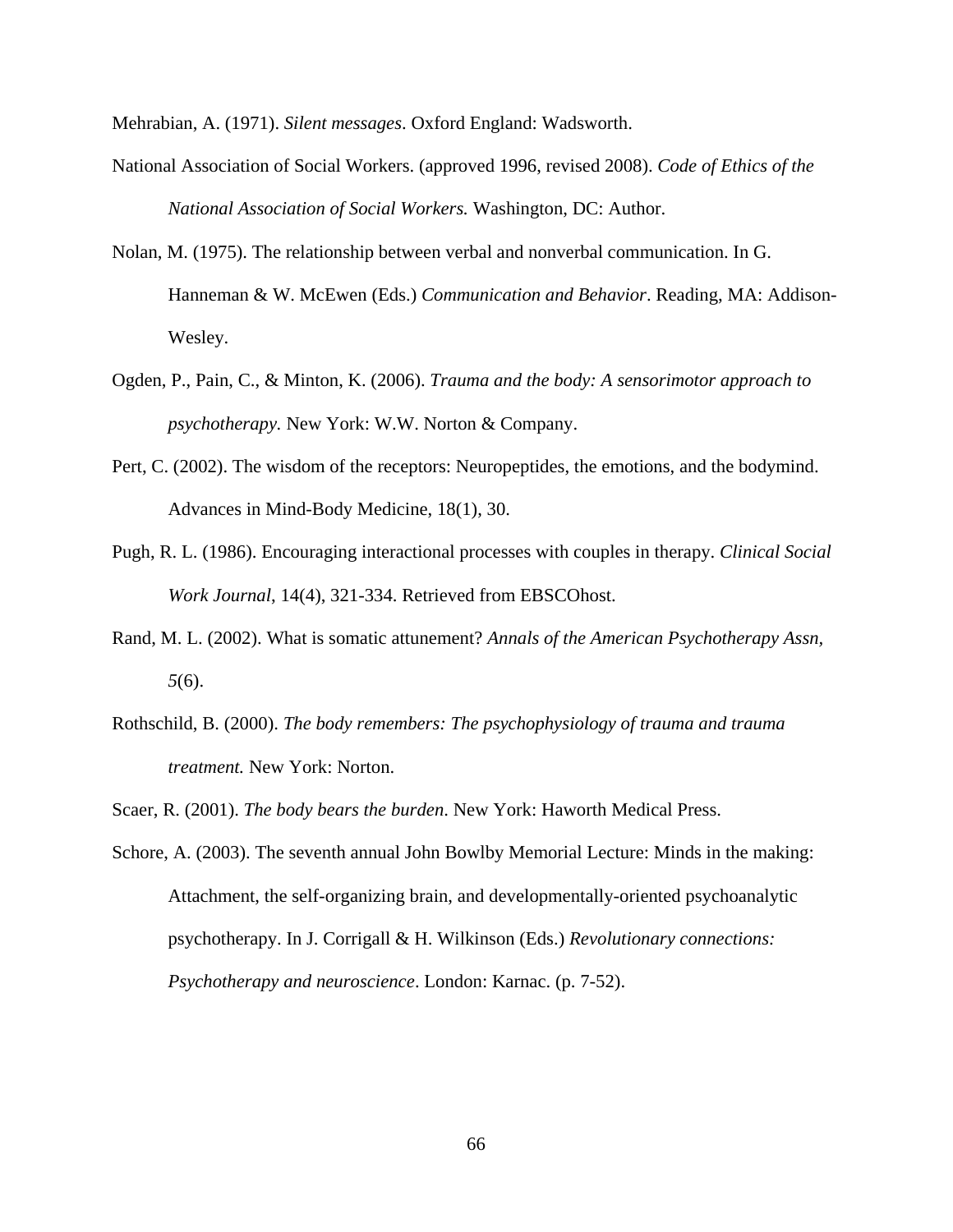- Siegel, D. J. (2001). Toward an interpersonal neurobiology of the developing mind: Attachment relationships, "mindsight," and neural integration. *Infant Mental Health Journal, 22*, 67- 94.
- Sommers-Flanagan, J. & Sommers-Flanagan, R. (2009). *Clinical interviewing* (4<sup>th</sup> ed.). New Jersey: John Wiley & Sons Inc.
- Stern, D. N. (1985). *The interpersonal world of the infant: A view from psychoanalysis & developmental psychology*. New York: Basic Books.
- Toronto, E. K. (1999). The application of therapists' maternal capacity in prerepresentational body-based transference and countertransference. *Psychoanalytic Social Work*, (6), 2.

Totton, N. (2003). *Body Psychotherapy: An introduction.* Philadelphia: Open University Press.

- Trevarthen, C. (2004). Intimate contact from birth. In K. White (Ed.), *Touch: Attachment and the body*. London: Karnac Books.
- Vandereycken, W. W., Depreitere, L. L., & Probst, M. M. (1987). Body-oriented therapy for anorexia nervosa patients. American Journal of Psychotherapy, 41(2), 252-259. Retrieved from EBSCOhost.
- Van der Kolk, B. (1996). The body keeps the score. In van der Kolk, B., McFarlane, A., & Weisaeth, L. (Eds.). *Traumatic stress: The effects of overwhelming experience on mind, body, and society.* New York: Guilford Press.
- Winnicott, D. (1964). Further thoughts on babies as persons. In Winnicott, D. *The child, the family, and the outside world* (pp. 85-92). Harmondsworth, England: Penguin Books.
- Young, C. (2006). One hundred and fifty years on: The history, significance and scope of body psychotherapy today. Body, Movement and Dance in Psychotherapy. March 2006, 1 (1): 17-28.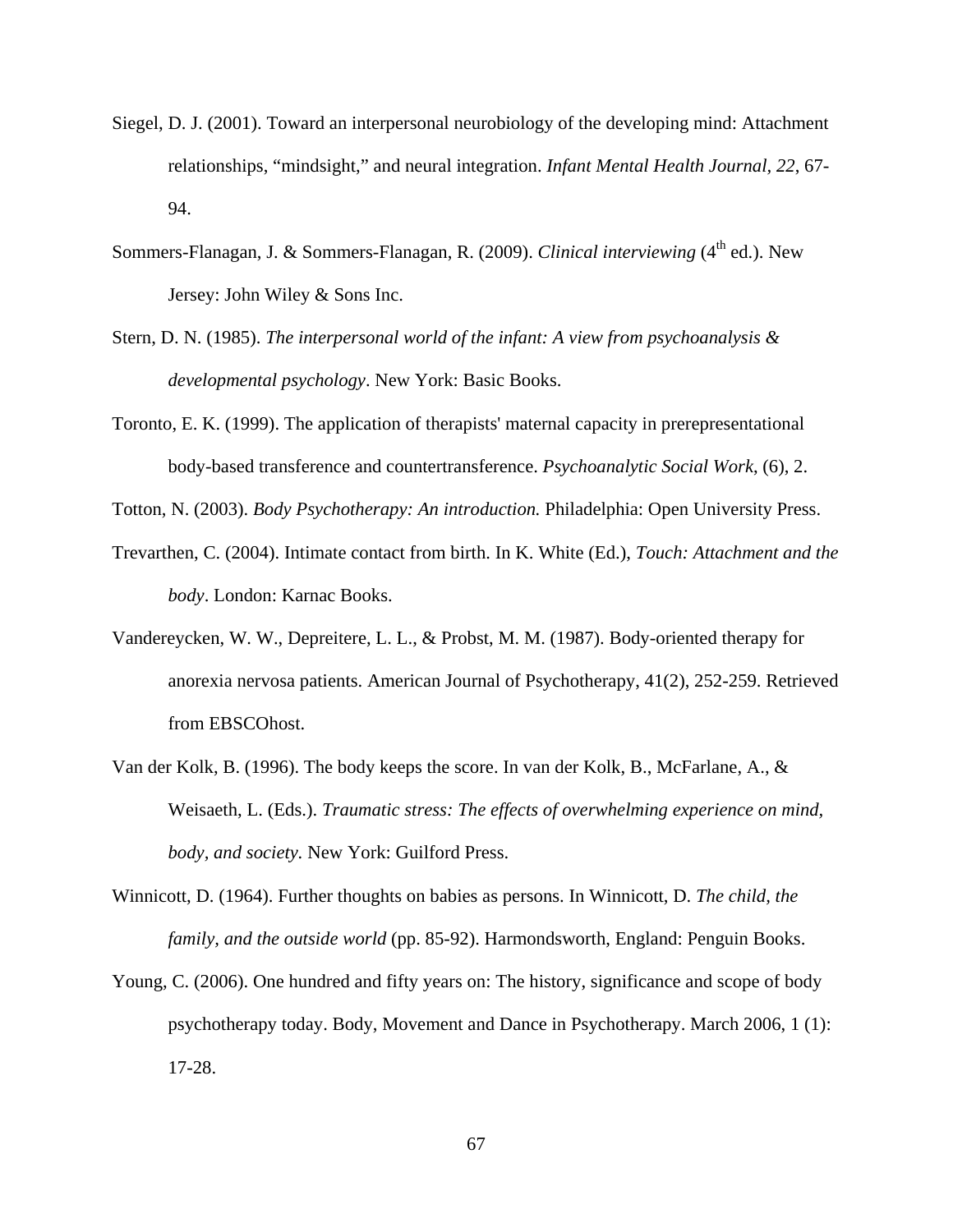### **APPENDIX A**

### **Letter to Organizations for Permission to Post**

My name is Sasha Wright and I am a second year MSW student at Smith College School for Social Work. I am conducting a research project for my MSW thesis, and possible presentation and publication. The objective of my study is to explore the ways in which clinical social workers understand and make use of nonverbal communication in their clinical work. I am interested in how clinicians think about their clients' nonverbal cues as well as their own. The existing literature is largely silent on the significance of body language in clinical social work; it is my hope that this research will illuminate the nuanced ways social workers currently engage their clients on multiple levels, adding volume and clarity to the emerging discourse on the impact of nonverbal communication in the clinical encounter.

My study will develop out of the responses I gather from clinical social workers who agree to fill out an online survey. I am seeking clinical social workers who have an MSW to complete the survey, and I would be grateful for your assistance in reaching potential participants in order to involve as wide and diverse a range of eligible participants as possible. The survey is 23 questions and participation should take around 25 minutes to complete. The questions do not contain sensitive material and I will not be collecting participants' names or contact information. Participation is voluntary, and will aid my research on the impact of educational and personal experiences on clinicians' use of nonverbal communication in the clinical encounter.

Thank you for considering my request to distribute my survey. Sincerely,

Alexandria Wright

68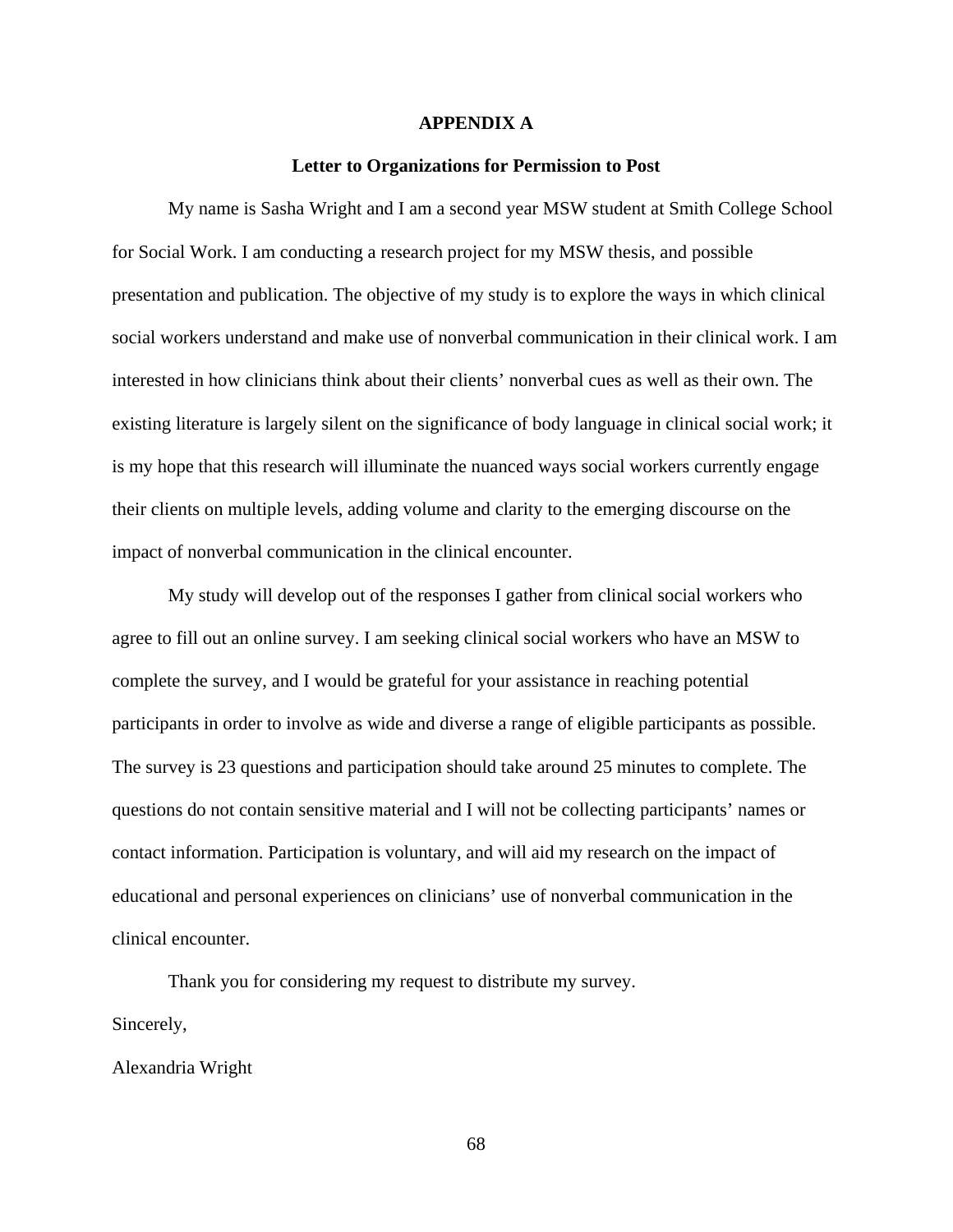### **APPENDIX B**

### **Recruitment Email**

My name is Sasha Wright and I am a second year MSW student at Smith College School for Social Work. I am conducting a research project for my MSW thesis, and possible presentation and publication. The objective of my study is to explore the ways in which clinical social workers understand and make use of nonverbal communication in their clinical work. I am interested in how clinicians think about their clients' nonverbal cues as well as their own. The existing literature is largely silent on the significance of body language in clinical social work; it is my hope that this research will illuminate the nuanced ways social workers currently engage their clients on multiple levels, adding volume and clarity to the emerging discourse on the impact of nonverbal communication in the clinical encounter.

I am seeking participants to complete an online survey to this end. Participants must currently work with clients as clinical social workers with an MSW from an accredited program. Participation requires fluency in English and access to the internet. The survey consists of 23 questions and participation should take around 25 minutes to complete. The questions do not contain sensitive material and I will not be collecting participants' names or contact information. Participation is voluntary, and will aid my research on the impact of educational and personal experiences on clinicians' use of nonverbal communication in the clinical encounter.

If you are a clinical social worker interested in taking my survey, simply follow this link: https://www.surveymonkey.com/s/nonverbalcommunication

Please feel free to forward this message to your colleagues.

Thank you for your time,

Alexandria Wright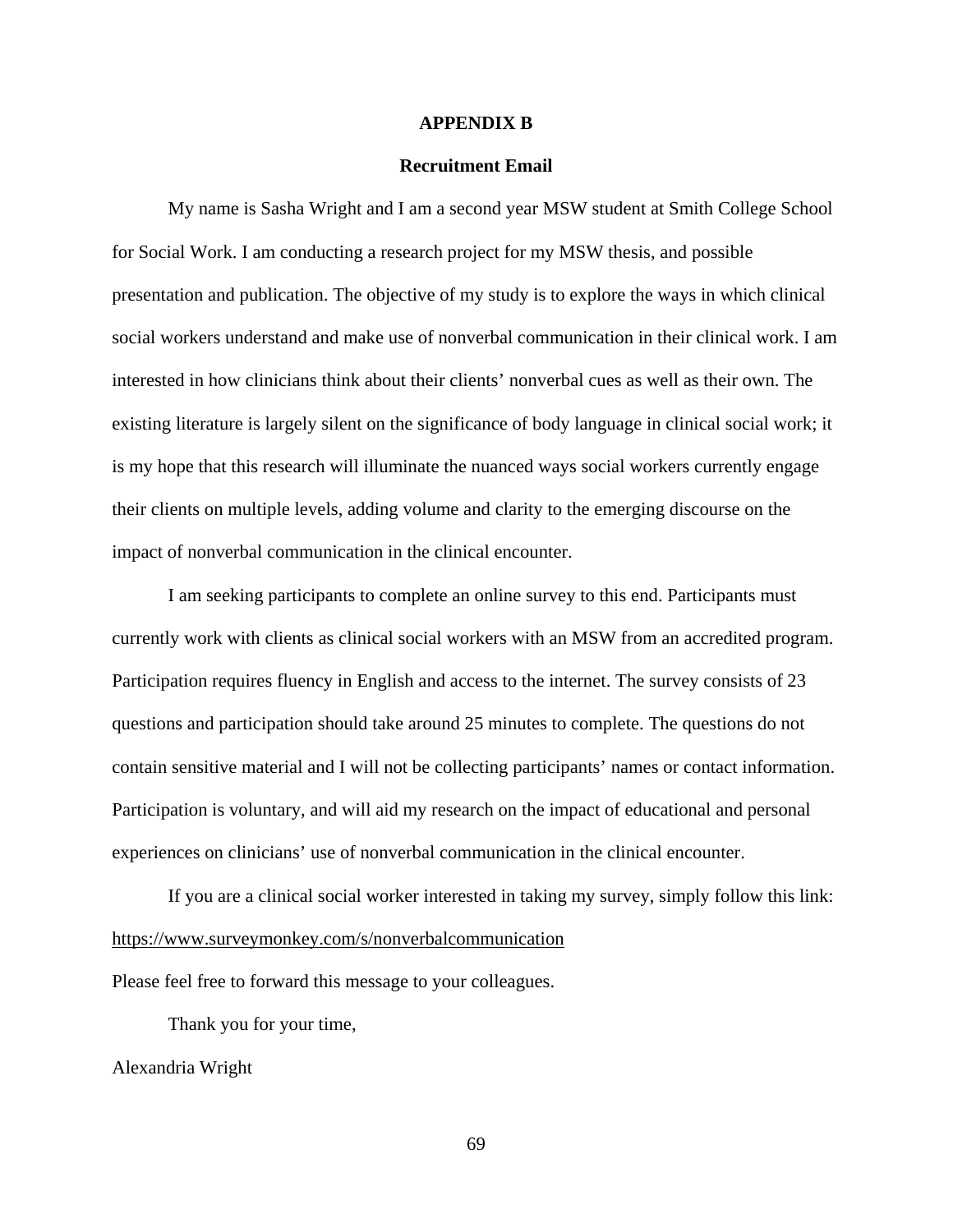# **APPENDIX C**

### **Survey Questions**

See actual survey: https://www.surveymonkey.com/s/NonVerbalCommunication

# **A. Eligibility**

- 1. Consent Page
	- a. I agree
	- .b I disagree

2. Did you complete an MSW program? a. yes b. no Which MSW program did you attend? \_\_\_\_\_\_\_\_\_\_\_\_\_\_

3. Are you currently practicing clinical social work in a setting where you work directly with clients?

- a. Yes
- b. No

# **B. Demographics**

4. How many years have you been practicing?

5. Have you ever been a practitioner of a body-oriented psychotherapy?\* \* For the purpose of this survey, "body-oriented psychotherapy" refers to those modalities of psychotherapy which esteem the bodily experience as integral to one's psychic experience, and approach psychological healing through a combination of methods that may include talk, movement, visual assessments, and in some cases touch. (e.g. Dance Movement Therapy, Somatic Experiencing, EMDR, etc)

 a. yes b. no If yes, please specify which modality: \_\_\_\_\_\_\_\_\_\_\_

6. Have you ever been a practitioner in a body-oriented profession?\*

\*For the purpose of this survey, "body-oriented profession" refers to any profession that involves a high level of body awareness and assessment of self and/or other, such as physical therapy, massage therapy and body work, body-oriented psychotherapy, yoga or dance instructor, dancer, etc.

a. yes

b. no

If yes, please specify which profession:

7. In your personal life, do you regularly engage in a body-oriented practice?\*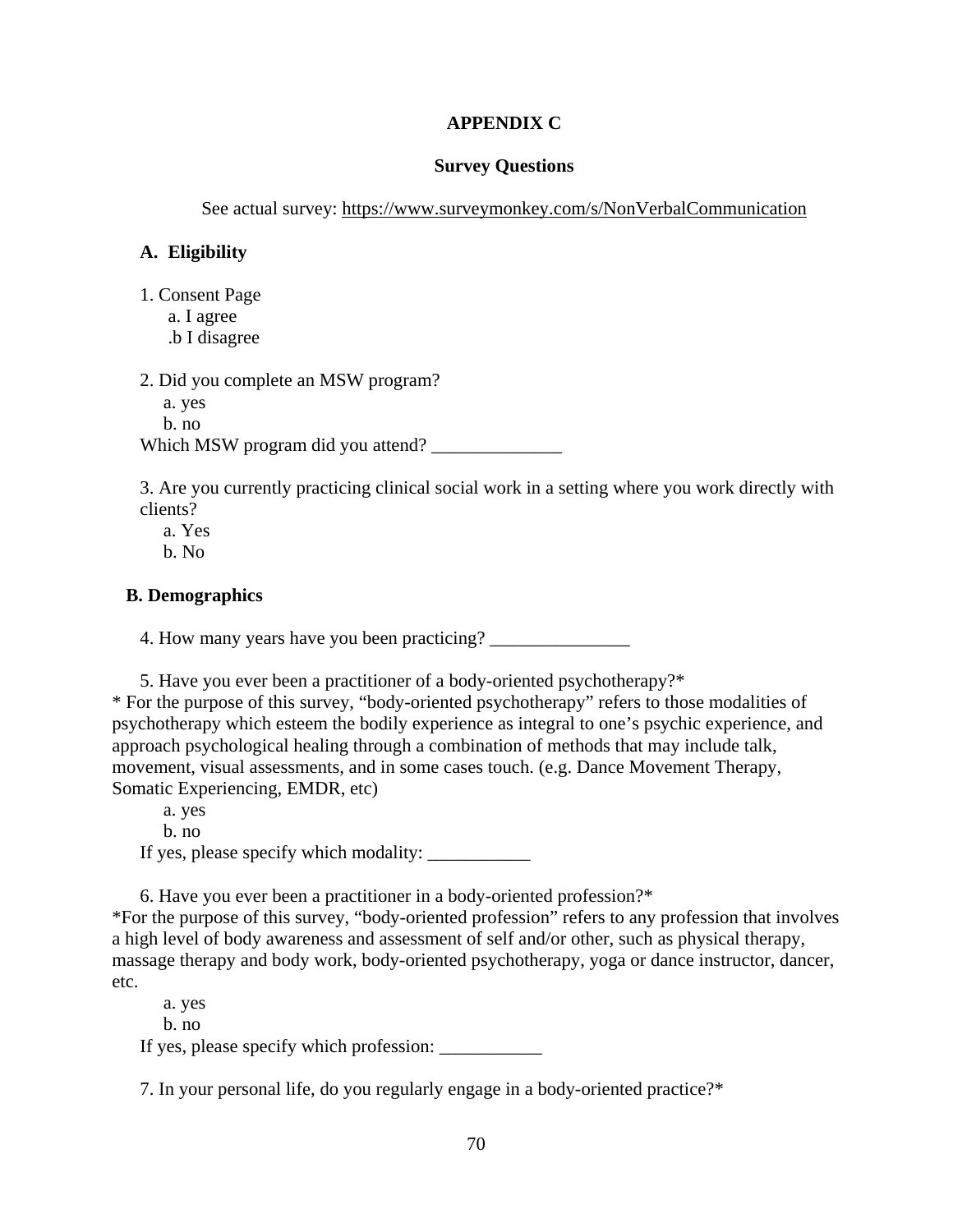\*For the purpose of this survey, a "body-oriented practice" refers to a regular activity or practice that involves a high level of body awareness, such as athletics, yoga, tai chi, dance, vipassana meditation, etc.

 a. yes b. no If yes, please specify what practice: \_\_\_\_\_\_\_\_\_\_

8. Gender

 a. female b. male

c. other

9. Age

 a. 20-29 b. 30-39 c. 40-49 d. 50-59 e. 60-69

- g. 70 or above
- 10. Race: \_\_\_\_\_\_\_

## **C. Questions: Practice**

For the purpose of this survey, "nonverbal communication" refers to physiological cues such as facial expression, vocal intonation, body position (i.e. crossed arms, clenched fists), proximity, quality of movement, and internally felt sensations that signal a message or feeling between people, whether consciously or otherwise, without using words.

> 11. To what extent do you use nonverbally communicated information in your clinical practice? 123456

- Please describe the kinds of nonverbal cues you look for and use in your clinical practice: \_\_\_\_\_\_\_\_

12. How useful is it to you in your clinical practice to assess your client's nonverbal communication? 123456 n/a

- Please elaborate: \_\_\_\_\_\_\_\_\_

13. To what extent are you cognizant of your own internal bodily sensations during a therapeutic encounter? 123456

14. To what extent are you cognizant of your own outward nonverbal communication toward your client? 123456

15. How useful is it to you in your clinical work to assess your own internal sensations and nonverbal outward expressions? 123456 n/a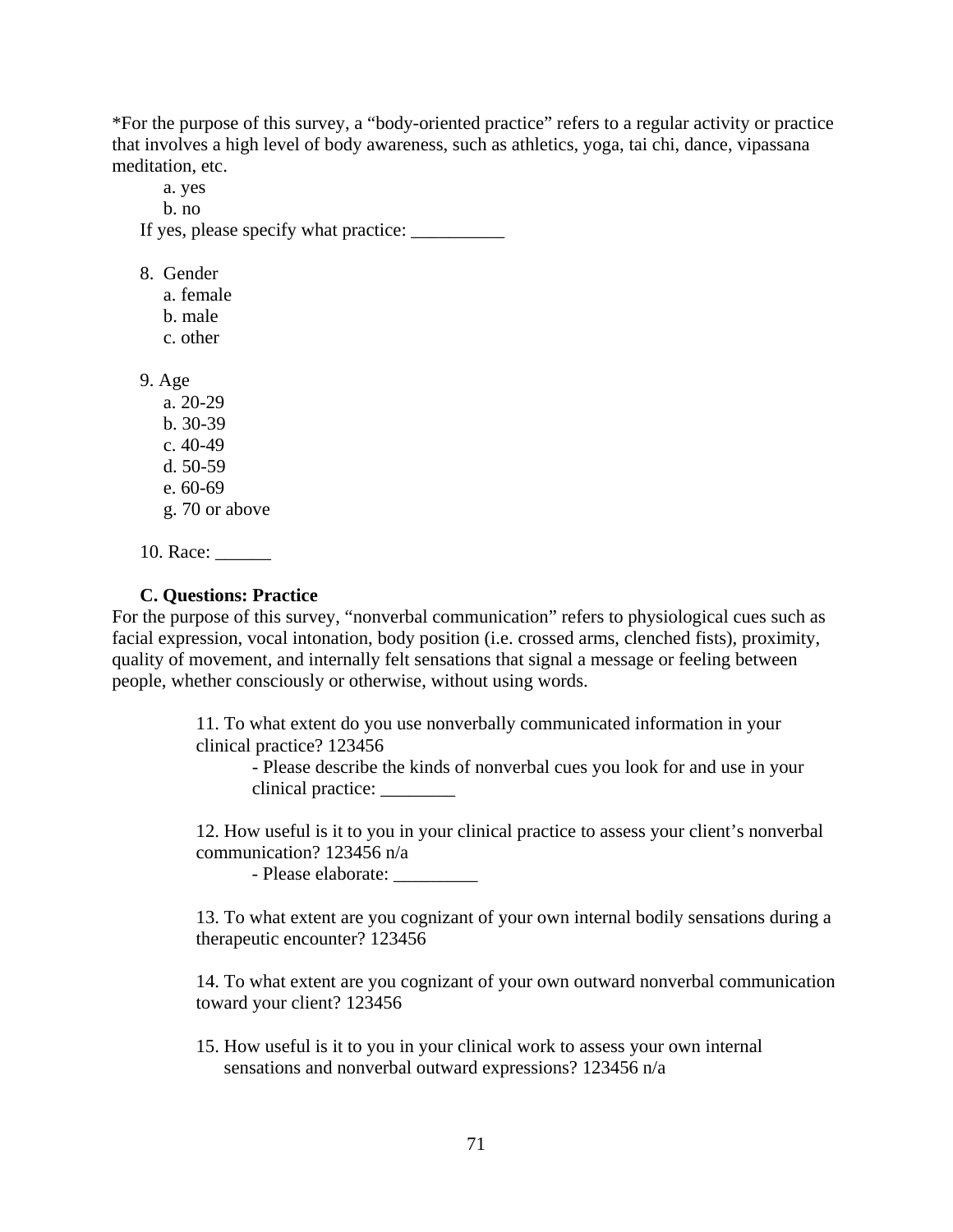a. Please elaborate: \_\_\_\_\_\_

16. How confident do you feel in your ability to integrate nonverbal material into your work with clients? 123456

- Please elaborate: \_\_\_\_\_\_\_\_\_

# **D. Questions: Training**

17. Did your MSW program include any training in recognizing and analyzing nonverbal communication?

a. yes b. no

- Please describe:

18. (only if answered yes to 17) In your current practice, how useful and relevant is the training you received in your MSW program regarding nonverbal communication? 123456

- Please elaborate:

19. Have you had any other formal training in recognizing and analyzing nonverbal communication?

a. yes b. no

-If so, please specify name, duration, and focus of training:

20. (only if answered yes to 19) In your current practice, how useful and relevant is the training you received in non-MSW trainings regarding nonverbal communication? 123456

- Please elaborate: \_\_\_\_\_\_\_\_\_\_

21. Have you had other experiences (professional, personal, or otherwise) that have influenced you in developing your awareness of nonverbal communication in the clinical encounter? \_\_\_\_\_\_\_\_\_\_\_\_\_\_\_

22. To what extent do you think that more training in recognizing or analyzing nonverbal communication would improve and/or enhance your clinical work? 123456 - Please explain: \_\_\_\_\_\_\_\_\_

23. Is there any other relevant information you would like to share?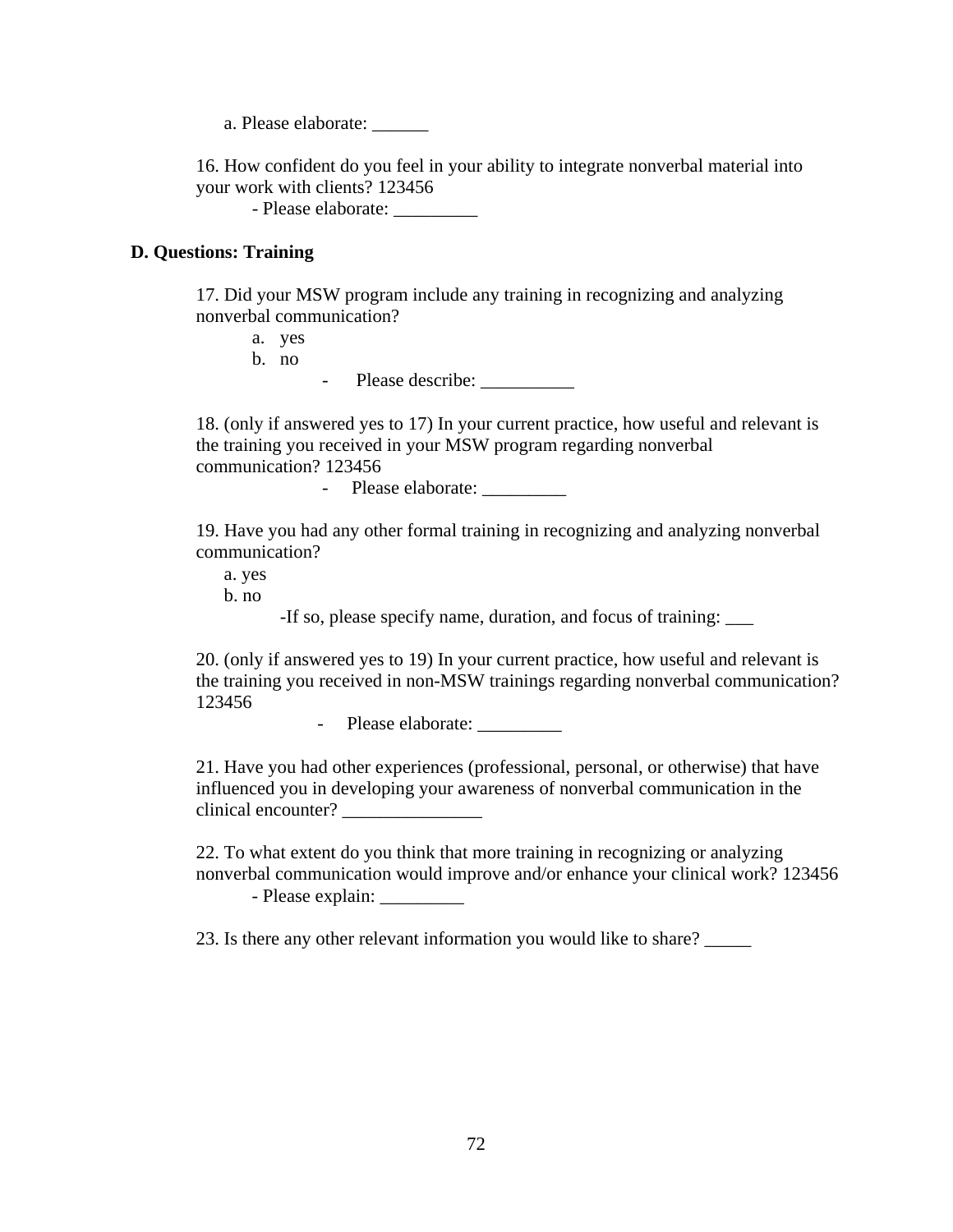### **APPENDIX D**

### **Informed Consent**

### **Welcome Page of Survey**

Welcome and thank you for your interest in this study!

My name is Sasha Wright and I am an MSW student at Smith College School for Social Work. I am conducting a research project for my MSW thesis, and possible presentation and publication. The objective of my study is to explore the ways in which clinical social workers understand and make use of nonverbal communication in their clinical work.

To participate in this study, you must currently work directly with clients as a clinical social worker and have graduated from an accredited MSW program. Participation in this study involves completing the following survey. The survey asks 23 questions and will take approximately 25 minutes to complete.

Submitted surveys are anonymous and I will not be collecting names or email addresses. However, because the survey includes some questions that require a written response, please refrain from using any identifying information in your responses if you do not want to risk being identified. Please refrain from using any identifying information about clients. I will carefully disguise any identifying information included in written responses before sharing with my advisor or including in my writing in the form of brief illustrative quotes. The data that I collect will be presented as a whole. I am required to keep the collected data for three years in a secure location, after which point it will be destroyed.

The risk involved in participation in this study is minimal, as the questions do not contain sensitive material and I am not collecting participants' personal contact information. Possible

73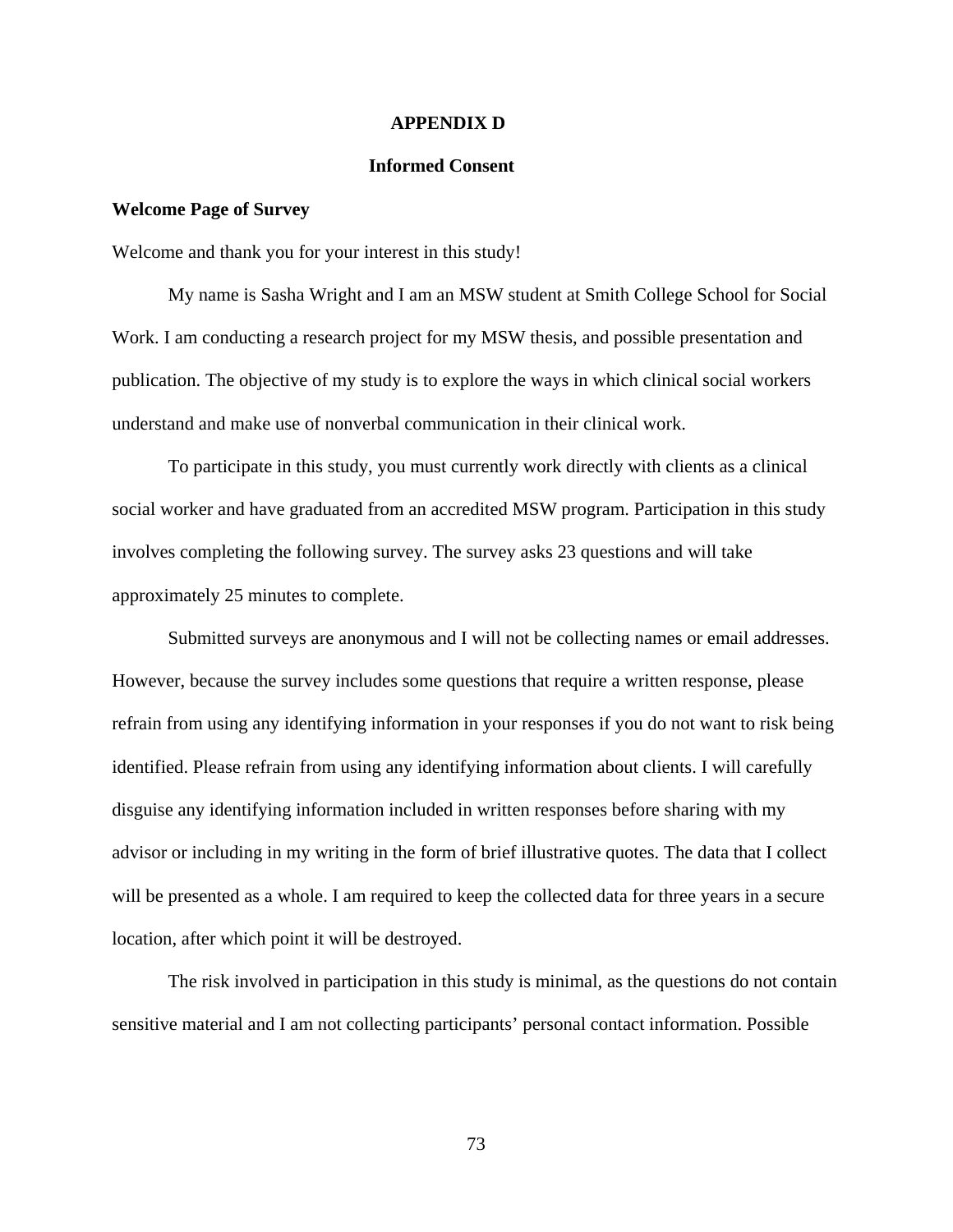benefits of participation include a heightened awareness of and appreciation for the techniques you use in your work. No other compensation will be provided for participation.

Participation in this study is voluntary. You may withdraw from the study at any time and you may choose to skip any question you prefer not to answer. If you choose to complete the study, once you submit your responses on Survey Monkey you will no longer be able to withdraw your responses as the program automatically removes all identifying information from submitted responses. Should you have any concerns about your rights or any aspect of the study, please call the Chair of the Smith College for Social Work Human Subjects Review Committee at (413) 585-7974.

**BY CHECKING "I agree" BELOW, YOU ARE INDICATING THAT YOU HAVE READ AND UNDERSTOOD THE ABOVE INFORMATION AND THAT YOU HAVE HAD THE OPPORTUNITY TO ASK QUESTIONS ABOUT THE STUDY, YOUR PARTICIPATION, AND YOUR RIGHTS AND THAT YOU AGREE TO PARTICIPATE IN THE STUDY.** 

Thank you for your time,

Alexandria Wright

 $\equiv$  I agree

\_\_ I do not agree